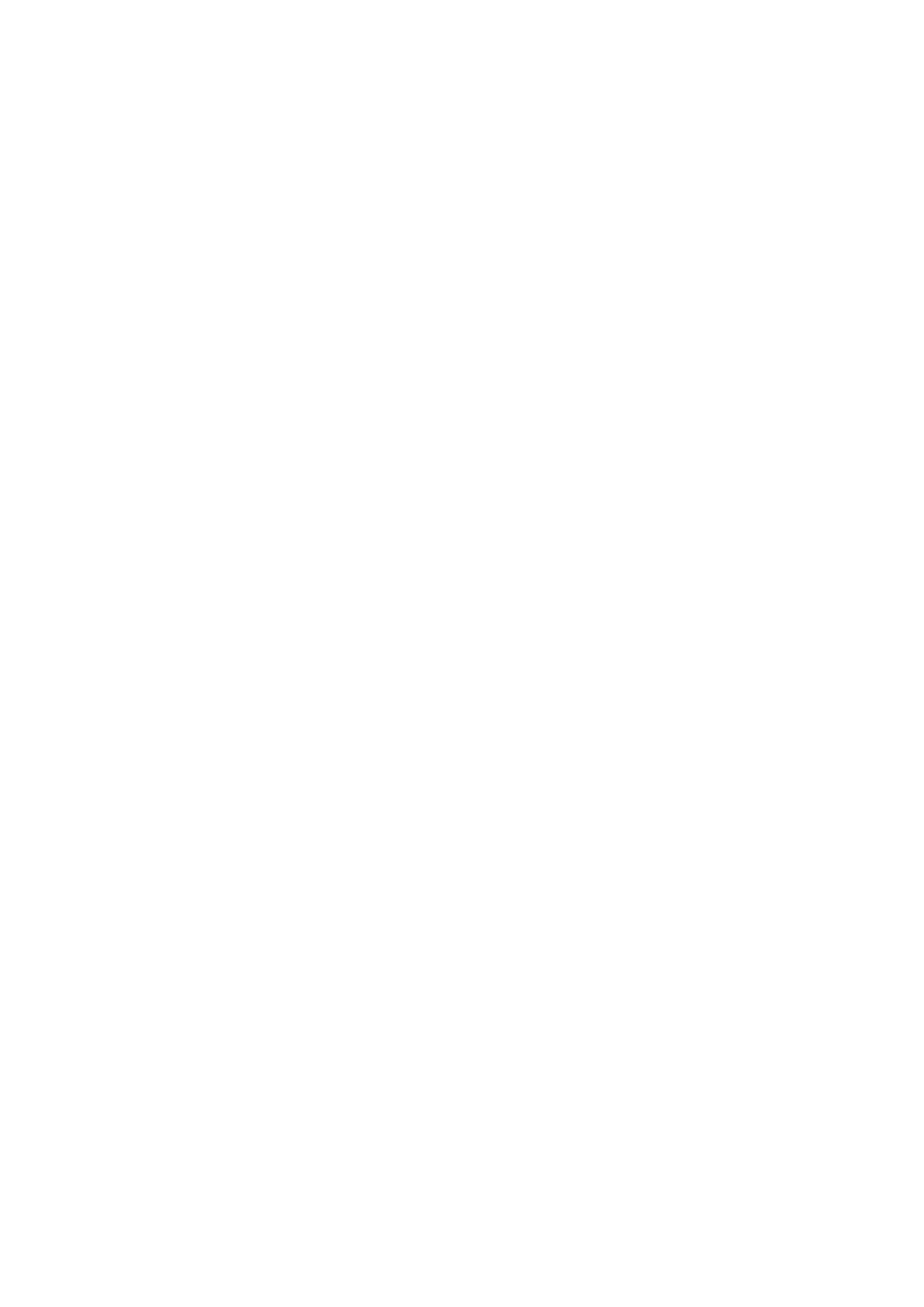THE<br>RIGHT **TO<br>FOOD** 

Right to Food Studies

## **The Right to Food and Access to Justice:**

Examples at the national, regional and international levels

Christophe Golay



Food and Agriculture Organization of the United Nations Rome, 2009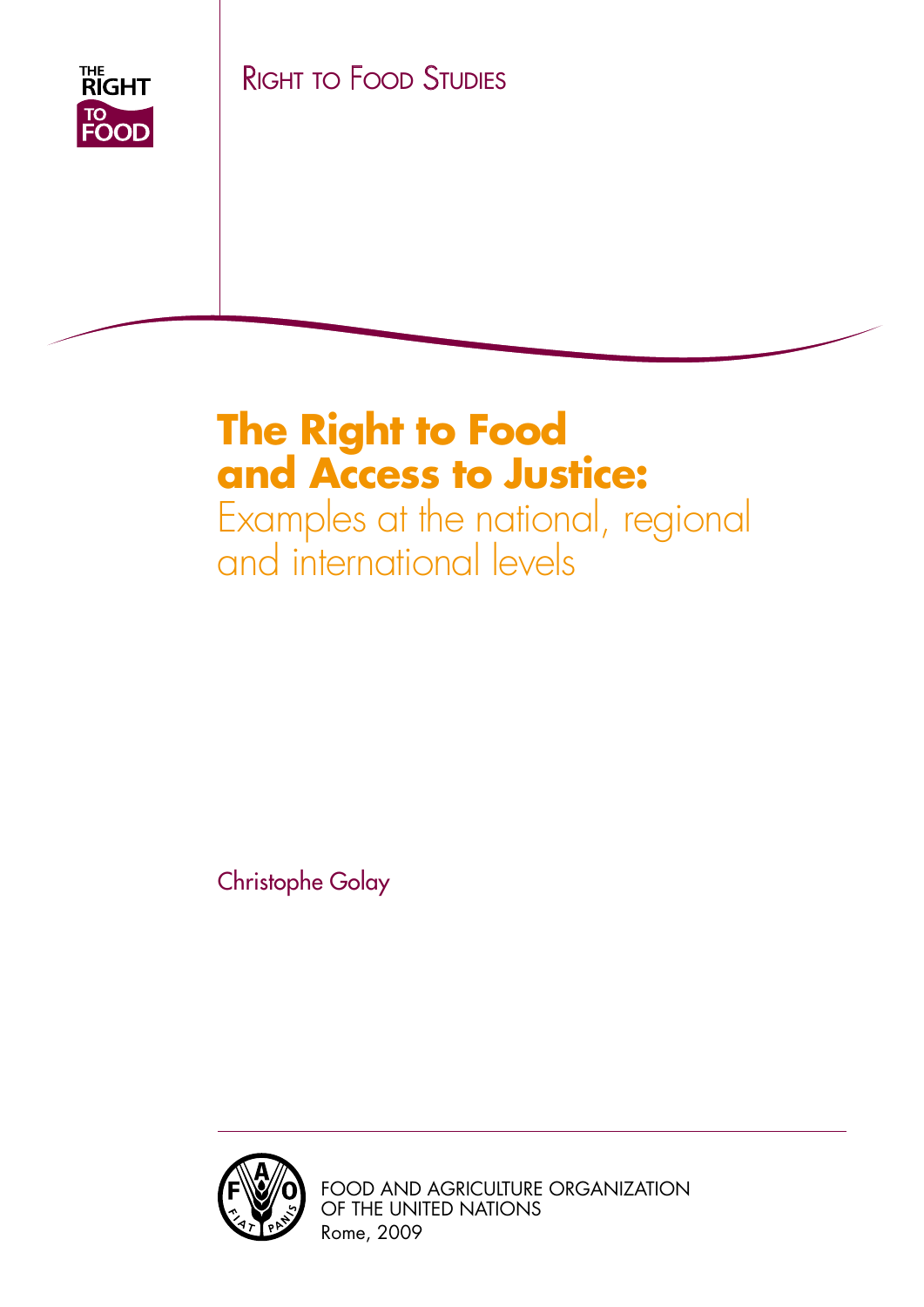The designations employed and the presentation of material in this information product do not imply the expression of any opinion whatsoever on the part of the Food and Agriculture Organization of the United Nations (FAO) concerning the legal or development status of any country, territory, city or area or of its authorities, or concerning the delimitation of its frontiers or boundaries. The mention of specific companies or products of manufacturers, whether or not these have been patented, does not imply that these have been endorsed or recommended by FAO in preference to others of a similar nature that are not mentioned.

The views expressed in this information product are those of the author and do not necessarily reflect the views of FAO.

ISBN 978-92-5-106384-2

All rights reserved. Reproduction and dissemination of material in this information product for educational or other non-commercial purposes are authorized without any prior written permission from the copyright holders provided the source is fully acknowledged. Reproduction of material in this information product for resale or other commercial purposes is prohibited without written permission of the copyright holders. Applications for such permission should be addressed to: Chief Electronic Publishing Policy and Support Branch Communication Division FAO Viale delle Terme di Caracalla, 00153 Rome, Italy or by e-mail to: copyright@fao.org

© FAO 2009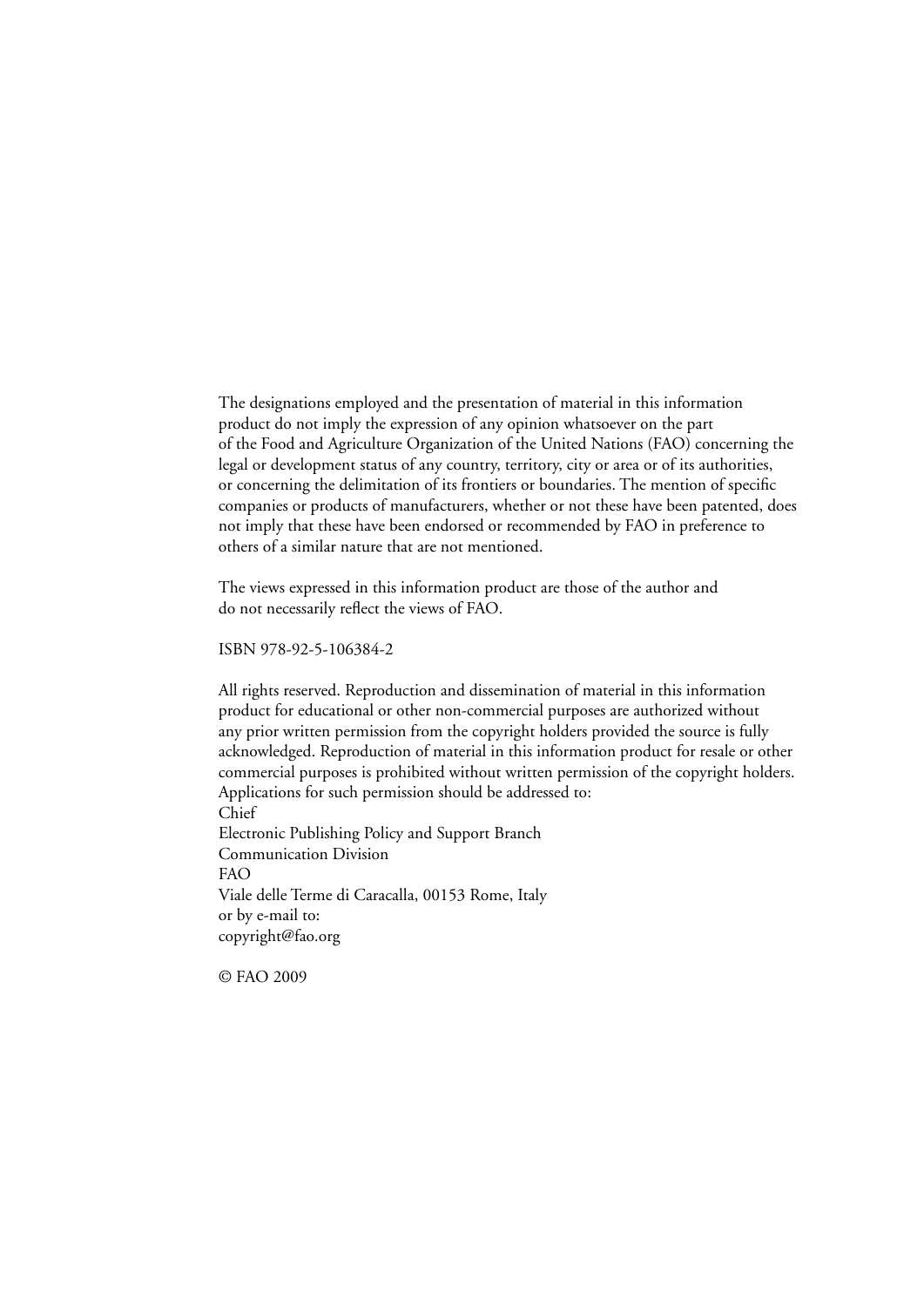

## Right to Food Studies

Right to Food Studies are a series of articles and reports on right to food related issues of contemporary interest in the areas of policy, legislation, agriculture, rural development, biodiversity, environment and natural resource management.

The Food and Agriculture Organization of the United Nations (FAO) would like to thank the Government of Germany and the Government of Spain for the financial support provided through the project: "Creating capacity and instruments to implement the right to adequate food", and "Support to the Right to Food Unit" which made the publication of this study possible.

Right to Food Studies are available at www.fao.org/rightofood. For those without web access, mail or paper copies may be requested from the Right to Food Unit, FAO, Viale delle Terme di Caracalla 00153, Rome, Italy, righttofood@fao.org. Readers are encouraged to send any comments or reactions they may have regarding a Right to Food Study.

The positions and opinions presented do not necessarily represent the views of the Food and Agriculture Organization of the United Nations.

© FAO 2009



#### Author of this paper:

#### Christophe Golay

Christophe Golay is a Ph.D. in International Relations (with a specialization in International Law), IHEID. He is joint-coordinator of the Project on Economic, Social, and Cultural Rights at the Academy of International Humanitarian Law and Human Rights in Geneva, christophe.golay@graduateinstitute.ch. He served as legal adviser to the United Nations Special Rapporteur on the Right to Food from November 2001 to April 2008; his doctoral dissertation on the right to food and access to justice (350 p.) will be published by Bruylant.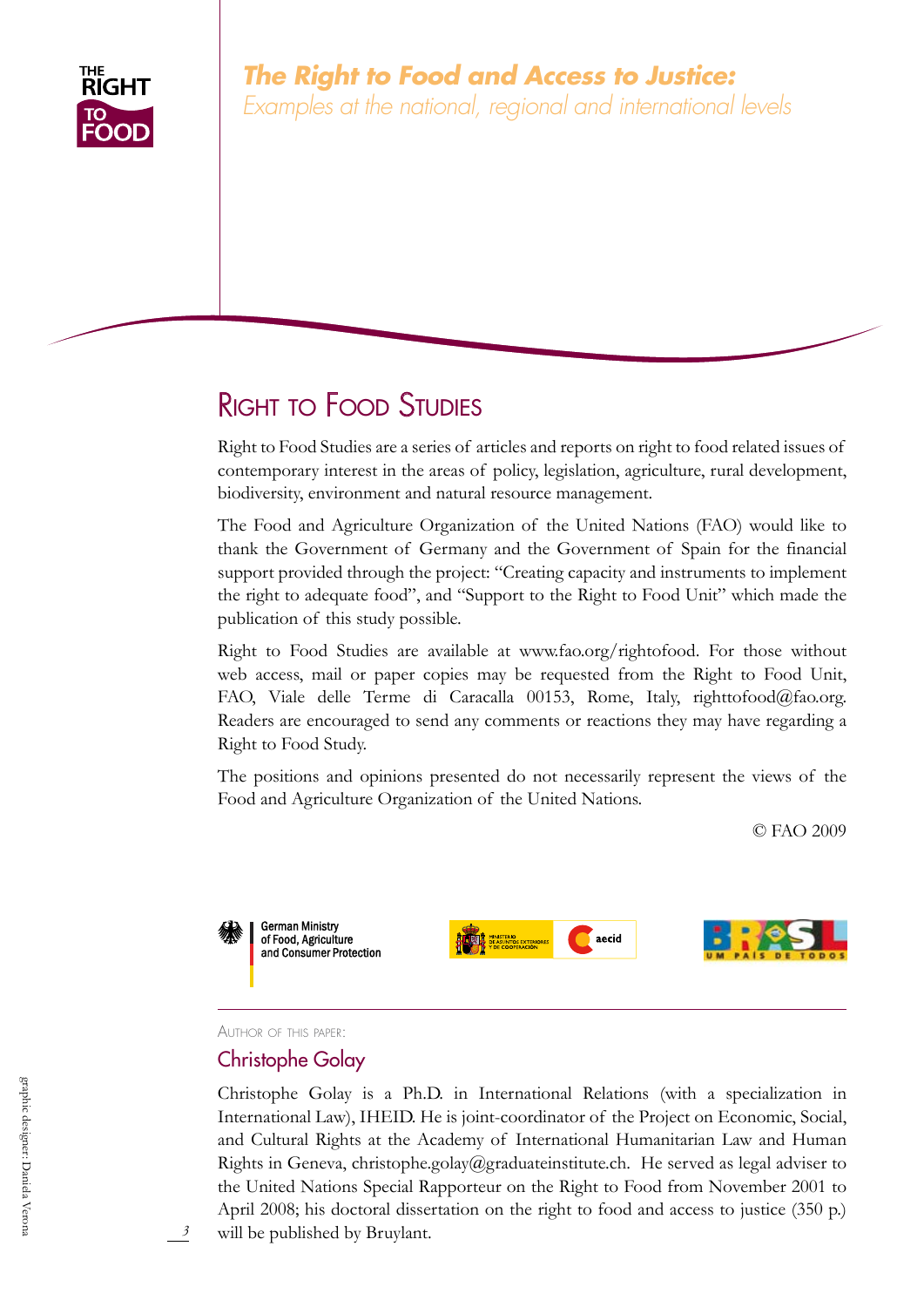

*4*

## **The Right to Food and Access to Justice:**

Examples at the national, regional and international levels

| Introduction                                                                                                                | 7  |
|-----------------------------------------------------------------------------------------------------------------------------|----|
| Part I. The right to food and its justiciability under international law                                                    | 9  |
| 1. Defining the right to food and the correlative obligations of States                                                     | 11 |
| 1.1. Definition of the right to food                                                                                        |    |
| 1.1.1. The right to adequate food                                                                                           |    |
| 1.1.2. The fundamental right to be free from hunger                                                                         | 13 |
| 1.2. Definition of the correlative obligations of States                                                                    | 14 |
| 1.2.1. The general legal obligations of States                                                                              |    |
| 1.2.2. The specific legal obligations of States                                                                             | 17 |
| 2. The justiciability of the right to food                                                                                  | 20 |
| 2.1. Definiton of the violations of the right to food                                                                       |    |
| 2.2. The justiciability of the obligation to guarantee the realization of the                                               |    |
| right to food without discrimination                                                                                        | 21 |
| 2.3. The justiciability of the obligation to respect the right to food                                                      | 22 |
| 2.4. The justiciability of the obligation to protect the right to food                                                      | 23 |
| 2.5. The justiciability of the obligation to fulfil the right to food                                                       |    |
| 2.5.1. Oversight of the realization of the fundamental right to be free                                                     |    |
| from hunger                                                                                                                 | 24 |
| 2.5.2. Oversight of the implementation of the measures adopted by the<br>political branches of government                   | 26 |
| 2.5.3. Oversight of the appropriate/reasonable character of the measures<br>adopted by the political branches of government | 27 |
| Part II. The right to food and access to justice: the empirical reality                                                     | 29 |
| 3. The right to food and access to justice at the international level                                                       | 31 |
| 3.1. Legal basis of the right to food at the international level                                                            |    |
| 3.2. Available legal remedies at the international level                                                                    | 32 |
| 3.2.1. Individual and collective complaints before treaty bodies                                                            |    |
| 3.2.2. Inter-State complaints before the International Court of Justice                                                     | 33 |
| 3.3. Existing jurisprudence at the international level: case study                                                          |    |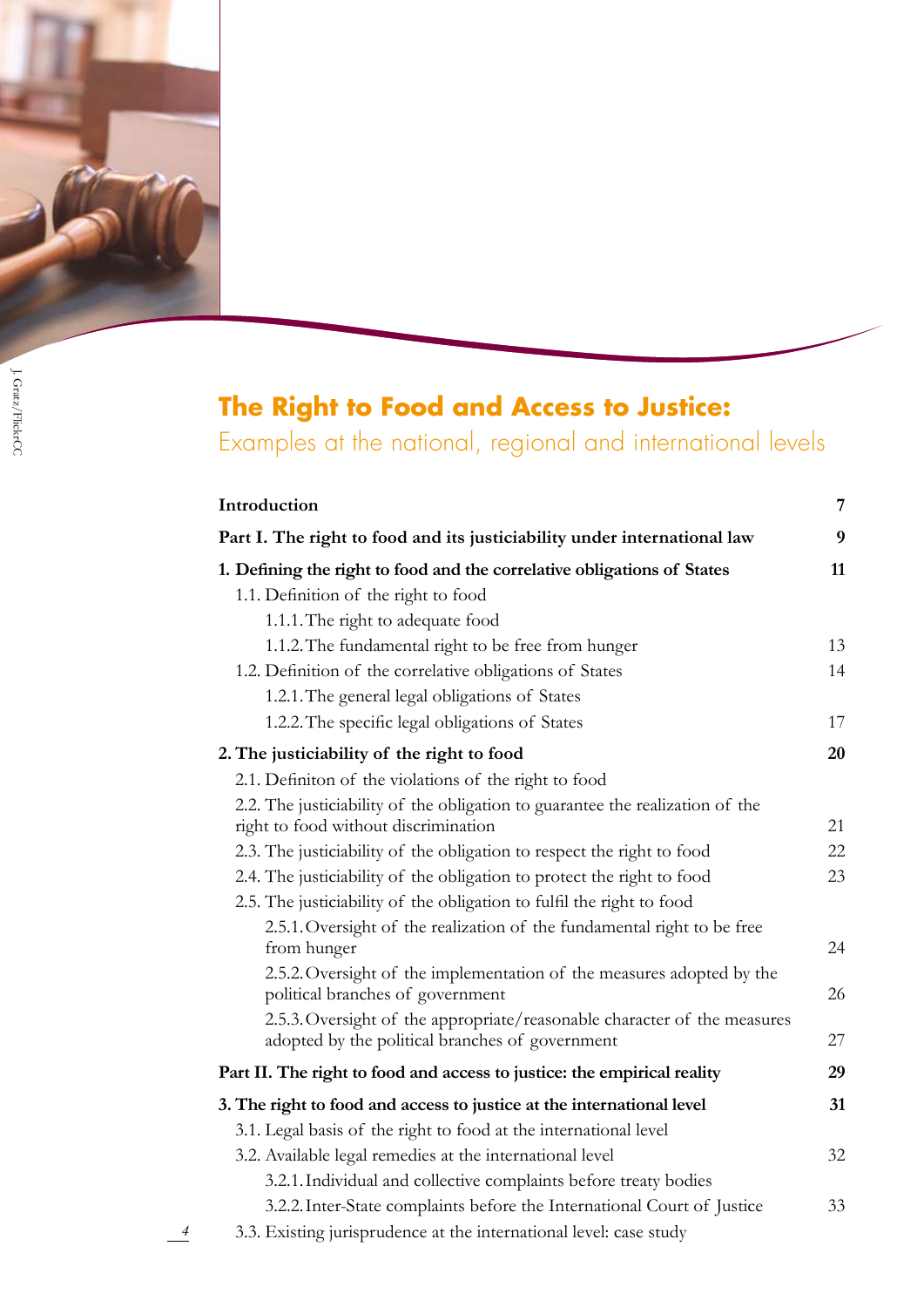| 3.3.1. The protection of the right to food of detained persons and<br>indigenous people by the Human Rights Committee                                                                                                  | 34 |
|------------------------------------------------------------------------------------------------------------------------------------------------------------------------------------------------------------------------|----|
| 3.3.2. The protection of the right to food of the Palestinian people                                                                                                                                                   |    |
| by the International Court of Justice                                                                                                                                                                                  | 35 |
| 4. The right to food and access to justice at the regional level                                                                                                                                                       | 37 |
| 4.1. Legal basis of the right to food at the regional level                                                                                                                                                            |    |
| 4.2. Available legal remedies at the regional level                                                                                                                                                                    | 38 |
| 4.2.1. Available legal remedies on the African continent                                                                                                                                                               |    |
| 4.2.2. Available legal remedies on the American continent                                                                                                                                                              | 39 |
| 4.2.3. Available legal remedies on the European continent                                                                                                                                                              | 40 |
| 4.3. Existing jurisprudence at the regional level: case study                                                                                                                                                          |    |
| 4.3.1. The protection of the right to food of detained persons and the<br>Ogoni people by the African Commission for Human and Peoples' Rights<br>4.3.2. The protection of the right to food of indigenous communities | 41 |
| by the Inter-American Commission on Human Rights                                                                                                                                                                       | 42 |
| 4.3.3. The protection of the right to food of children and indigenous<br>communities by the Inter-American Court on Human Rights                                                                                       | 44 |
|                                                                                                                                                                                                                        |    |
| 5. The right to food and access to justice at the national level                                                                                                                                                       | 47 |
| 5.1. Legal basis of the right to food at the national level                                                                                                                                                            |    |
| 5.2. Available legal remedies at the national level                                                                                                                                                                    | 49 |
| 5.2.1. Individual legal remedies: the Swiss case                                                                                                                                                                       |    |
| 5.2.2. Collective and public interest remedies: the South African<br>and Indian cases                                                                                                                                  |    |
| 5.2.3. Amparo and tutelary procedures: the Argentine and Colombian cases                                                                                                                                               | 50 |
| 5.2.4. The role of national human rights institutions                                                                                                                                                                  | 51 |
| 5.3. Existing jurisprudence at the national level: case study                                                                                                                                                          |    |
| 5.3.1. The absence of protection of the right to food due to non-recognition<br>of the direct applicability of the ICESCR: the Swiss and Dutch cases                                                                   | 52 |
| 5.3.2. The protection of the right to food of indigenous people through<br>recognition of the direct applicability of international and regional<br>instruments under domestic law: the Argentine case                 | 53 |
| 5.3.3. The protection of the constitutional right to food of fishing<br>communities: the South African case                                                                                                            | 54 |
| 5.3.4. The protection of the right to food of displaced persons: the<br>Colombian case                                                                                                                                 | 55 |
| 5.3.5. The protection of the right to food of the beneficiaries of food<br>assistance programs based on the right to life: the Indian case                                                                             | 56 |
| 5.3.6. The protection of the right to food of persons without legal status<br>based on the right to human dignity: the Swiss case                                                                                      | 58 |
| <b>Conclusion and recommendations</b>                                                                                                                                                                                  | 59 |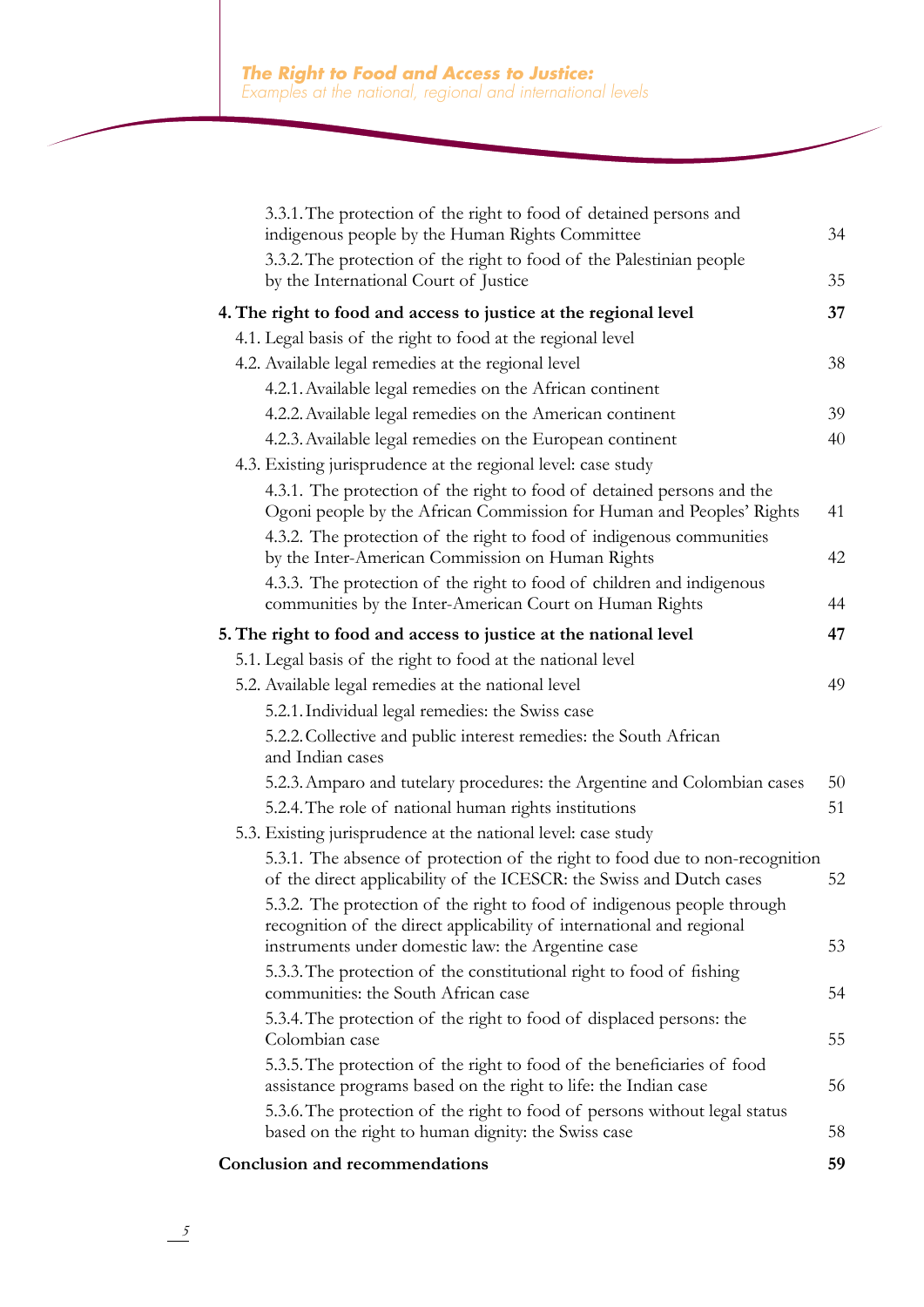## List of Acronyms and Abbreviations

| <b>ACHR</b>       | American Convention on Human Rights                                           |
|-------------------|-------------------------------------------------------------------------------|
| <b>ACHPR</b>      | African Charter on Human and Peoples' Rights                                  |
| <b>ACHPRCom</b>   | African Commission on Human and Peoples' Rights                               |
| <b>ACHPRCourt</b> | African Court of Human and Peoples' Rights                                    |
| <b>ADRDM</b>      | American Declaration of the Rights and Duties of Man                          |
| <b>CEDAW</b>      | Convention on the Elimination of All Forms of Discrimination<br>against Women |
| <b>CERD</b>       | Committee for the Elimination of Racial Discrimination                        |
| <b>ECHR</b>       | European Convention on Human Rights                                           |
| <b>ECHRCourt</b>  | European Court of Human Rights                                                |
| <b>GA</b>         | United Nations General Assembly                                               |
| <b>IACHRCom</b>   | Inter-American Commission on Human Rights                                     |
| <b>IACHRCourt</b> | Inter-American Court of Human Rights                                          |
| ICJ               | International Court of Justice                                                |
| <b>ICCPR</b>      | International Covenant on Civil and Political Rights                          |
| <b>ICESCR</b>     | International Covenant on Economic, Social, and Cultural Rights               |
| FAO               | United Nations Food and Agriculture Organization                              |
| <b>FIAN</b>       | Foodfirst Information and Action Network                                      |
| <b>NGO</b>        | Non-Governmental Organization                                                 |
| <b>OAS</b>        | Organization of American States                                               |
| <b>OHCHR</b>      | Office of the High Commissioner for Human Rights                              |
| <b>SERAC</b>      | Social and Economic Rights Action Center                                      |
| <b>UDHR</b>       | Universal Declaration of Human Rights                                         |
| <b>UN</b>         | <b>United Nations</b>                                                         |
| <b>UNICEF</b>     | United Nations Children's Fund                                                |
| <b>WFS</b>        | World Food Summit                                                             |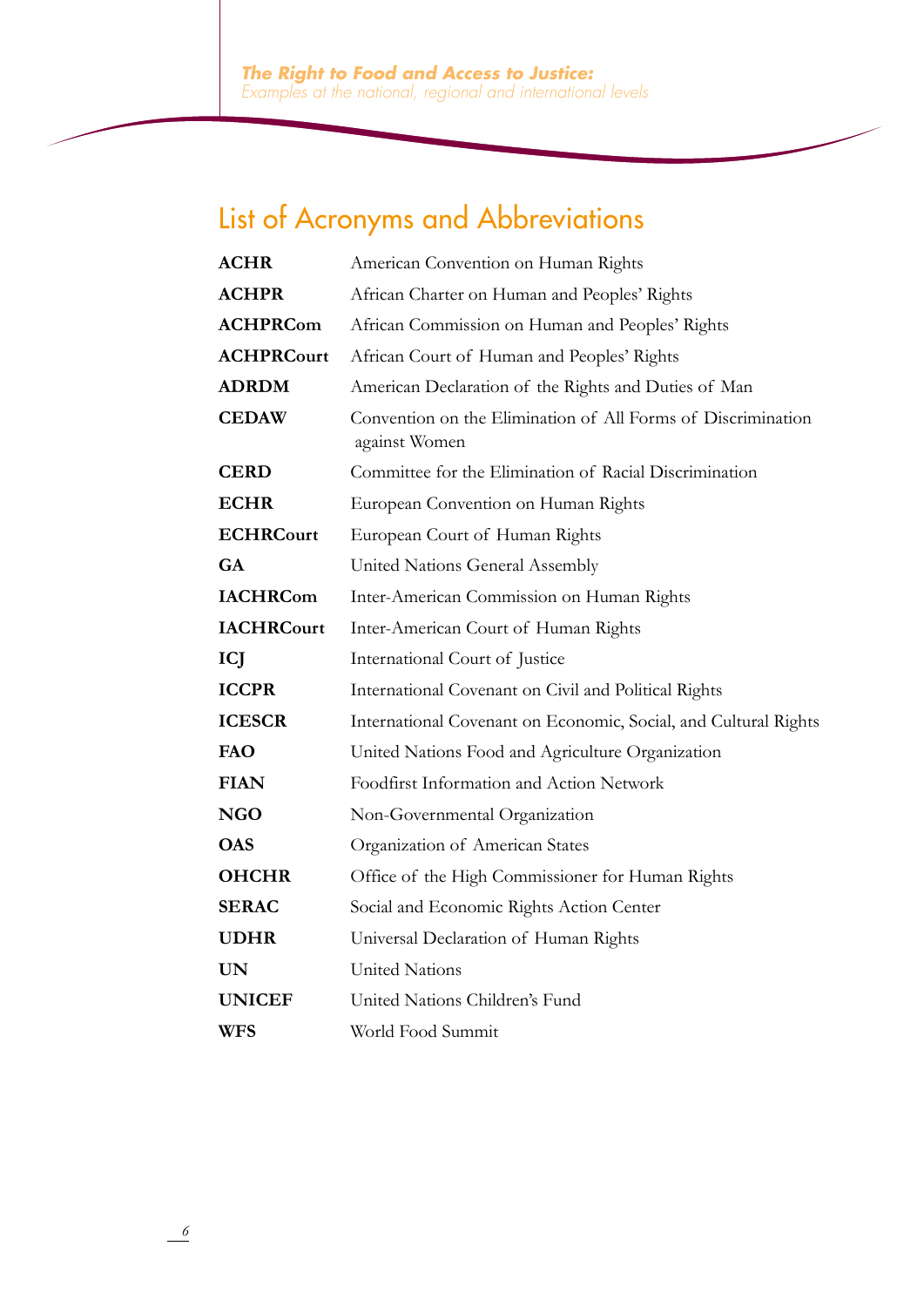

#### *The Right to Food and Access to Justice: Examples at the national, regional and international levels*

#### **INTRODUCTION**

PART I. THE RIGHT TO FOOD AND ITS JUSTICIABILITY UNDER INTERNATIONAL LAW 1. Defining the right to food and the correlative obligations of States 2. The justiciability of the right to food

PART II. THE RIGHT TO FOOD AND ACCESS TO JUSTICE: THE EMPIRICAL REALITY

- 3. The right to food and access to justice at the international level
- 4. The right to food and access to justice at the regional level
- 5. The right to food and access to justice at the national level

Conclusion and recommendations

### **Introduction**

According to figures from the FAO, there are more than 1 billion undernourished people worldwide, primarily in developing countries.<sup>1</sup> Of that total, 6 million are children who die every year, directly or indirectly, from the consequences of malnutrition – that is, 1 child every 5 seconds.2

To fight against hunger, States undertook two quantifiable commitments. In the 1996 Rome Declaration on World Food Security and the Plan of Action of the World Food Summit (hereinafter WFS), States pledged to halve the *number* of undernourished people by 2015. Four years later, in the United Nations Millennium Declaration, they undertook to halve the proportion of undernourished people by 2015.<sup>3</sup>

Prior to the global food crisis, experts had already recognized that the goals above would be difficult to achieve.<sup>4</sup> The number of undernourished people increased every year after 1996, while the corresponding proportion fell only 3% through 2007.<sup>5</sup> The situation deteriorated further in 2008 and 2009.

Having recognized this failure, States and the FAO, spurred by civil society organizations, sought to reverse the trend registered since 2002. To this end, they have decided to effect a paradigm shift from an anti-hunger approach centered on food security to one based on the *right to food*. 6

The decision to adopt a new approach was taken at the 2002 WFS. The 179 participating States reaffirmed the right to food and tasked a FAO intergovernmental working group with developing *voluntary guidelines to support the progressive realization of the right to adequate food in the context of national food security* (hereinafter the right to food guidelines) in order to provide practical guidance for achieving the goals established in 1996.<sup>7</sup>

<sup>1</sup> FAO, *More people than ever are victims of hunger*, June 2009.

<sup>2</sup> FAO, *The State of Food Insecurity in the World 2005*, p. 20.

The quantifiable difference between these two commitments is as follows: under the 1996 WFS, the number of undernourished persons in 2015 would stand at 408 million 2015, whereas under the Millennium Declaration in 2015 the total of undernourished individuals would number 591 million. KRACHT, U, "Whose Right to Food? Vulnerable Groups and the Hungry Poor" in EIDE, W. B, KRACHT, U (eds.), 2005, p. 120.

General Assembly (GA), *The right to food. Report of the Special Rapporteur on the right to food* (22 August 2007), Doc.U.N. A/62/289, paragraph 2; KRACHT, U, op.cit., p. 120.

<sup>5</sup> FAO, *State of Food Insecurity in the World 2008*, p. 6.

<sup>6</sup> BARTH EIDE, W, "From Food Security to the Right to Food" in BARTH EIDE, W, KRACHT, U (eds.), 2005, pp. 67-97.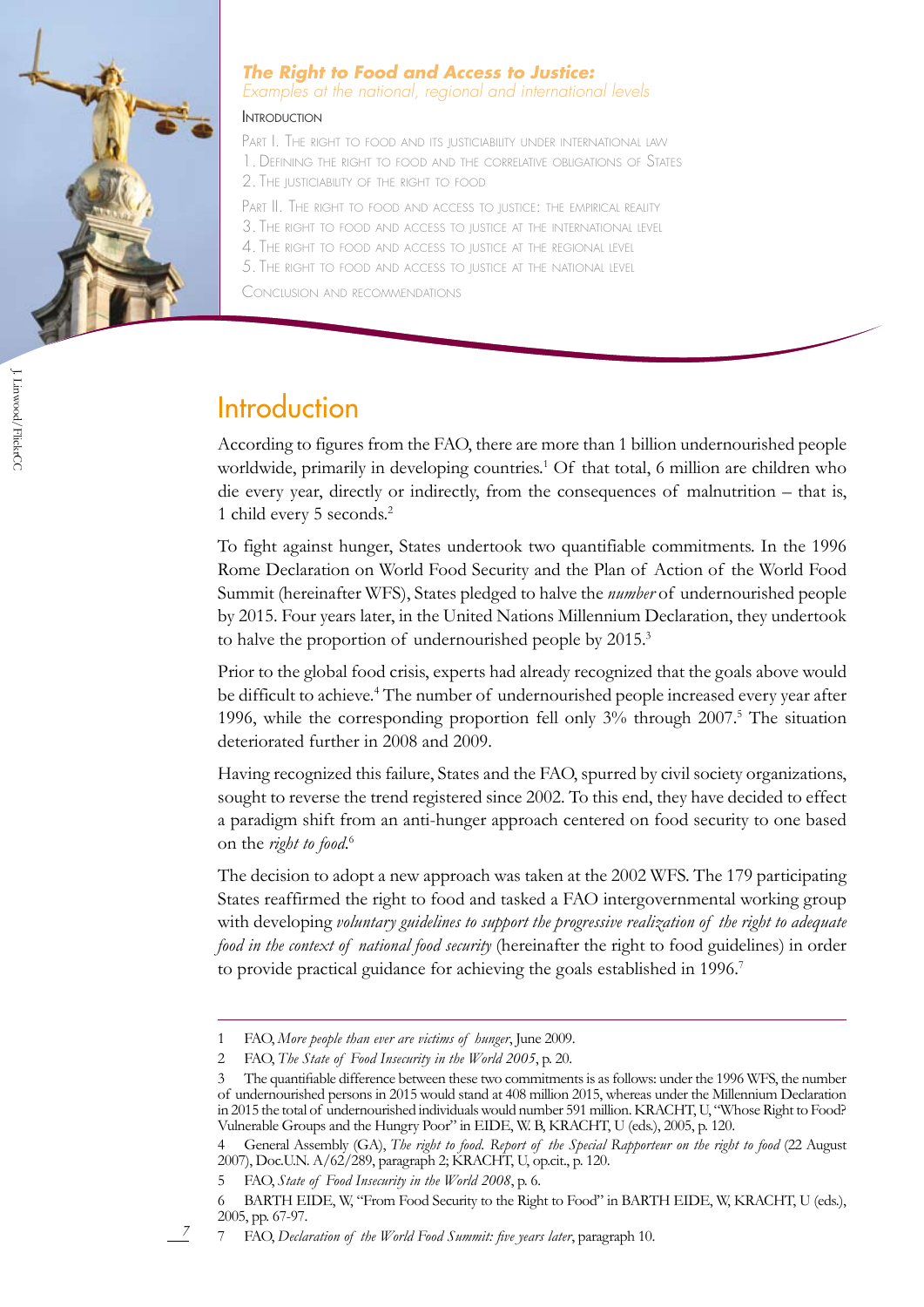The guidelines were adopted by unanimous consent of the FAO Council in November 2004. As the first effort by governments to define a specific economic, social, and cultural right and recommend measures to ensure its realization,<sup>8</sup> the universally approved guidelines represent a practical and immediately applicable instrument for combating undernourishment and malnutrition.

A central and controversial question in drafting the right to food guidelines and in the discussions within the United Nations Human Rights Council on the development of an Optional Protocol to the International Covenant on Economic, Social, and Cultural Rights (hereinafter ICESCR) – whose enactment will provide victims of violations of the right to food access to justice at the international level $9$  – was the question of access to justice for victims of violations of the right to food.10

After arduous negotiation, and notwithstanding the initial resistance of some States, the access to justice was recognized as an essential component of the right to food guidelines.11 Further, in adopting the Optional Protocol unanimously on December 10,  $2008^{12}$  – a symbolic date marking the 60th anniversary of the Universal Declaration of Human Rights (UDHR), States also enshrined the principle by which all victims of violations of human rights – civil, political, economic, social, and cultural – are ensured the right of access to justice.

This publication outlines a range of concrete examples to demonstrate that access to justice is possible and useful to protect the victims of violations of the right to food. In the first section, we show that the traditional arguments against the justiciability of the right to food are today outdated. In the second part, we describe the conditions for ensuring that the victims of violations of the right to food have access to justice. We lay out the legal systems in which the access to justice is possible, and address the remaining gaps in other legal systems. Finally, we provide an analysis of current international, regional, and national jurisprudence and assess the impact of the access to justice on the full realization of the right to food.

DIOUF, J, "Preface" Right to Food Guidelines.

<sup>9</sup> The Optional Protocol to the IPESCR was adopted by unanimous consent of the United Nations General Assembly on 10 December 2008. It will take effect following ratification by 10 States Parties to the ICESCR. 10 GOLAY, C, 2009, pp. 15-19; BORGHI, M, POSTIGLIONE BLOMMESTEIN, L, 2006; FAO, "Justiciability of the right to food," in FAO, 2006, pp. 71-95; COURTIS, C, 2007.

<sup>11</sup> In particular right to food guideline 7.

<sup>12</sup> GA, *Optional Protocol to the International Covenant on Economic, Social, and Cultural Rights* (10 December 2008), Doc.U.N. A/RES/63/117.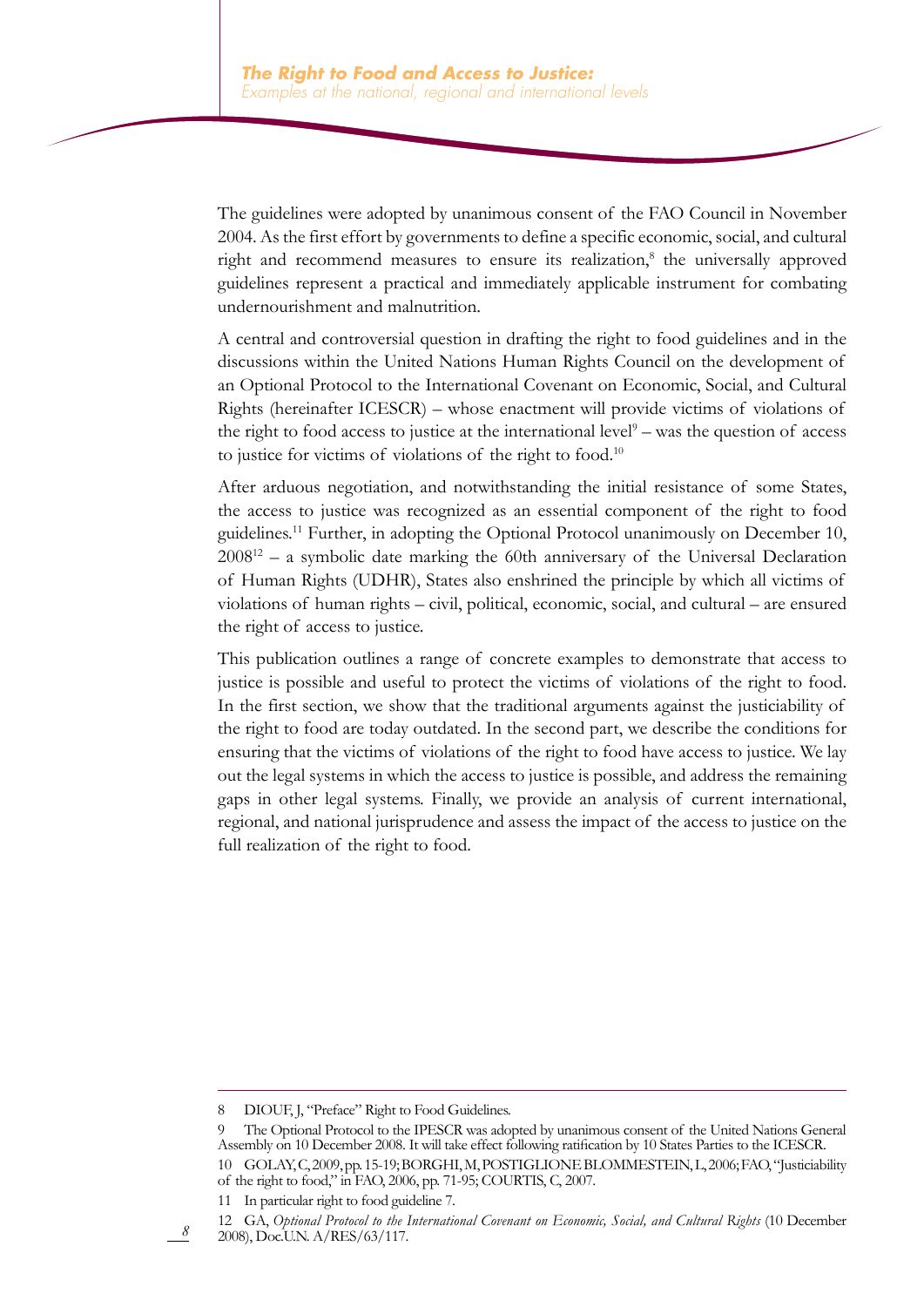

*9*

#### *The Right to Food and Access to Justice:*

*Examples at the national, regional and international levels*

Introduction

#### PART I. THE RIGHT TO FOOD AND ITS JUSTICIABILITY UNDER INTERNATIONAL LAW

1. Defining the right to food and the correlative obligations of States 2. The justiciability of the right to food

PART II. THE RIGHT TO FOOD AND ACCESS TO JUSTICE: THE EMPIRICAL REALITY

3. The right to food and access to justice at the international level

4. The right to food and access to justice at the regional level

5. The right to food and access to justice at the national level

Conclusion and recommendations

## Part I. The right to food and its justiciability under international law

The right to food has been enshrined in a number of international instruments, including the ICESCR, and reaffirmed on several occasions by States, from the adoption in 1948 of the UDHR through the 2004 right to food guidelines. In this light, its status as a human right under international law is indisputable.

Despite unanimous adoption of the Optional Protocol to the ICESCR in December 2008, significant resistance persists in respect to ensuring access to justice in cases of violations of the right to food. Although a minority, certain States remain skeptical of the justiciability of economic, social, and cultural rights, including the right to food.13

This resistance extends back in time. Beginning in 1948, two arguments were invoked to challenge the justiciability of the right to food. First, it was argued that the right to food and the correlative obligations of States were not clearly formulated, nor precisely defined, precluding, as a consequence, any judicial or quasi-judicial body from determining, in concrete cases submitted for judgment, whether the right to food had in fact been violated.<sup>14</sup> Second, a judicial or quasi-judicial body could not exercise effective oversight of the right to food given its specific *nature*. The right could only be realized progressively, a fact not conducive to judicial oversight, while its realization, even if progressive, would require significant budgetary outlays, which could only be approved by the political branches of government.<sup>15</sup>

In the first section, we will demonstrate that these two arguments, which may have had some merit before the right to food and the correlative obligations of States had been clearly defined and when jurisprudence on economic, social, and cultural rights had yet to be established, no longer apply. We will show that the right to food and the correlative

15 This same argument was invoked by a number of States during the negotiations on the Optional Protocol to the ICESCR. DENNIS, M.J, STEWART, D.P, 2006, p. 467.

<sup>13</sup> This is for example the case of the United Kingdom, the United States of America and Switzerland.

<sup>14</sup> A number of States, among them Poland, argued this position during drafting of the Optional Protocol to the ICESCR. As a part of the relevant legal doctrine on this matter, we cite M. J. Dennis and D. P. Stewart who state: *"A strong case can be made that further clarification and elucidation of the rights and obligations set forth in the ICESCR are vital to promoting greater respect and to achieving more effective implementation of that Covenant. That type of analysis – which has yet to be done – is nevertheless an essential first step before any of those rights can be said to be justiciable in any meaningful sense"*. DENNIS, M.J, STEWART, D.P, 2004, p. 465-466.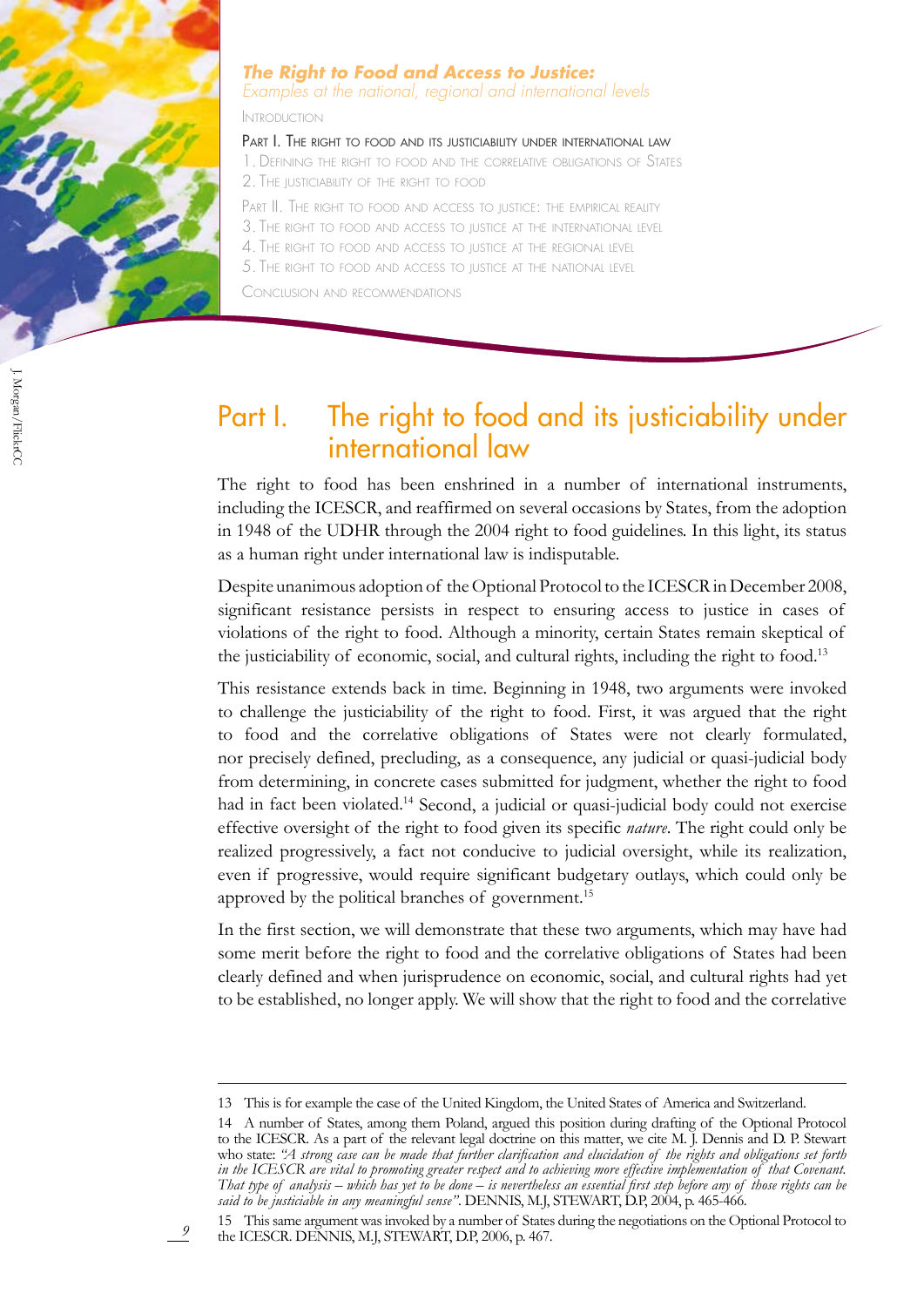obligations of States are clearly set forth in international law (1). We will also show that a judicial or quasi-judicial body is capable of identifying violations of the right to food and ordering all necessary corrective measures without infringing on the competencies of the political branches of national governments (2).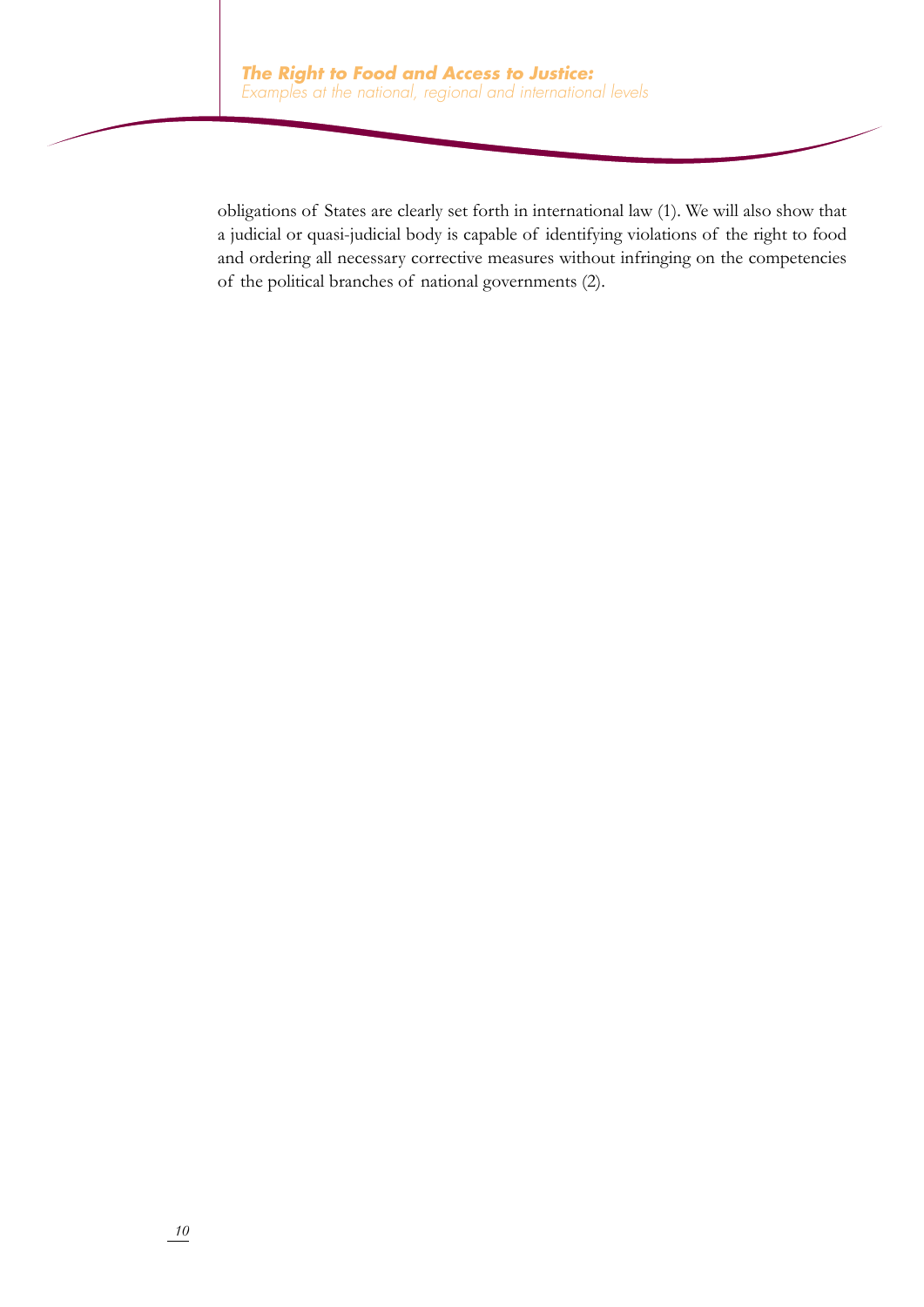

#### *The Right to Food and Access to Justice: Examples at the national, regional and international levels*

Introduction

PART I. THE RIGHT TO FOOD AND ITS JUSTICIABILITY UNDER INTERNATIONAL LAW

1. Defining the right to food and the correlative obligations of States 2. The justiciability of the right to food

PART II. THE RIGHT TO FOOD AND ACCESS TO JUSTICE: THE EMPIRICAL REALITY

3. The right to food and access to justice at the international level

4. The right to food and access to justice at the regional level

5. The right to food and access to justice at the national level

Conclusion and recommendations

## 1. Defining the right to food and the correlative obligations of States

In response to the call to elucidate the content of the 1996 WFS Plan of Action, the right to food and the correlative obligations of States were clearly defined. To give this definition, in 1999, the Committee on Economic, Social, and Cultural Rights adopted General Comment 12 on the right to food, which was broadly founded on the reports of A. Eide, experts meetings, and contributions from civil society.16 The interpretation provided in the general comment, according to various actors, became the reference frame for the issue.<sup>17</sup> Following adoption, the general comment was supplemented by the work of the Special Rapporteur on the right to food and the adoption of the right to food guidelines, in which States reiterated the definition set out by the Committee on Economic, Social, and Cultural Rights. Below, a definition of the right to food is provided, followed by a discussion of the correlative obligations of States.

#### 1.1. Definition of the right to food

There are *two components* to the right to food under international law: the right *to adequate food* and the *fundamental right* to be free from hunger.<sup>18</sup> These two elements are enshrined in the two paragraphs of article 11 of the ICESCR.

#### 1.1.1. The right to adequate food

The Committee on Economic, Social, and Cultural Rights and the first Special Rapporteur on the right to food, J. Ziegler, each set forth a definition of the right to food that encompasses the right to adequate food.

For the Committee:

The right to adequate food is realized when every man, woman and child, alone or in community with others, has physical and economic access at all

<sup>16</sup> Committee on Economic, Social, and Cultural Rights (hereinafter the Committee), *General Comment 12. The right to adequate food (article 11)* (12 May 1999), Doc.U.N. E/C.12/1999/5, paragraph 2.

<sup>17</sup> FAO, first section report of the working group on right to food guidelines, Rome, 24-26 March 2003, Updated Synthesis Report of Submissions from Governments and Stakeholders (7 May 2003), Doc.FAO IGWG RTFG 1/2 Rev 1, paragraph 7. FAO, World Food Summit: five years later, Rome, 8-10 June 2002, *The Right to Food: Achievements and Challenges. Report by Mary Robinson, United Nations High Commissioner for Human Rights*, paragraph 13.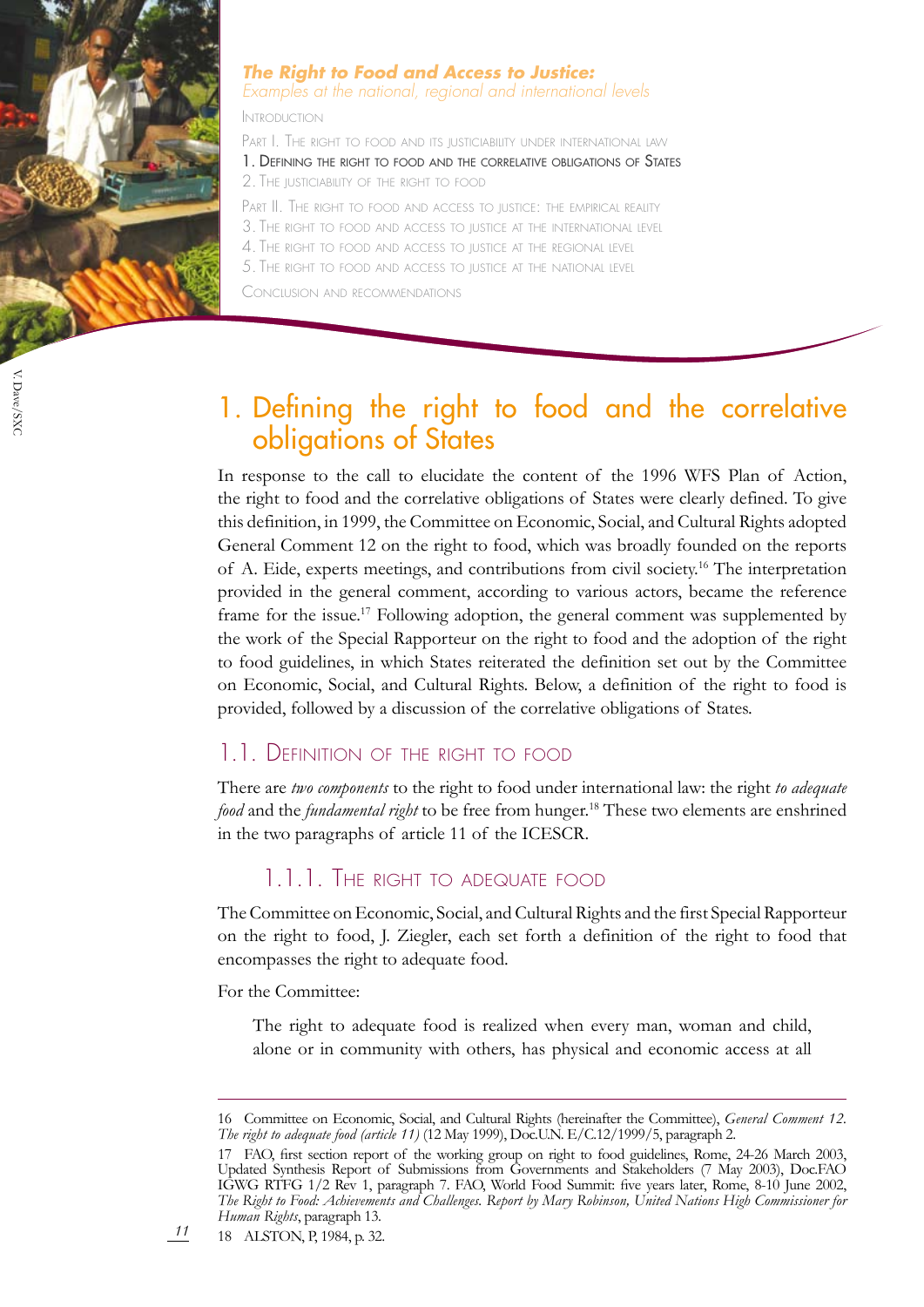times to adequate food or means for its procurement. The core content of the right to adequate food implies (...) the availability of food in a quantity and quality sufficient to satisfy the dietary needs of individuals, free from adverse substances, and acceptable within a given culture (and) the accessibility of such food in ways that are sustainable and that do not interfere with the enjoyment of other human rights.19

For the Special Rapporteur:

The right to food is the right to have regular, permanent and free access, either directly or by means of financial purchases, to quantitatively and qualitatively adequate and sufficient food corresponding to the cultural traditions of the people to which the consumer belongs, and which ensures a physical and mental, individual and collective, fulfilling and dignified life free of fear.20

Both definitions are broadly founded on the work of A. Sen and the definition of food security adopted by the participating States in the 1996 WFS Plan of Action.<sup>21</sup> The Special Rapporteur's definition, however, includes the notion of *human dignity*, a central aspect of any human rights based approach.

The normative framework on the right to adequate food encompasses, therefore, three essential elements: the adequacy and the availability of food, and the permanent access to food with dignity.

Adequate food requires that it be sufficient and adequate in quantity and quality. Overall diets should include a mix of nutrients necessary for physical and mental growth, development, and maintenance, and physical activity, that are in compliance with human physiological needs at all stages throughout the life cycle and according to gender and occupation.<sup>22</sup> It is also vital that diets contain the necessary micronutrients.<sup>23</sup> Food should also be healthy, free of toxins and contaminants. Lastly, food must be culturally acceptable.

Food should be adequate and available. Food should be made available either directly from the land or other natural resources or through distribution systems capable of moving food to where it is needed.<sup>24</sup>

Finally, food must be accessible. Every person enjoys the right to have access to adequate and available food, that is, they have the right to *« access such foods in ways that are sustainable and that do not interfere with the enjoyment of other human rights »*.

<sup>19</sup> Committee, *General Comment 12*, paragraphs 6-8.

<sup>20</sup> Commission, *The right to food. Report by the Special Rapporteur on the right to food, Mr. Jean Ziegler*, (7 February 2001), Doc.U.N. E/CN.4/2001/53, paragraph 14.

<sup>21</sup> According to this definition: *« food security means when all people at all times have physical and economic access to sufficient, safe and nutritious foods to meet their dietary needs and food preferences for an active healthy life »*.

<sup>22</sup> Committee, *General Comment 12*, paragraph 9.

<sup>23</sup> See Right to Food Guideline 10 on nutrition.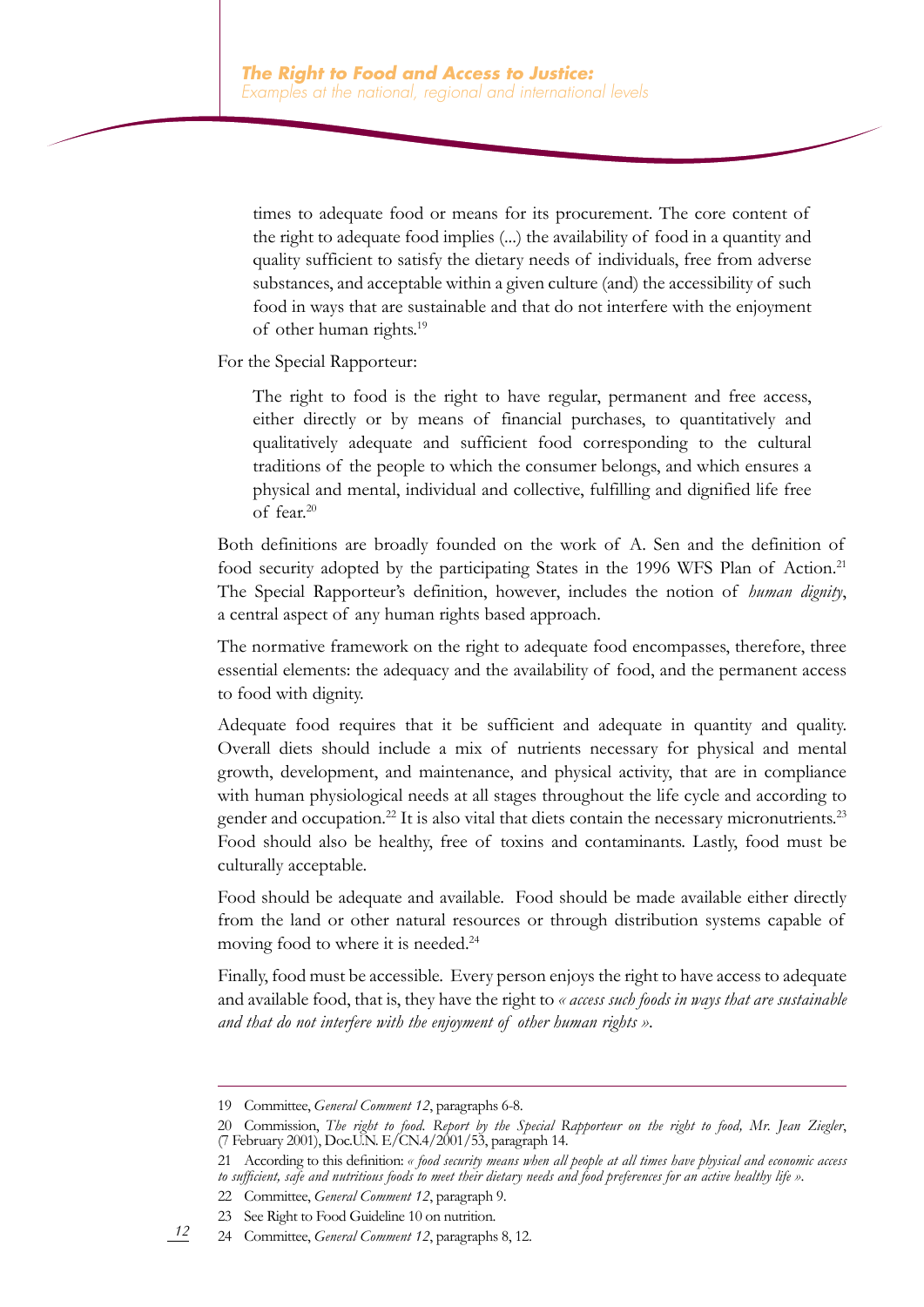The Committee on Economic, Social, and Cultural Rights has distinguished two components connected to the accessibility to food: economic and physical.25

*Economic accessibility* implies that personal or household financial costs related to the acquisition of food required for an adequate diet should be at a level that do not threaten or compromise the exercise of other human rights (health, housing, education, among others). *Physical accessibility* implies that everyone, including physically vulnerable individuals, such as infants and young children, elderly people, disabled people, the terminally ill, and persons with persistent medical problems, including mentally ill, should be ensured access to adequate food.<sup>26</sup>

There are multiple means for accessing food, the dynamics of which are complex. To be compatible with human dignity, the right to adequate food must be interpreted as *the right to feed oneself with dignity*. <sup>27</sup> Based on this principle, right to food guideline 8 provides that States should facilitate access to productive resources, in particular land, water, and seeds, as well as services and labor, to ensure that every person has access to food, with special emphasis given to the rights of the most vulnerable persons and groups, including women and indigenous populations.

In the 1996 WFS Plan of Action, States recognized that *« [e]very country in the world has vulnerable and disadvantaged individuals, households and groups who cannot meet their own needs »*. 28 For all of these people, the right to adequate food implies the right to assistance with dignity. Assistance can entail food or financial resources; it is equally as important under non-emergency conditions, to protect the most vulnerable individuals in society, as under emergency situations.<sup>29</sup>

#### 1.1.2. The fundamental right to be free from hunger

The right to be free from hunger is enshrined in article 11, paragraph 2, of the ICESCR. It is the only right recognized as fundamental under international law. For some authors, this recognition stems from the primacy conferred to the right to life.<sup>30</sup> The right to be free from hunger should therefore be interpreted as the core provision protecting individuals from hunger, defined as the *insufficient* or *inadequate* intake of food and low resistance to diseases leading to death.<sup>31</sup>

<sup>25</sup> Committee, *General Comment 12*, paragraph par. 13.

<sup>26</sup> Committee, *General Comment 12*, paragraph 8.

<sup>27</sup> Council, *Report by the Special Rapporteur on the right to food, Jean Ziegler* (10 January 2008), Doc.U.N. A/HRC/7/5, paragraph 18. Guideline 1.1 of the right to food guidelines provides that States should create the conditions "in which individuals can feed themselves and their families in freedom and dignity."

<sup>28</sup> FAO, Rome Declaration on World Food Security and the World Food Summit Plan of Action (13-17 November 1996), paragraph 18 of the Plan of Action.

<sup>29</sup> Right to food guidelines 13, 14, 15, and 16 address the support to vulnerable groups, the social safety net, international food aid, and the access to food in natural and human-made disasters. See also FAO, "Food aid and the right to food" in FAO, 2006, pp. 5-24; FAO, "Safety nets and the right to food" in FAO, 2006, pp. 141-154. 30 TOMASEVSKI, K, 1995, p. 229.

<sup>31</sup> GOLAY, C, 2009, p. 80; UN Millennium Project, Task Force on Hunger, 2005, p. 2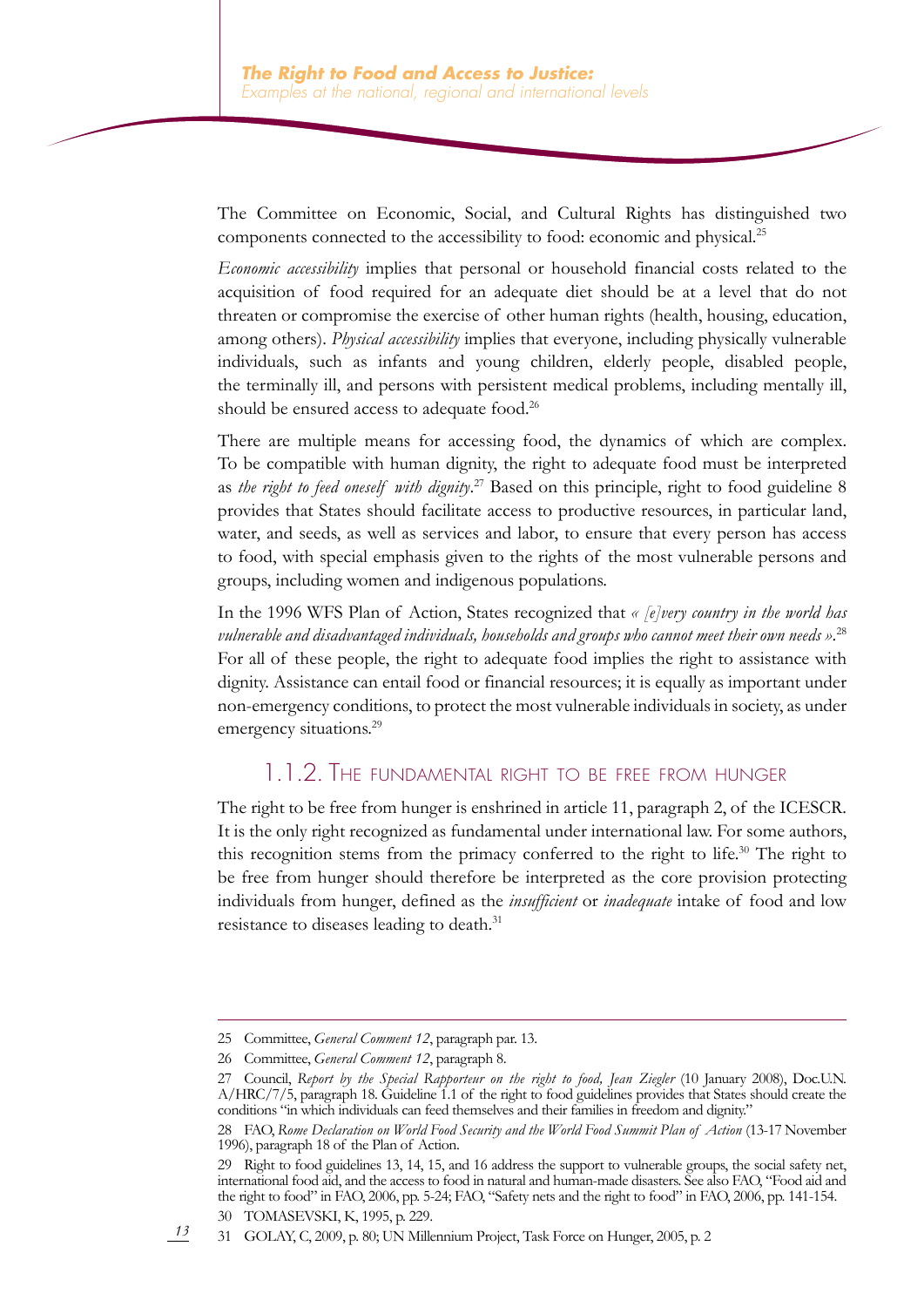The right to be free from hunger was established in paragraph 2 of article 11 of the ICESCR. It should be interpreted, in its context, as a sub-norm to paragraph 1 of the same article. For P. Alston, the right to be free from hunger should be understood, consequently, as the minimum content of the right to food.32 Other authors address the hard core or a minimum standard in respect to the right to food. As P. Texier states it is *« the minimum threshold below which one should never, in principle, fall under any circumstances »* 33.

In General Comment 12 on the right to food, the Committee on Economic, Social, and Cultural Rights provides that:

Every State is obliged to ensure for everyone under its jurisdiction access to the minimum essential food which is sufficient, nutritionally adequate and safe, to ensure their freedom from hunger. (...) Violations of the Covenant occur when a State fails to ensure the satisfaction of, at the very least, the minimum essential level required to be free from hunger.<sup>34</sup>

The right to be free from hunger, therefore, is defined as the right *to have access to the minimum essential food which is sufficient and adequate to ensure everyone is free from hunger and physical deterioration that would lead to death*.

#### 1.2. Definition of the correlative obligations of States

The correlative obligations of States, such as the obligation to ensure the right to food, were not defined at the time of the ICESCR's approval. Yet, they have been since then, primarily through the work of A. Eide, the Committee on Economic, Social, and Cultural Rights and the Special Rapporteur on the right to food. In the right to food guidelines, States reiterated the definition applied by the Committee on Economic, Social, and Cultural Rights and offered numerous additional elements to define the pertinent obligations.

In line with the Committee on Economic, Social, and Cultural Rights, below we lay out the *general legal* obligations of States, as prescribed in articles 2 and 3 of the ICESCR, and the *specific legal* obligations of States to respect, protect, and fulfil the corresponding rights.35

#### 1.2.1. The general legal obligations of States

In ratifying the ICESCR, States assume the obligations prescribed in articles 2 and 3 of the Covenant, which include the obligation to ensure the right to food is realized without discrimination (article 2, paragraph 2) and exercised equally between men and women (article 3) as well as the obligation set forth in article 2, paragraph 1 of the ICESCR.

<sup>32</sup> ALSTON, P, 1988, p. 167

<sup>33</sup> TEXIER, P, 2000, p. 73.

<sup>34</sup> Committee, *General Observation 12*, paragraphs 14, 17.

<sup>35</sup> For example, Committee, *General Comment 15. The right to water (articles 11 and 12)* (20 January 2003), Doc.U.N. E/C.12/2002/11, paragraphs 17-29.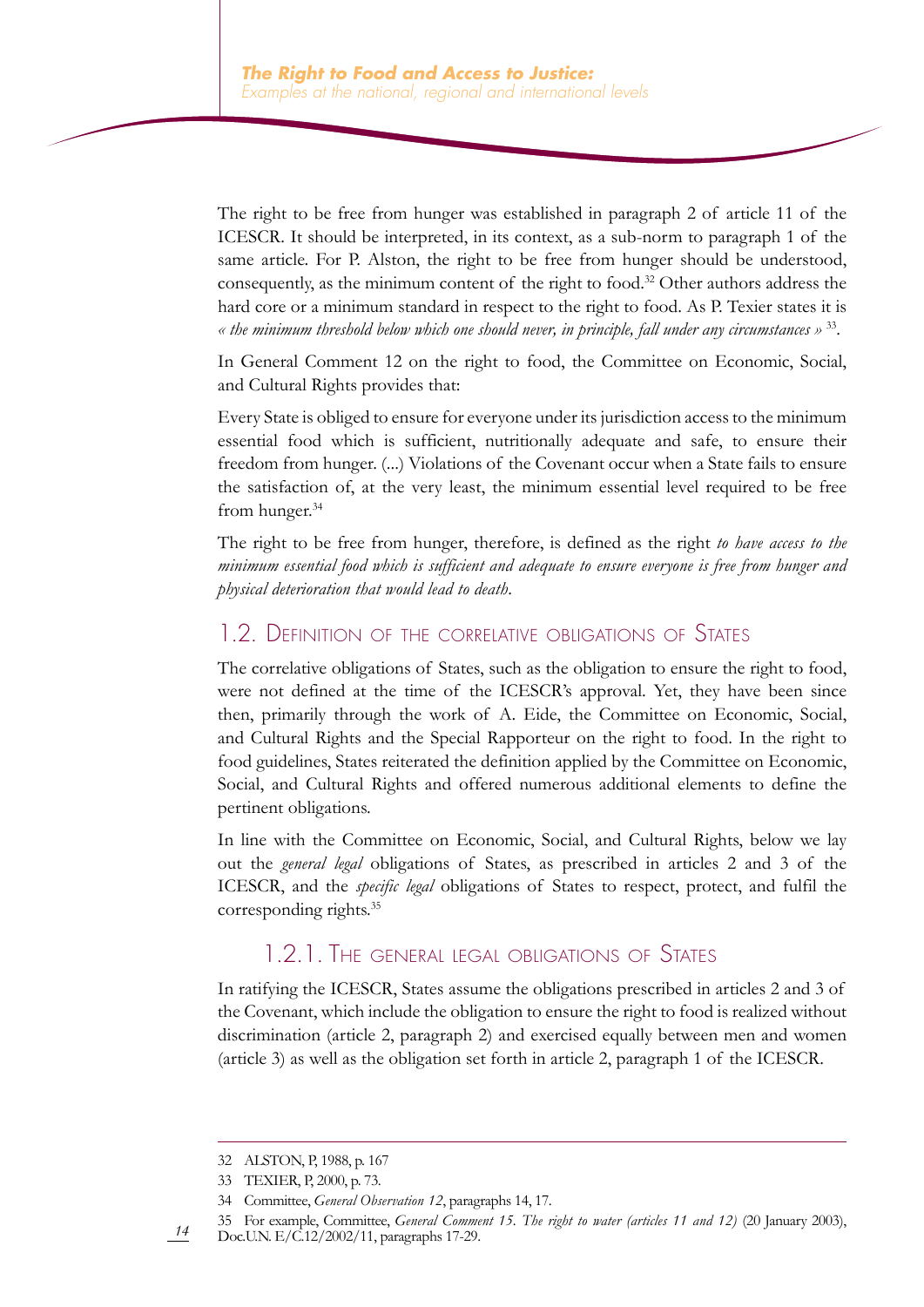The non-discrimination clause was established in the Limburg Principles, according to which:

States will eliminate any *de jure* discrimination, abolishing without delay discriminatory laws, regulations and practices (including acts of commission as well as omission) affecting the enjoyment of economic, social, and cultural rights (…) *De facto* discrimination occurring as a result of the unequal enjoyment of economic, social, and cultural rights on account of a lack of resources, or otherwise, should be brought to an end as soon as possible.36

The obligation to *de jure* non-discrimination is primarily fulfilled through legislative measures. As regards the right to food, the obligation requires that States review their legislation to assure the absence of discriminatory provisions in the access to food or the means and entitlements for its procurement.<sup>37</sup> Further, States should adopt specific laws to combat discrimination and refrain from any discriminatory practices.

The obligation to *de facto* non-discrimination implies that States should adopt positive measures to guarantee the equal realization of the right to food by historically or socially discriminated persons or groups of persons.

The obligation to assure the equal realization of the right to food by women and men follows the same reasoning. States should eliminate any *de jure* discrimination against women in the exercise of the right to food. For example, laws that discriminate against women in the access to productive resources, in particular land, or in the access to adequate remuneration should be amended. The same applies to any other laws that discriminate against women in the access to food. In the absence of legal protections against discrimination as relates to women, such protections should be formulated and adopted.

To ensure that women and girls have effective access to food on an equal basis with men and boys, States should implement positive measures to prevent that discrimination abolished by law is allowed to persist in practice.

The obligation provided for in article 2, paragraph 1, of the ICESCR can be divided into three sub-obligations: the obligation to take all appropriate steps, including in particular the enactment of legislative measures; the obligation to take steps with a view to achieving progressively the full realization of the right to food; and the obligation to take steps, both through the efforts of States themselves and international assistance and cooperation, to the maximum use of their available resources.<sup>38</sup>

Article 2, paragraph 1, of the ICESCR imposes on States Parties the fundamental obligation to take action *« which in itself is not qualified or limited by other considerations »*. 39

<sup>36</sup> *Limburg Principles on the application of the International Covenant on Economic, Social, and cultural Rights (Limburg Principles)*, paragraphs 37-38.

<sup>37</sup> Committee, *General Comment 12*, paragraph 18.

<sup>38</sup> SEPÚLVEDA, M, 2003.

<sup>39</sup> Committee, *General Comment 3. The Nature of States Parties Obligations (article 2, paragraph 1, of the Covenant)* (14 December 1990), Doc.U.N. E/1991/23, paragraph 2.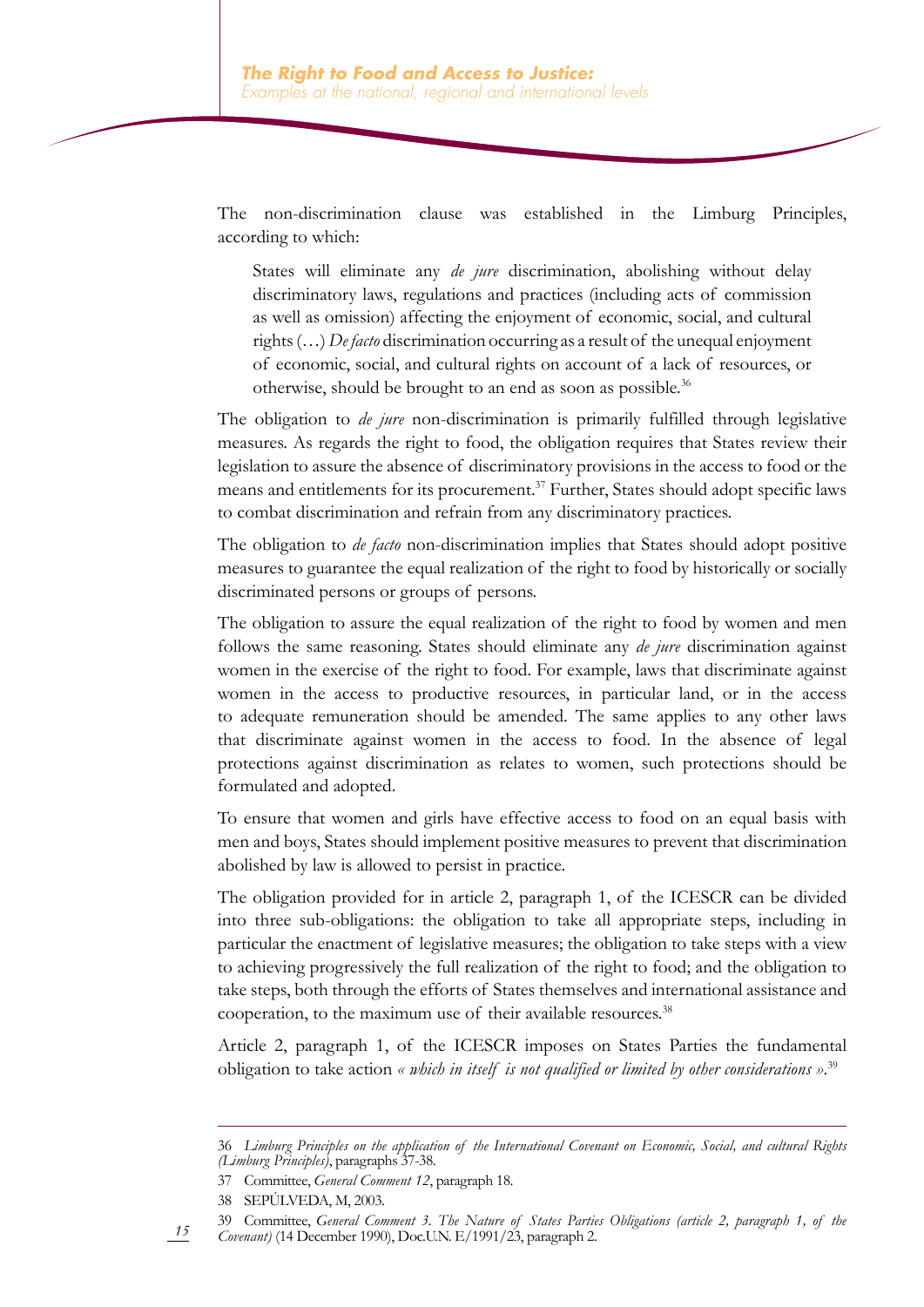The obligation to action must be *« read in the light of the overall objective, indeed the raison d´être, of the Covenant which is to establish clear obligations for States parties in respect of the full realization of the rights in question »*. <sup>40</sup> States, therefore, have the obligation to take deliberate and concrete steps, working as expeditiously and effectively as possible to assure the full realization of the right to food.<sup>41</sup>

Irrespective of a State's available resources or development level, States Parties must take measures to ensure the fundamental right to be free from hunger. The Covenant is deemed to have been violated when a State fails to provide the minimum essential food necessary to ensure individuals are free from hunger.<sup>42</sup> Yet, States must also progressively realize the right to adequate food and ensure the continuous improvement of living conditions of their populations.<sup>43</sup>

The progressive realization of the right to adequate food implies that any retrogressive measures are hardly compatible with the ICESCR. As the Committee on Economic, Social, and Cultural Rights declared *« any deliberately retrogressive measures in that regard would require the most careful consideration and would need to be fully justified by reference to the totality of the rights provided for in the Covenant and in the context of the full use of the maximum available resources »*<sup>44</sup>.

Finally, States Parties have the obligation to take action by using the maximum available resources, including their own resources and those of the international community, to realize the right to food. If a State argues that resource constraints make it impossible to fulfill the right to food, the State must demonstrate that every effort has been made to use all the resources at its disposal to meet this obligation. The State must also demonstrate that it has made every effort to obtain international support to ensure the availability and accessibility of food.<sup>45</sup>

The corollary to this obligation is the *obligation to international cooperation and assistance* to which the States Parties to the ICESCR are subject.<sup>46</sup> The obligation to international cooperation and assistance is specifically binding to the right to food, as it represents the right to which States have undertaken the most substantial commitment under international law to cooperate. Indeed, three different provisions of the ICESCR set out the commitment of States to cooperate: article 2, paragraph 1, and article 11, paragraphs 1 and 2.

<sup>40</sup> Committee, *General Comment 3*, paragraph 9.

<sup>41</sup> Committee, *General Comment 3*, paragraphs 2, 9; Committee, *General Comment 12*, paragraph 14.

<sup>42</sup> Committee, *General Comment 12*, paragraphs 14, 17.

<sup>43</sup> Article 11, paragraph 1, of the ICESCR.

<sup>44</sup> Committee, *General Comment 12*, paragraph 9.

<sup>45</sup> Committee, General Comment 12, paragraph 17.

*<sup>16</sup>* 46 Committee, General Comment 12, paragraphs 36-37.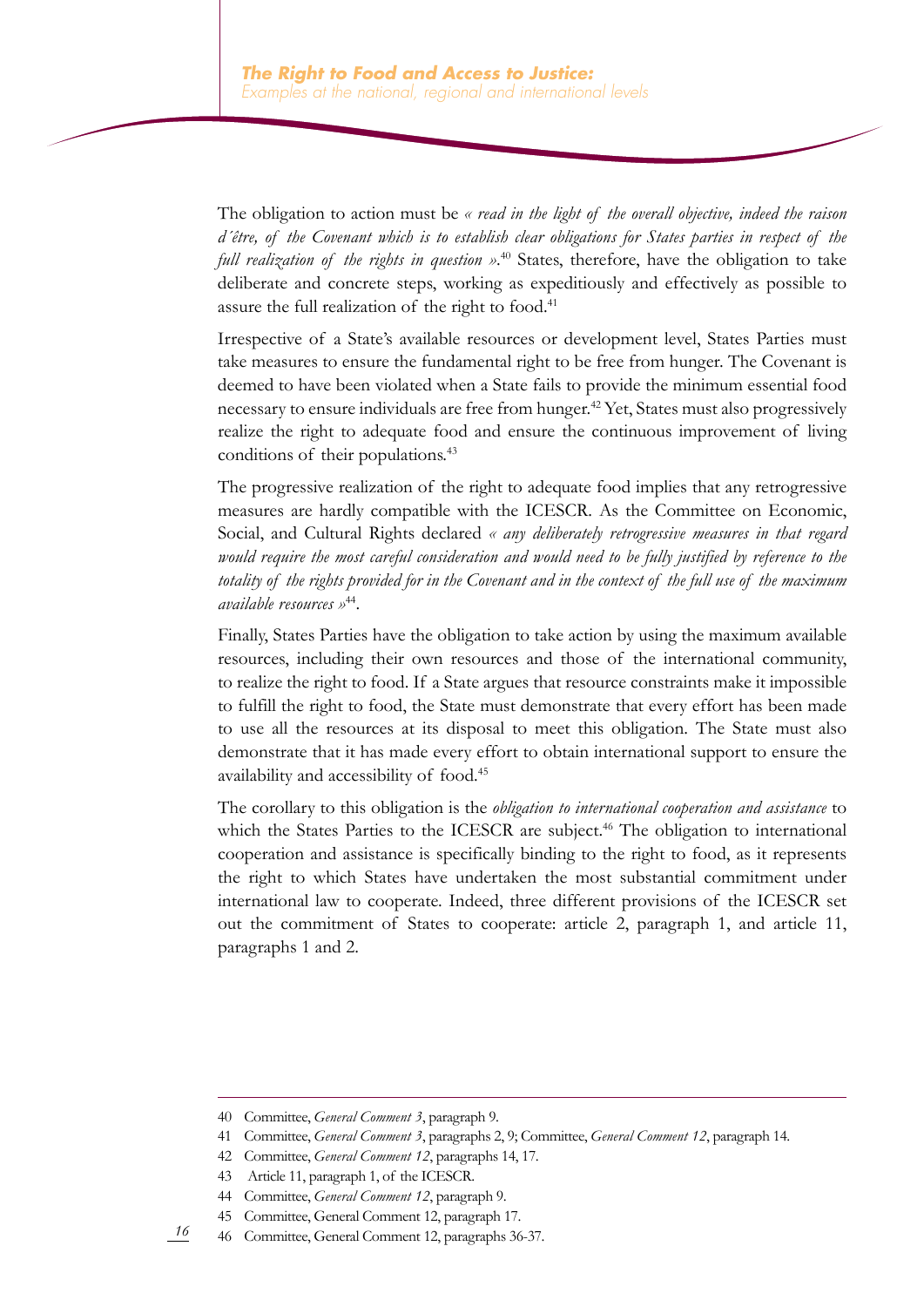#### 1.2.2. The specific legal obligations of States

A majority of individuals who are forced to struggle to ensure their access to food must use their own resources, whether alone or in community with others. This realization gave rise to the obligations of States to respect and protect the existing access to food. To assist individuals without access to these resources and who, in spite of their best efforts, are unable to access food, States have an obligation to *facilitate* and provide the right to food, or, in other words, to fulfil the right to food. The obligations of States to respect, protect, and fulfil the right to food was developed by A. Eide<sup>47</sup> and was subsequently reaffirmed by the Committee on Economic, Social, and Cultural Rights and by States in the right to food guidelines.<sup>48</sup>

The obligation to *respect* the right to food is essentially an obligation to refrain from action. It implies the obligation of States to refrain from taking measures that prevent individuals from accessing food.<sup>49</sup> J. Ziegler underscored the arbitrary nature of measures taken in noncompliance with this obligation. As he puts it:

The obligation to respect means that the Government should not arbitrarily take away people's right to food or make it difficult for them to gain access to food. The obligation to respect the right to food is effectively a negative obligation, as it entails limits on the exercise of State power that might threaten people's existing access to food. Violations of the obligation to respect would occur, for example, if the Government arbitrarily evicted or displaced people from their land, especially if the land was their primary means of feeding themselves, if the Government took away social security provisions without making sure that vulnerable people had alternative ways to feed themselves, or if the Government knowingly introduced toxic substances into the food chain, as the right to food entails access to food that is "free from adverse substances (…).50

The obligation to protect the right to food requires that States ensure enterprises and private individuals do not deprive individuals of their right to access adequate food.<sup>51</sup> This obligation was defined generically in the Maastricht Guidelines:

The obligation to protect includes the State's responsibility to ensure that private entities or individuals, including transnational corporations over which they exercise jurisdiction, do not deprive individuals of their economic, social and cultural rights. States are responsible for violations of economic, social

51 Committee, *General Comment 12*, paragraphs 15, 27.

<sup>47</sup> Commission *The right to adequate food and to be free from hunger. Updated study on the right to food, submitted by A. Eide* (28 June 1999), E/CN.4/Sub.2/1999/12.

<sup>48</sup> In the introduction to the right to food guidelines, Statesreiterated the exactsame definition provided by the Committee on Economic, Social, and Cultural Rights

<sup>49</sup> Committee, *General Comment 12*, paragraph 15; Introduction to the right to food guidelines.

<sup>50</sup> Commission *The right to food. Report by the Special Rapporteur for the right to food, Jean Ziegler* (16 March 2006), Doc.U.N. E/CN.4/2006/44, paragraph 22.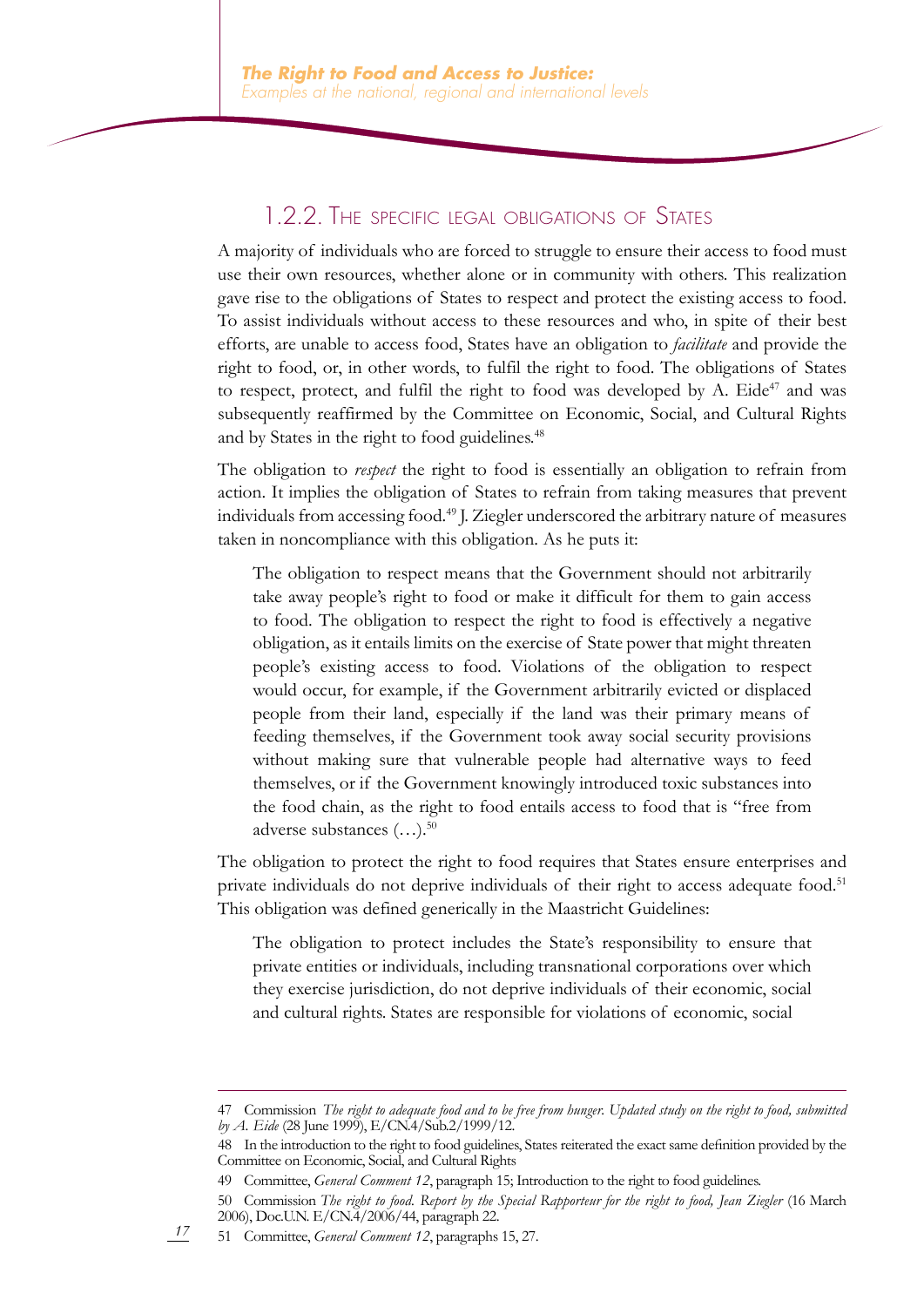and cultural rights that result from their failure to exercise due diligence in controlling the behaviour of such non-state actors.<sup>52</sup>

This obligation corresponds to the obligation to protect civil and political rights. It requires that States implement a legislative and institutional framework and a legal system which are appropriate for the protection of the right to food.

Finally, the obligation to *fulfil* is the requirement that most closely approximates the obligation provided for in article 2, paragraph 1, of the ICESCR to take steps up to the maximum of their available resources, with a view to progressively ensuring the full realization of the right to food for everyone through all appropriate means, including in particular the adoption of legislative measures.

For States<sup>53</sup> and for the Committee on Economic, Social, and Cultural Rights,<sup>54</sup> this obligation implies that States should first *facilitate* the realization of the right to food, creating an environment that enables individuals and groups of individuals to feed themselves by their own means, and second *provide* the right to food for those who are not capable of feeding themselves for reasons beyond their control, through the distribution of food and implementation of social protection programs.

The purpose of *facilitating* the right to food is to enable those individuals to have access to adequate food by themselves. As provided for in the right to food guideline 8, *facilitating* includes the obligation of States to take measures to ensure undernourished persons have access to productive resources or means, including land, water, seeds, microcredit, forest areas, fisheries, and livestock.

States also have the obligation to *provide* the right to food for those with no long-term prospects of access to adequate food by their own means. This obligation applies to detained persons and children. Further, it requires that States implement social safety nets to support the most vulnerable members of society, such as the elderly, the unemployed, and the disabled.55 These social safety systems may be organized on the basis of monetary or food resources.<sup>56</sup>

Finally, in emergency situations – in general, natural catastrophes or armed conflict – States should deliver food assistance without delay to persons who are vulnerable, alone, or have no means to access food, with the assistance of other States, United Nations agencies, and national and international NGOs.<sup>57</sup>

<sup>52</sup> *Maastrich Guidelines on Violations of Economic, Social, and Cultural Rights* (Maastricht Guidelines), paragraph 18.

<sup>53</sup> Preface and introduction to the right to food guidelines, paragraph 17.

<sup>54</sup> Committee, *General Comment 12*, paragraph 15.

<sup>55</sup> Committee, *General Comment 12*, paragraph 13; right to food guideline 14.

<sup>56</sup> FAO, "Safety nets and the right to food," in FAO, 2006, pp. 141-151.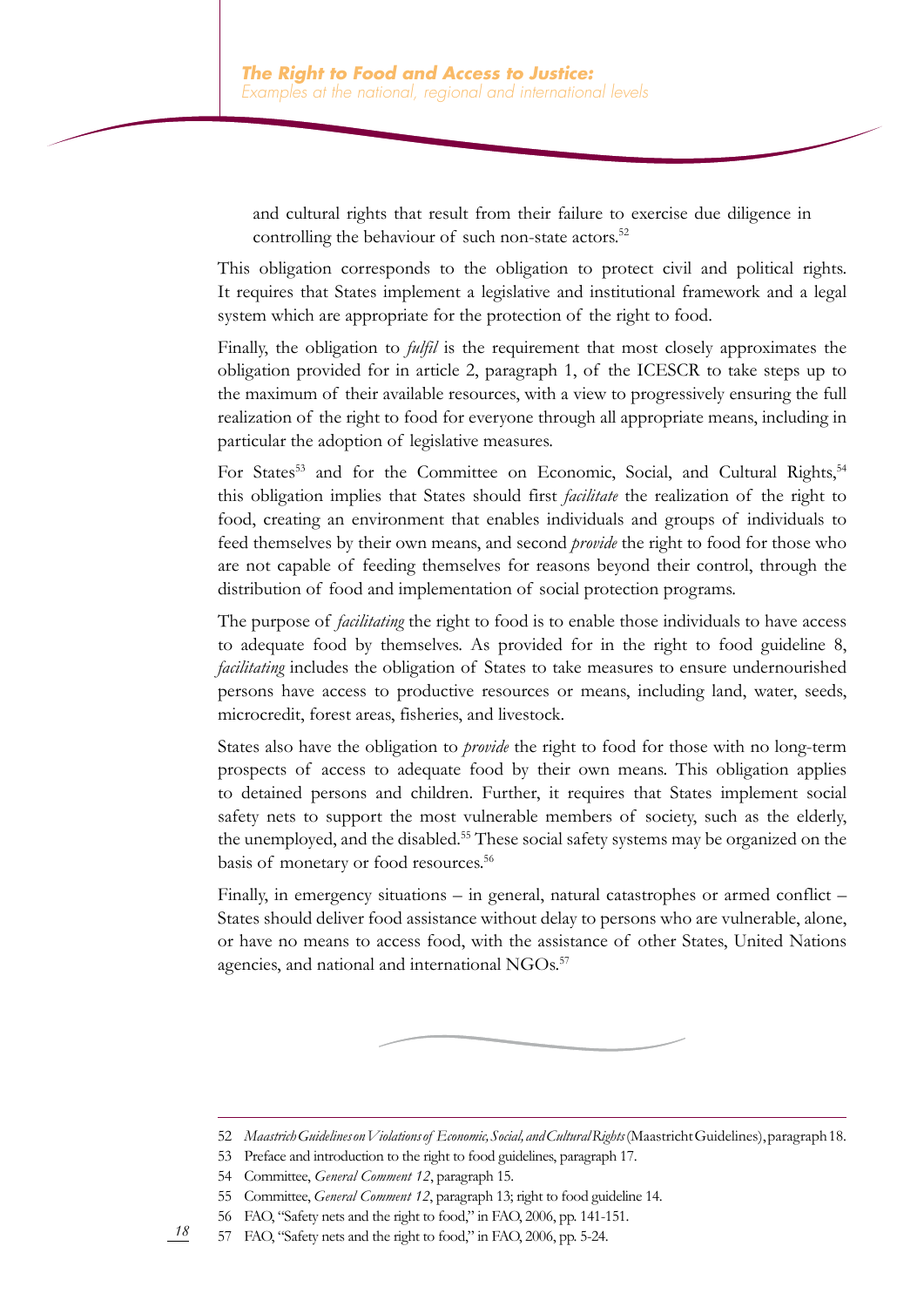In the first section, we demonstrated that the right to food and the correlative obligations of States are clearly defined under international law. The first argument against the justiciability of the right to food, therefore, does not apply. What remains to be shown is that the second argument commonly used against the justiciability of the right to food is also outdated.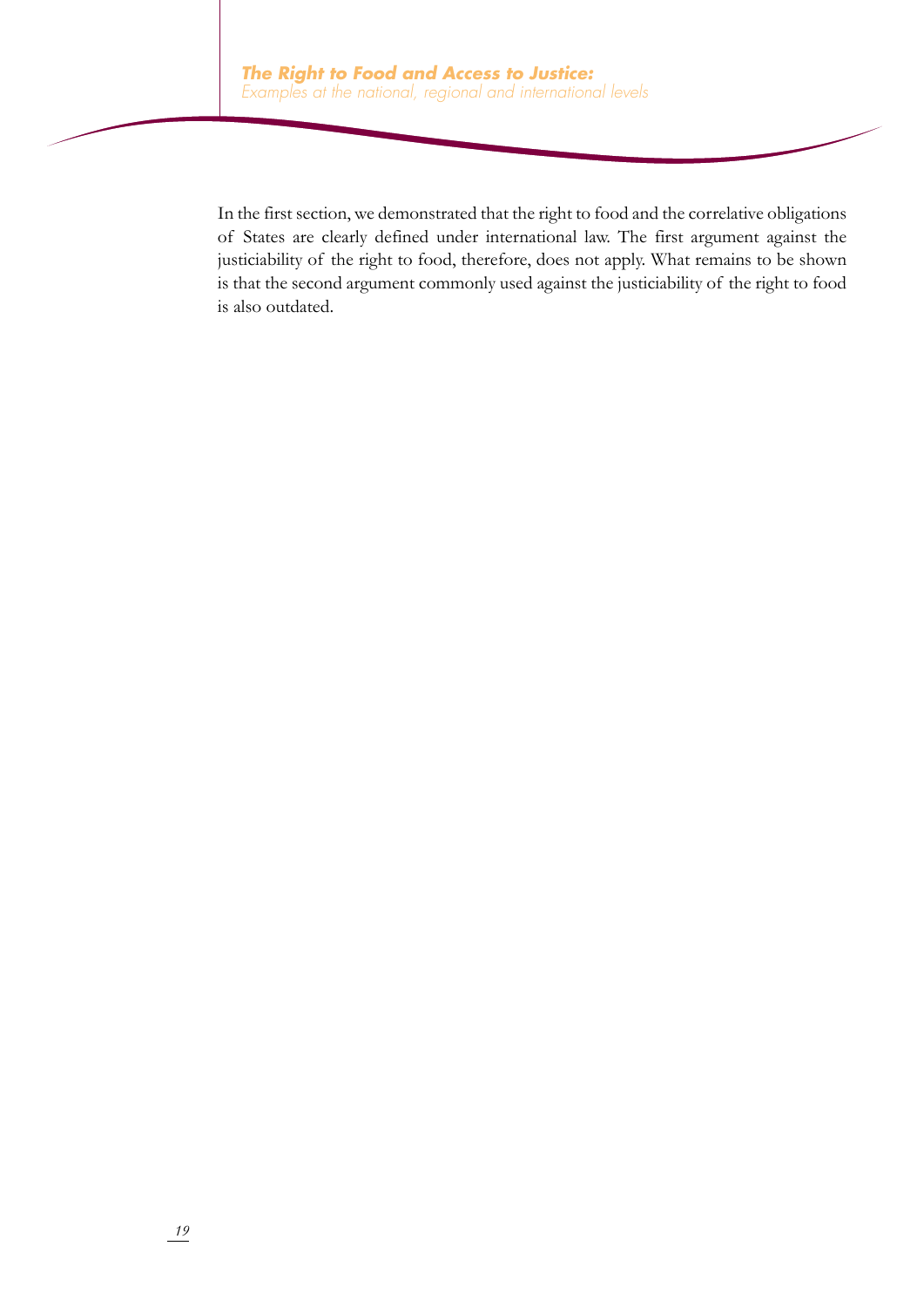

#### *The Right to Food and Access to Justice: Examples at the national, regional and international levels*

Introduction

PART I. THE RIGHT TO FOOD AND ITS JUSTICIABILITY UNDER INTERNATIONAL LAW 1. Defining the right to food and the correlative obligations of States 2. The justiciability of the right to food

PART II. THE RIGHT TO FOOD AND ACCESS TO JUSTICE: THE EMPIRICAL REALITY

- 3. The right to food and access to justice at the international level
- 4. The right to food and access to justice at the regional level
- 5. The right to food and access to justice at the national level

Conclusion and recommendations

## 2. The justiciability of the right to food

The objective of the second section is to demonstrate that the right to food is fully justiciable, that is, a judicial or quasi-judicial body can identify violations of the right to food and provide for corrective measures without infringing on the competencies of the national political branches of government.58

To this end, we review existing jurisprudence at the national, regional, and international levels. We begin with a definition of the violation of the right to food (1). Subsequently, we show that judicial or quasi-judicial bodies have succeeded in identifying the full range of violations of the right to food and the applicable corrective measures to be adopted, without infringing the principle of separation of powers.

#### 2.1. Definition of the violations of the right to food

Violations of economic, social, and cultural rights are defined in the Maastricht Guidelines:

As in the case of civil and political rights, the failure by a State Party to comply with a treaty obligation concerning economic, social and cultural rights is, under international law, a violation of that treaty.59

The Maastrich Guidelines also provide for violations in respect to the types of obligations imposed on States to respect, protect, and fulfil economic, social, and cultural rights. In referencing the right to housing, work, and health, the Maastricht Guidelines underscore the following:

The obligation to *respect* requires States to refrain from interfering with the enjoyment of economic, social and cultural rights. Thus, the right to housing is violated if the State engages in arbitrary forced evictions. The obligation

<sup>58</sup> The definition of justiciability we employ approximates that of M. J. Dennis and D. P. Stewart, according to which *"a justiciable right (is) a right, subject to the possibility of formal third-party adjudication, with remedies for findings of non-compliance"*. DENNIS, M. J, STEWART, D. P, 2004, p. 464. The Human Rights Committee is a quasi-judicial body at the international level. The Committee may hear complaints, apply the provisions of the ICCPR to concrete cases submitted for consideration, and issue opinions. This last criterion – the issuance of opinions instead of the rendering of enforceable decisions as judges do under internal law – is what distinguishes quasi-judicial bodies from, for instance, the European Court of Human Rights (ECHRCourt), which is a regional judicial human rights body.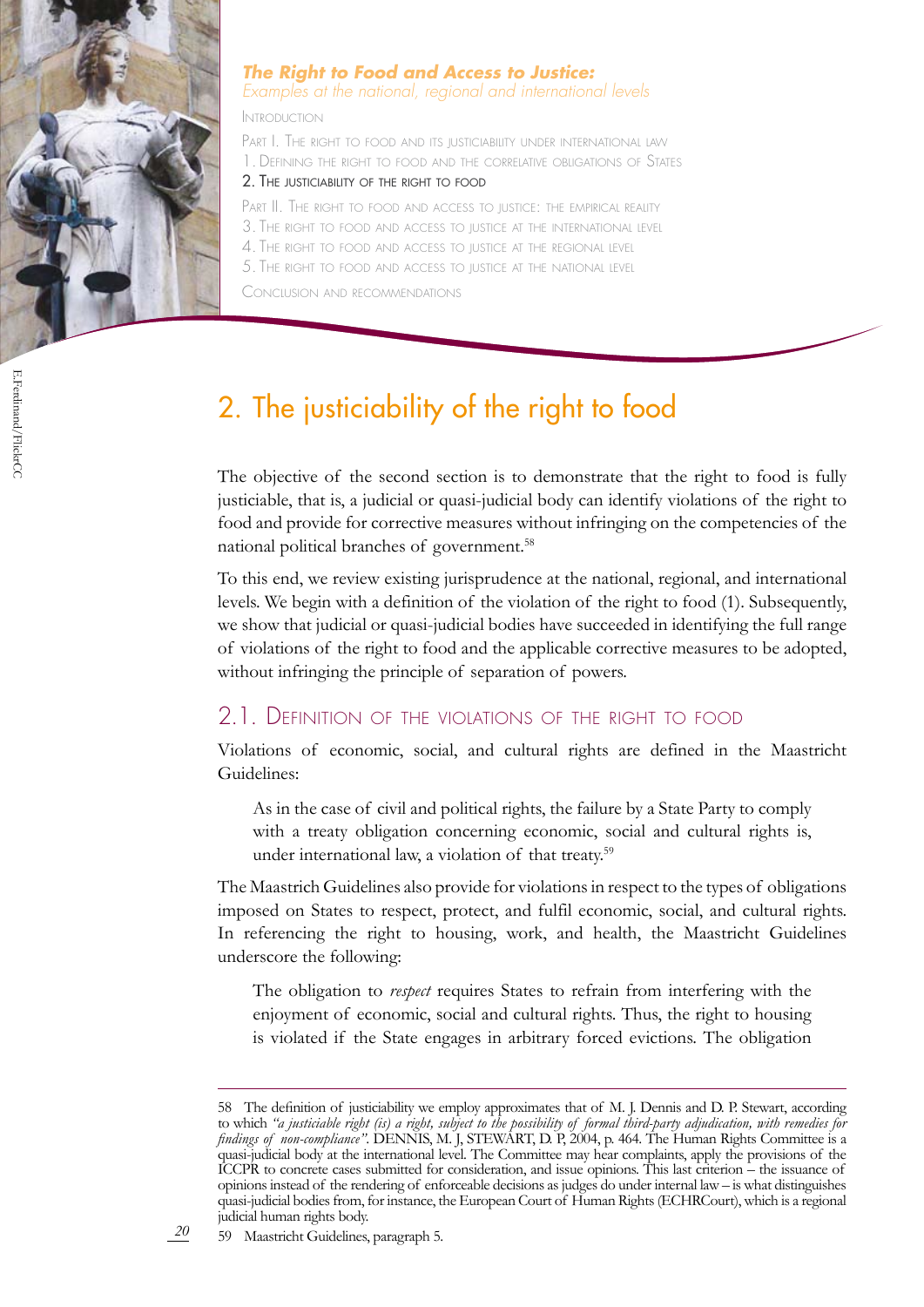to *protect* requires States to prevent violations of such rights by third parties. Thus, the failure to ensure that private employers comply with basic labour standards may amount to a violation of the right to work or the right to just and favourable conditions of work. The obligation to *fulfil* requires States to take appropriate legislative, administrative, budgetary, judicial and other measures towards the full realization of such rights. Thus, the failure of States to provide essential primary health care to those in need may amount to a violation.<sup>60</sup>

The same reasoning applies to the definition of violations of the right to food. The right to food is violated when the correlative obligations of States are not respected. Violations of the right to food, as with violations of other human rights, may, therefore, be the result of an act of commission or omission by a State.<sup>61</sup>

To demonstrate the justiciability of the right to food, below we present the justiciability of the obligation to ensure the right to food is realized without discrimination (2), of the obligation to respect the right to food (3), of the obligation to protect the right to food, (4) and of the obligation to fulfil the right to food (5).

#### 2.2. The justiciability of the obligation to guarantee the realization of the right to food without discrimination

The obligation to ensure the full enjoyment of the right to food without discrimination constitutes an immediately applicable and self-executing obligation. Its justiciability, therefore, is difficult to challenge<sup>62</sup>, as confirmed in national and international jurisprudence.

In *Khosa & Ors vs Minister of Social Development*, for example, the Constitutional Court of South Africa concluded that the legislation governing social assistance which only provided for social benefits to South African citizens violated the obligation to nondiscrimination.<sup>63</sup> In various cases brought before the Swiss Federal Supreme Court by illegal immigrants and rejected asylum-seekers without access to social assistance, judges also ruled that the obligation to non-discrimination had been violated. The Federal Supreme Court found that any persons within the territorial boundaries of Switzerland, irrespective of their status, have the right to social assistance which ensures the minimum conditions for life, including basic human needs such as food.<sup>64</sup>

Further, the Committee on Human Rights has ruled in various cases that article 26 of the ICESCR – which states that all people are equal under the law and have the right to equal protection under the law without discrimination – can be is violated by discriminatory laws affecting the realization of economic, social, and cultural rights.<sup>65</sup>

<sup>60</sup> Maastricht Guidelines, paragraph 6.

<sup>61</sup> Maastricht Guidelines, paragraph 13.

<sup>62</sup> Committee, *General Comment 3*, paragraph 5.

<sup>63</sup> South Africa, Constitutional Court, *Khosa and Others v. Minister of Social Development and Others*, 2004.

<sup>64</sup> For example, Federal Supreme Court, *V. gegen Einwohnergemeinde X. und Regierungsrat des Kantons Bern*, 1995.

<sup>65</sup> For example, Committee on Human Rights, *F.H. Zwaan-de Vries c. Pays-Bas*, 1987.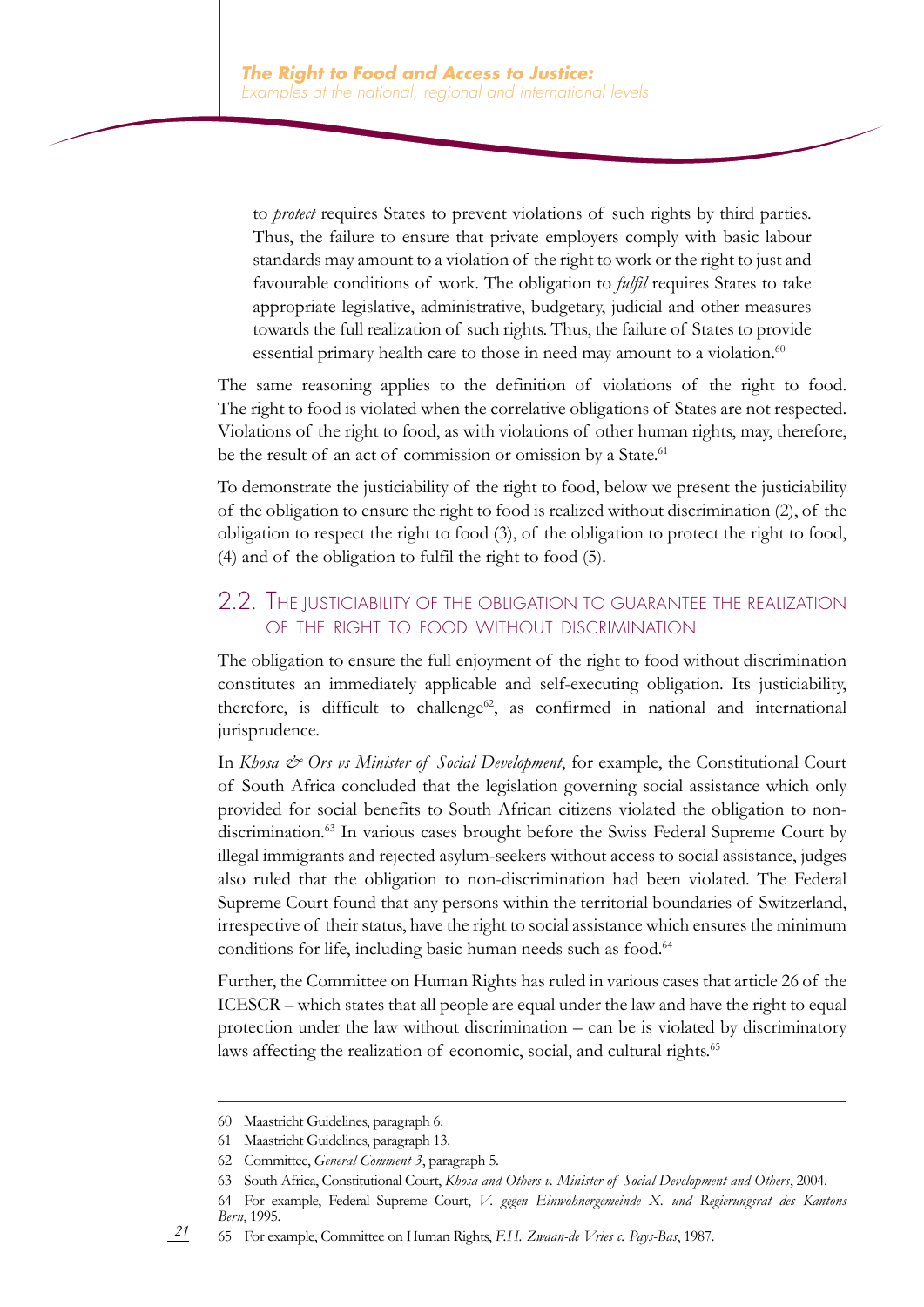In the following three cases, the judicial or quasi-judicial bodies required specific measures to correct the violations, such as thorough reviews of existing legislation and guaranteed social benefits for claimants.<sup>66</sup>

#### 2.3. The justiciability of the obligation to respect the right to food

The obligation to *respect* the right to food is an obligation to refrain from taking action. It is immediately applicable and requires no specific budgetary outlays. As such, the justiciability of the obligation is not in question either, as confirmed by regional and national jurisprudence.

In *Ogoni*,<sup>67</sup> for example, the African Commission on Human and Peoples' Rights (ACHPRCom) found that the Nigerian government had violated the right to food of Ogoni communities by destroying their food sources:

The right to food requires that the Nigerian Government should not destroy or contaminate food sources. (…) The government has destroyed food sources through its security forces and State Oil Company (…) and through terror, has created significant obstacles to Ogoni communities trying to feed themselves. (…) [The] Nigerian Government (…) hence is in violation of the right to food of the Ogonis.<sup>68</sup>

In this case, the ACHPRCom identified several measures that the Nigerian government should adopt to correct the violation of the right to food, including compensation and comprehensive cleanups of polluted or damaged lands and rivers.<sup>69</sup>

In *Kenneth George*,<sup>70</sup> traditional South African fishing communities that lost their access to the sea following enactment of a law on marine resources appealed to the High Court of Cape of Good Hope Province. The fishing communities alleged that the government had violated its obligation to *respect* the right to food and to refrain from adopting *retrogressive measures* in fulfillment of this right.<sup>71</sup> The Court, in its decision of 2 May 2007, ordered that the communities should have immediate access to the sea and that the government draft a new law, with the participation of traditional fishing communities, to ensure respect for the right to food.<sup>72</sup>

<sup>66</sup> For example, South Africa, Constitutional Court, *Khosa and Others v. Minister of Social Development and Others*, 2004, paragraph 98; Committee on Human Rights, *F.H. Zwaan-de Vries c. Pays-Bas*, 1987, paragraph 16. 67 ACHPRCom, *Social and Economic Rights Action Center (SERAC), Center for Economic and Social Rights v. Nigeria*, 2001.

<sup>68</sup> ACHPRCom, *SERAC, Center for Economic and Social Rights v. Nigeria*, paragraphs 65-66.

<sup>69</sup> ACHPRCom, *SERAC, Center for Economic and Social Rights v. Nigeria*, paragraph 49.

<sup>70</sup> South Africa, High Court, *Kenneth George and Others v. Minister of Environmental Affairs & Tourism*, 2007.

<sup>71</sup> South Africa, High Court, *Kenneth George and Others v. Minister of Environmental Affairs & Tourism*, 2007, Founding Affidavit by N. Jaffer, paragraphs 94-96.

<sup>72</sup> South Africa, High Court, *Kenneth George and Others v. Minister of Environmental Affairs & Tourism*, 2007, paragraphs 1-7, 10.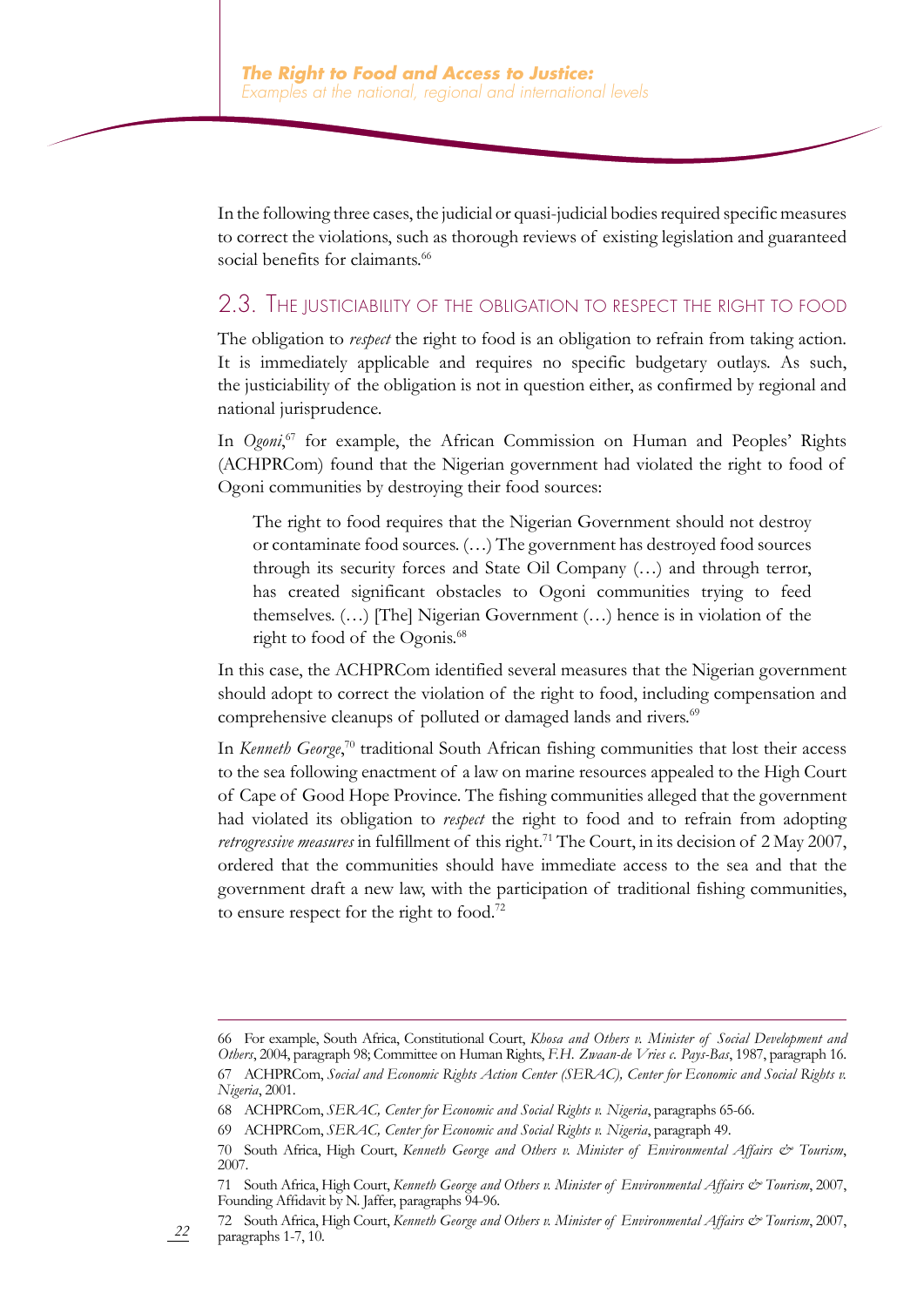#### 2.4. The justiciability of the obligation to protect the right to food

The obligation to protect the right to food is a positive right. Its justiciability, therefore, is easier, *a priori*, to show. By nature, it is identical to the obligation to protect civil and political rights, which have been found justiciable on numerous occasions. In a number of cases, the ECHRCourt, for instance, concluded that the obligation to protect this right was fully justiciable.<sup>73</sup>

The justiciability of the obligation to protect the right to food has also been reaffirmed by national and regional jurisprudence. In two separate cases, the Supreme Court of India protected the sea, land, and water rights of traditional fishing communities against the activities of the shrimping industry<sup>74</sup> and the subsistence activities of tribal populations against State concessions granted to private enterprises.<sup>75</sup>

Similarly, in the *Ogoni* case, the ACHPRCom found that the activities of a consortium constituted by the State Petroleum Company and Shell Oil violated the obligation to protect the right of food of the Ogoni people. As the ACHPRCom concluded:

[The Nigerian Government] should not allow private parties to destroy or contaminate food sources, and prevent peoples' efforts to feed themselves. (…) The government has allowed private oil companies to destroy food sources; and through terror, has created significant obstacles to Ogoni communities trying to feed themselves.<sup>76</sup>

In all of these cases, the judicial or quasi-judicial bodies imposed specific measures to correct the violations, including payment of adequate compensation, $7<sup>7</sup>$  the suspension of illicit activities, and recovery of productive resources.<sup>78</sup>

#### 2.5. The justiciability of the obligation to fulfil the right to food

The obligation to fulfil the right to food requires budgetary resources and is often progressive. Its justiciability, as a consequence, generates the greatest skepticism and is the most difficult to demonstrate. However, there is substantial jurisprudence demonstrating that the obligation is in fact justiciable.

According to the existing jurisprudence, there are at least three ways to fulfil the realization of the right to food while respecting the competencies of the political branches of national governments.<sup>79</sup> First, a judicial or quasi-judicial body has legitimate authority to protect the core principle of the right to food, that is, the realization of the fundamental right to be free from hunger, irrespective of available resources and the behavior of the political branches of government. Second, if the political branches of government

<sup>73</sup> See ECHRCourt, *Akkoç c. Turquie*, 2000.

<sup>74</sup> India, Supreme Court, *S. Jagannath Vs. Union of India and Ors*, 1996.

<sup>75</sup> India, Supreme Court, *Samatha vs. State of Andhra Pradesh and Ors*, 1997.

<sup>76</sup> ACHPRCom, *SERAC, Center for Economic and Social Rights v. Nigeria*, 2001, paragraphs 65-66.

<sup>77</sup> ECHRCourt, *Akkoç c. Turquie*, 2000, paragraphs 130-140.

<sup>78</sup> ACHPRCom, *SERAC, Center for Economic and Social Rights v. Nigeria*, 2001, paragraph 49.

*<sup>23</sup>* 79 SQUIRES, J, LANGFORD, M, THIELE, B, 2005.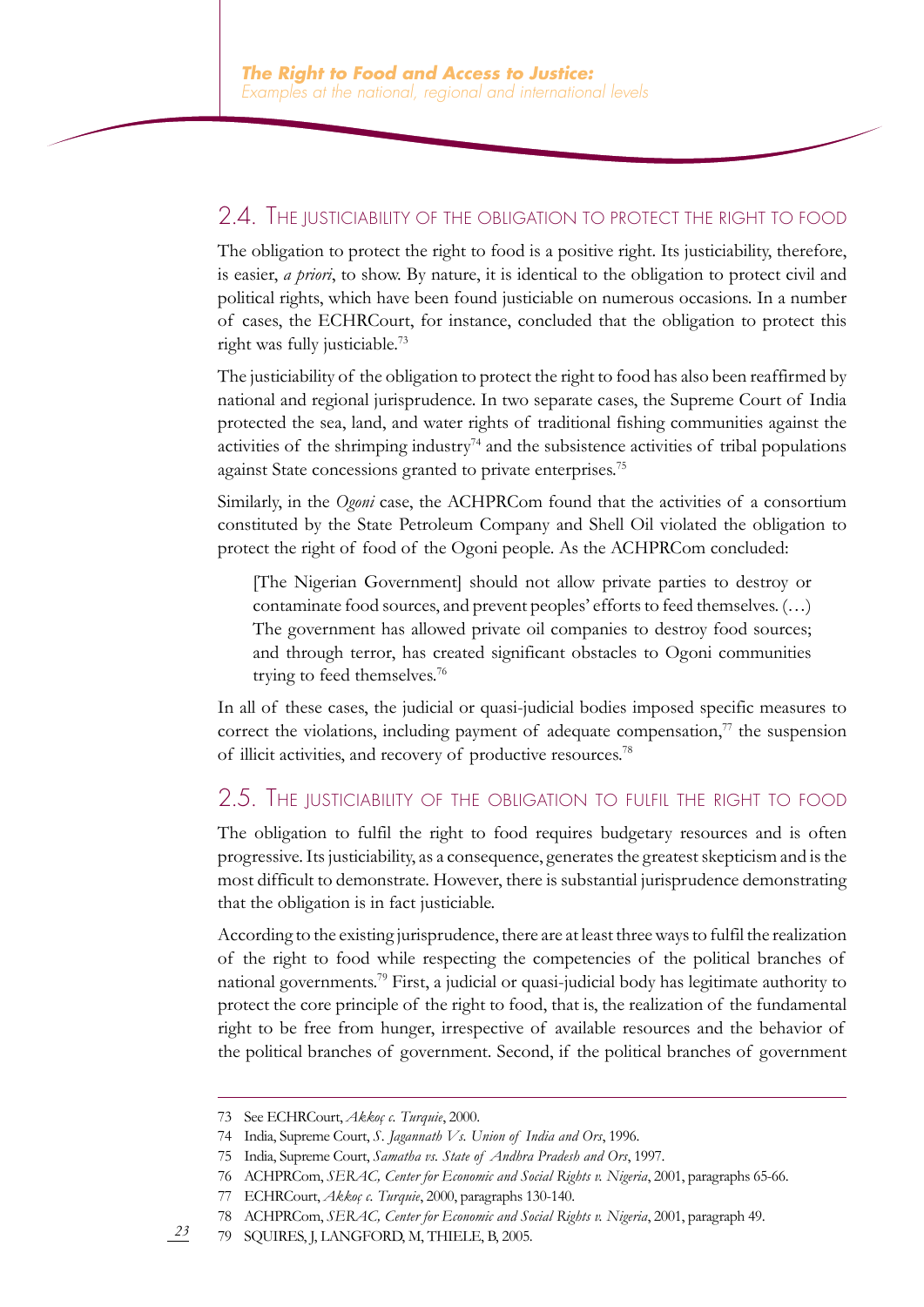themselves adopt measures to fulfil the right to food, the respective bodies exercise legitimate authority to enforce its implementation. Third, judicial or quasi-judicial bodies have authority to oversee the appropriate/reasonable character of these measures, insofar as in adopting the ICESCR the political branches of government undertook a commitment to put in place measures to fulfil the right to food. Some examples follow.

#### 2.5.1. Oversight of the realization of the fundamental right to be free from hunger

Protection of the hard core of human rights is one of the primary tasks of judicial and human rights protection bodies at the national, regional, and international levels. In a number of cases, the ECHRCourt has protected the hard core of civil and political rights, even where such protection required positive measures and high budgetary costs for the political branches of government.<sup>80</sup>

The Human Rights Committee did the same in cases in which it protected the right of detained persons to be treated with humanity and dignity (article 10, paragraph 1, of the ICESCR) and their right to not be subjected to cruel, inhumane, and degrading treatment (article  $7$  of the ICCPR).<sup>81</sup> In several of these cases, the Court found that States must respect the set of minimum rules governing the treatment of detainees,<sup>82</sup> which provide in particular for adequate food for each detainee, irrespective of the State's available resources.83 As the Human Rights Committee observes:

It should be noted that these are minimum requirements which the Committee considers should always be observed, even if economic or budgetary considerations may make compliance with these obligations difficult.<sup>84</sup>

In two cases – *Defensor del Pueblo de la Nación c. Estado Nacional y otra<sup>85</sup> in Argentina and Abel Antonio Jaramillo*86 in Colombia – the Supreme Court of Argentina and the Constitutional Court of Colombia followed the same reasoning to protect the fundamental right to be free from hunger.

In *Defensor del Pueblo de la Nación c. Estado Nacional y otra*, the Argentine Supreme Court ordered the federal government and the government of Chaco Province to adopt urgent measures to ensure the access to food and potable water by indigenous

*24*

84 Human Rights Committee, *Mukong v. Cameroon*, 1994, paragraph 9.3.

<sup>80</sup> See, for example, ECHRCourt, *Airey c. Irlande*, 1979.

<sup>81</sup> See, for example, Human Rights Committee, *Lantsova c. Fédération de Russie*, 2002; Human Rights Committee, *Evans c. Trinité-et-Tobago*, 2003; Human Rights Committee, *Karimov et consorts c. Tadjikistan*, 2007. 82 *Standard Minimum Rules for the Treatment of Prisoners* was adopted by the United Nations Congress on the Prevention of Crime and the Treatment of Offenders in 1955 and subsequently approved by ECOSOC.

<sup>83</sup> See, for example, Human Rights Committee, Mukong v. Cameroon, 1994, paragraph 9.3. See also Human Rights Committee, *General Comment 21. Article 10* (10 April 1992), paragraph 4.

<sup>85</sup> Argentina, Corte Suprema de Jusiticia de la Nación, *Defensor del Pueblo de la Nación c. Estado Nacional y otra*, 2007.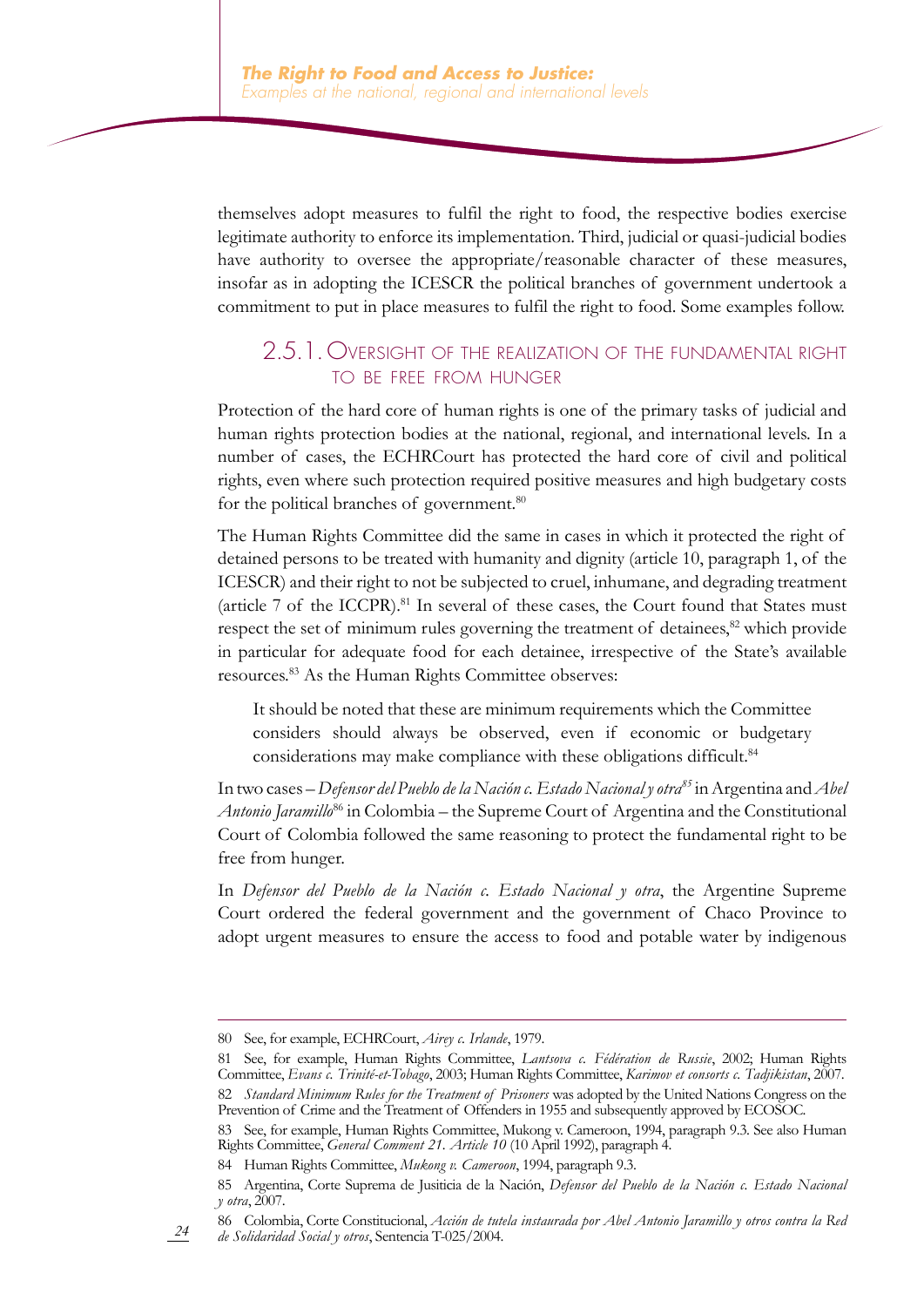communities in the province.<sup>87</sup> A total of eleven people had died due to deplorable living conditions, a circumstance that required urgent action. In very clear terms, the Court justified the order handed down to the political branches of government to adopt positive measures, invoking the gravity of the situation and its role as guardian of the Constitution and the fundamental rights therein enshrined. The Court stated:

The gravity and urgency of the alleged facts require this Court to exercise the oversight conferred to the judicial system in respect to the activities of the other branches of the State and, within this framework, adopt the necessary measures that, without diminishing the competencies of the other branches, contribute to ensuring observance of the National Constitution (…) *This decision should not be construed as improper interference by the Judicial Branch when the only objective is to safeguard rights, and compensate for omissions to the extent such rights may have been violated*. 88

In *Abel Antonio Jaramillo*, Colombia's Constitutional Court concluded that the situation in which thousands of displaced families lived corresponded to an *unconstitutional* state of things. These families lived in difficult circumstances, without access to food assistance from the State, despite repeated pleas to the official bodies with primary responsibility for displaced persons, which responded that they could not provide the necessary assistance due to insufficient resource allocations from the State.<sup>89</sup>

The Constitutional Court based its decision on the rights recognized in the Colombian Constitution, as interpreted in the light of the ICESCR and the general comments of the Committee on Economic, Social, and Cultural Rights, concluding that the conditions of extreme vulnerability of displaced populations, and the permanent omission of effective protection by the various responsible authorities, constituted, among others, a violation of the right to food.<sup>90</sup> In the Court's view, the State had the obligation to ensure, under all circumstances, the hard core of the right to food, defined as the right to minimum subsistence.<sup>91</sup>

The Court required the authorities to develop a plan within two months to ensure the necessary resources allocations within a period of one year to programs aimed at supporting displaced persons and guaranteeing, in turn, the hard core of the fundamental rights of *all displaced persons*, including the distribution of food assistance, until such time as displaced persons could provide for their own needs using their own means.<sup>92</sup>

<sup>87</sup> Argentina, Corte Suprema de Justicia de la Nación, Defensor del Pueblo de la Nación c. Estado Nacional y otra, 2007, paragraph 3.III.

<sup>88</sup> Argentina, Corte Suprema de Justicia de la Nación, *Defensor del Pueblo de la Nación c. Estado Nacional y otra*, 2007, paragraph 3. par. We underline.

<sup>89</sup> Colombia, Corte Constitucional, *Acción de tutela instaurada por Abel Antonio Jaramillo y otros contra la Red de Solidaridad Social y otros*, Sentencia T-025/2004, part. III.2.1.

<sup>90</sup> Colombia, Corte Constitucional, *Acción de tutela instaurada por Abel Antonio Jaramillo y otros contra la Red de Solidaridad Social y otros*, Sentencia T-025/2004, part. III.5-6, 12.

<sup>91</sup> Colombia, Corte Constitucional, *Acción de tutela instaurada por Abel Antonio Jaramillo y otros contra la Red de Solidaridad Social y otros*, Sentencia T-025/2004, part. III.5-6, 12.

<sup>92</sup> Colombia, Corte Constitucional, *Acción de tutela instaurada por Abel Antonio Jaramillo y otros contra la Red de Solidaridad Social y otros*, Sentencia T-025/2004, part. III.9.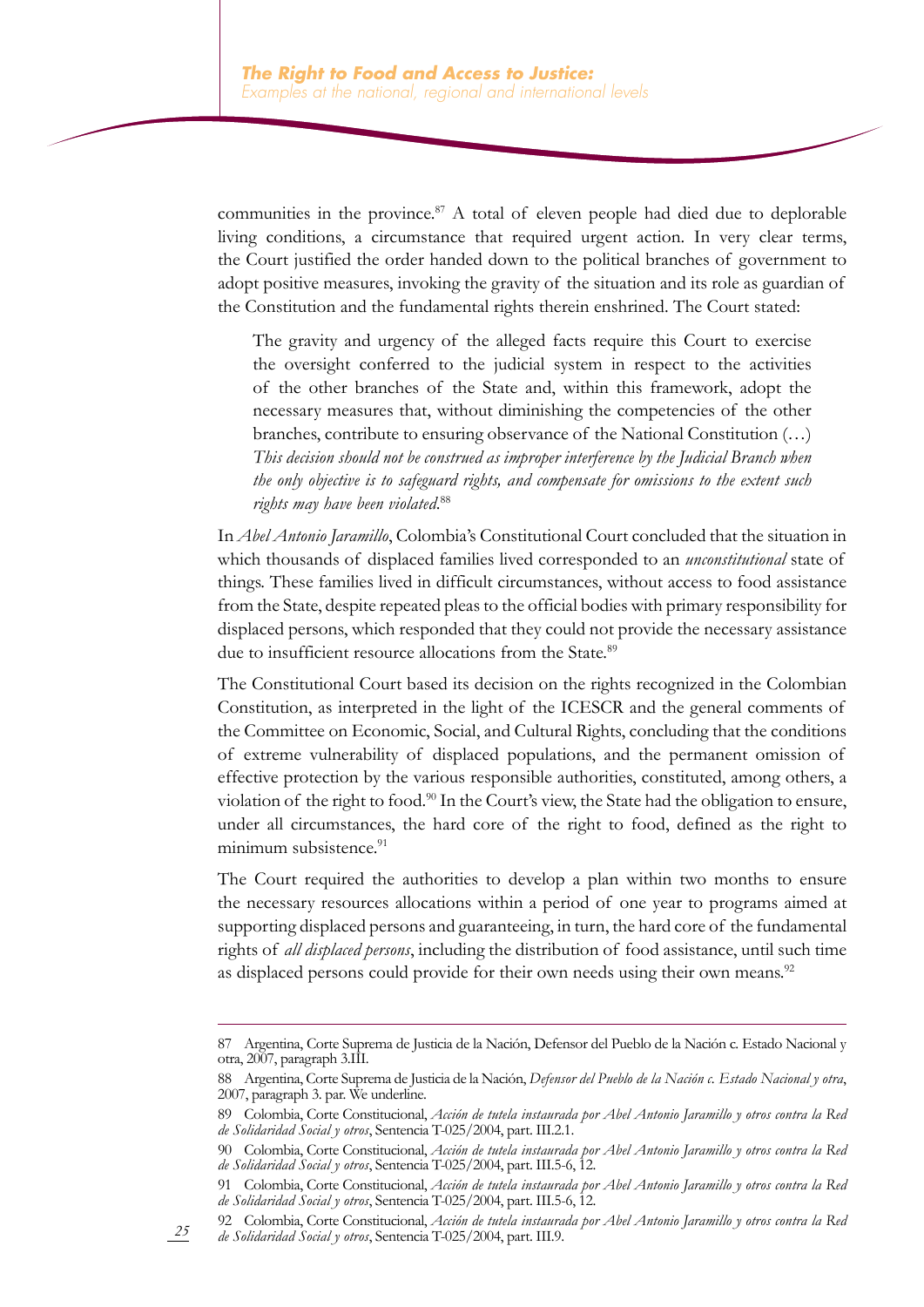#### 2.5.2. Oversight of the implementation of the measures adopted by the political branches of government

In cases in which political authorities adopt measure to fulfil the right to food and fail to meet the corresponding commitments, judicial or quasi-judicial bodies can more easily require fulfillment of the respective commitments. The intervention of judicial authorities is essential, insofar as it transforms government measures into justiciable rights for beneficiaries.<sup>93</sup>

This perspective has been adopted by various national jurisdictions in respect to the realization of a range of economic, social, and cultural rights.<sup>94</sup> In *People's Union for Civil Liberties*, 95 the Indian Supreme Court employed this reasoning to protect the right to food of various communities affected by hunger in Rajasthan state. The communities were located only a few kilometers from available food supplies and the government had put in place programs to guarantee their access to these supplies, yet the unused inventories were being consumed by rats.

In response to the petition submitted by the NGO *People's Union for Civil Liberties*, the Supreme Court handed down numerous preliminary decisions beginning in 2001 requiring Indian states to implement food distribution programs developed by the national government.96

In one of its first decision, the Supreme Court presented its reasoning as follows:

The anxiety of the Court is to see that the poor and the destitute and the weaker sections of the society do not suffer from hunger and starvation. The prevention of the same is one of the prime responsibilities of the Government – whether Central or the State. How this is to be ensured would be a matter of policy which is best left to the government. All that the Court has to be satisfied and which it may have to ensure is that the food-grains which are overflowing in the storage receptacles (…) should not be wasted by dumping into the sea or eaten by the rats. *Mere schemes without any implementation are of no use. What is important is that the food must reach the hungry*. 97

In subsequent decisions, the Supreme Court ordered state governments to identify the eligible beneficiaries of existing assistance programs and required the effective implementation of those programs, thus transforming the beneficiaries into stakeholders in the realization of justiciable rights.<sup>98</sup>

<sup>93</sup> ABRAMOVICH, V, "Fostering Dialogue: the Role of the Judiciary and Litigation", in SQUIRES, J, LANGFORD, M, THIELE, B, 2005, p. 169.

<sup>94</sup> Argentina, Poder Judicial de la Nación, *Viceconte, Mariela Cecilia c/ Estado Nacional – M° de Salud y Acción Social- s/ amparo ley 16. 986*, 1998. For example, see BRAND, D, "Socio-Economic Rights and Courts in South Africa: Justiciability on a Sliding Scale" in COOMANS, F, 2004, pp. 209-211.

<sup>95</sup> India, Supreme Court, *People's Union for Civil Liberties vs. Union of India & Ors*, 2001.

<sup>96</sup> The Court's decisions are available at www.righttofoodindia.org.

<sup>97</sup> India, Supreme Court, *People's Union for Civil Liberties v. Union of India & Ors*, 2001. We underline.

<sup>98</sup> On 25 September, the Supreme Court of Nepal followed a similar line of reasoning, recognizing for the first time the justiciability of the right to food, http://www.fao.org/righttofood/news22\_en.htm.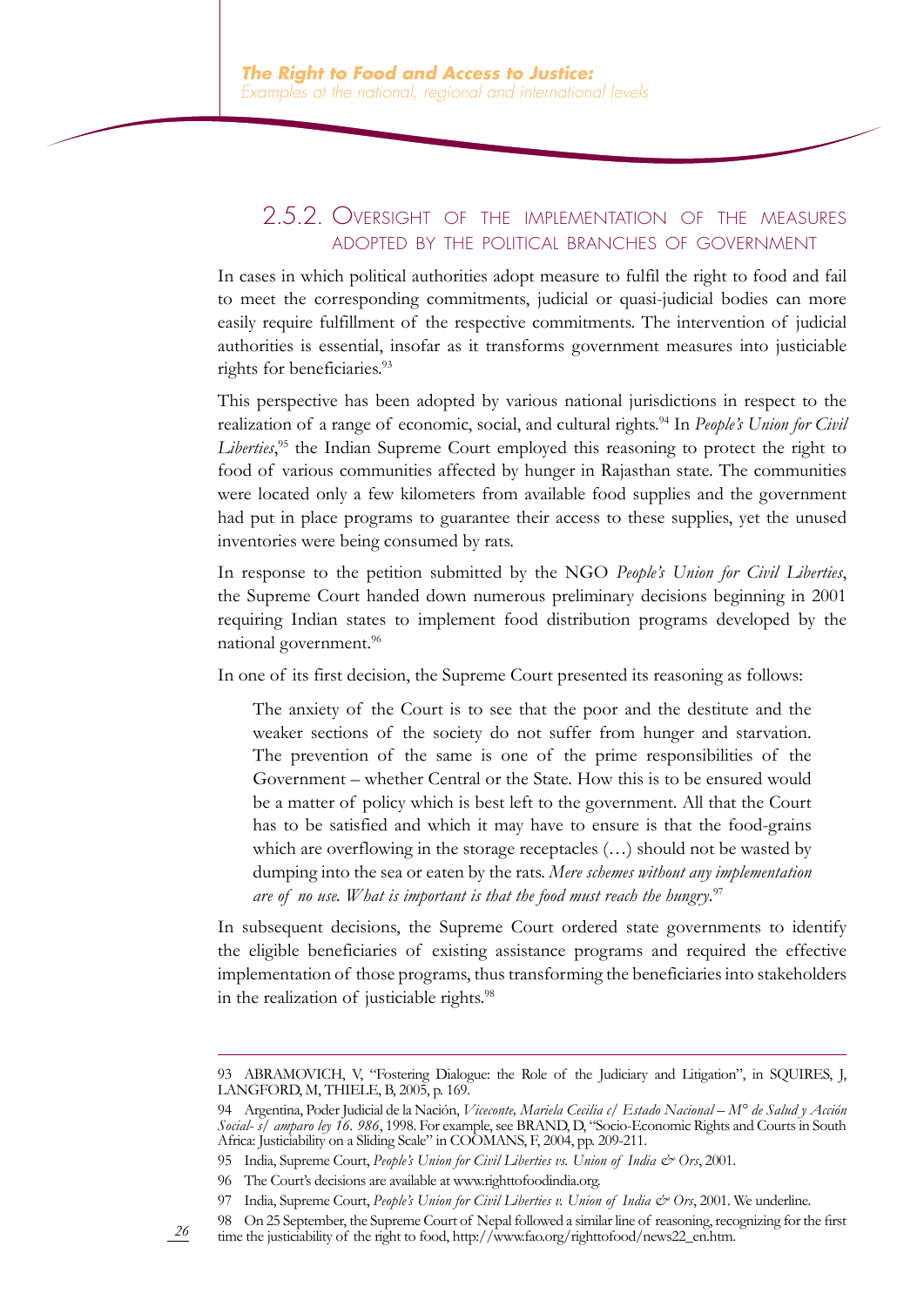#### 2.5.3. Oversight of the appropriate/reasonable character of the measures adopted by the political branches of government

The possibility of controlling the appropriate/reasonable character of the measures adopted by the political branches of government to fulfil economic, social, and cultural rights is a well-established principle in jurisprudence, particularly in South Africa.<sup>99</sup> The jurisprudence of the Inter-American Court of Human Rights (IACHRCourt) and the Indian Supreme Court demonstrates that this oversight is also possible to protect the right to food.

In *Sawhoyamaxa vs. Paraguay*,<sup>100</sup> the IACHRCourt was charged with determining if the Paraguayan government had adopted all reasonable measures to improve the conditions of life of the Sawhoyamaxa community. Members of the community lived in deplorable conditions, with limited access to food and irregular and inadequate food assistance deliveries from the State.101 A total of 31 members of the community had died from disease between 1991 and 2003. The conditions in which these people lived derived primarily from the failure to recognize the community's rights to its ancestral lands and the consequent loss of access to traditional means of subsistence.<sup>102</sup>

All the parties recognized the conditions of life to which the members of the community were subject, yet the State denied any responsibility.<sup>103</sup> To determine that responsibility, the IACHRCourt concluded:

It is clear to the Court that a State cannot be responsible for all situations in which the right to life is at risk. Taking into account the difficulties involved in the planning and adoption of public policies and the operative choices that have to be made in view of the priorities and the resources available, the positive obligations of the State must be interpreted so that an impossible or disproportionate burden is not imposed upon the authorities. In order for this positive obligation to arise, it must be determined that at the moment of the occurrence of the events, the authorities knew or should have known about the existence of a situation posing an immediate and certain risk to the life of an individual or of a group of individuals, and that necessary measures were not adopted within the scope of their authority which could be reasonably expected to prevent or avoid such risk.<sup>104</sup>

The IACHRCourt found that the Paraguayan government had not adopted all reasonable measures to ensure the right to life and the right to food of community members. To remedy the violation, the Court set forth a list of measures the government should adopt, including compensation for victims, recognition of the community's ancestral

<sup>99</sup> LIEBENBERG, S, "Enforcing Positive Socio-Economic Rights Claims: The South African Model of Reasonableness Review" in SQUIRES, J, LANGFORD, M, THIELE, B, 2005, pp. 73-88.

<sup>100</sup> IACHRCourt, *Sawhoyamaxa Indigenous Community c. Paraguay*, 2006.

<sup>101</sup> IACHRCourt, *Sawhoyamaxa Indigenous Community c. Paraguay*, 2006, paragraphs 3, 145.

<sup>102</sup> IACHRCourt, *Sawhoyamaxa Indigenous Community c. Paraguay*, 2006, paragraph 145.

<sup>103</sup> IACHRCourt, *Sawhoyamaxa Indigenous Community c. Paraguay*, 2006, paragraph 149.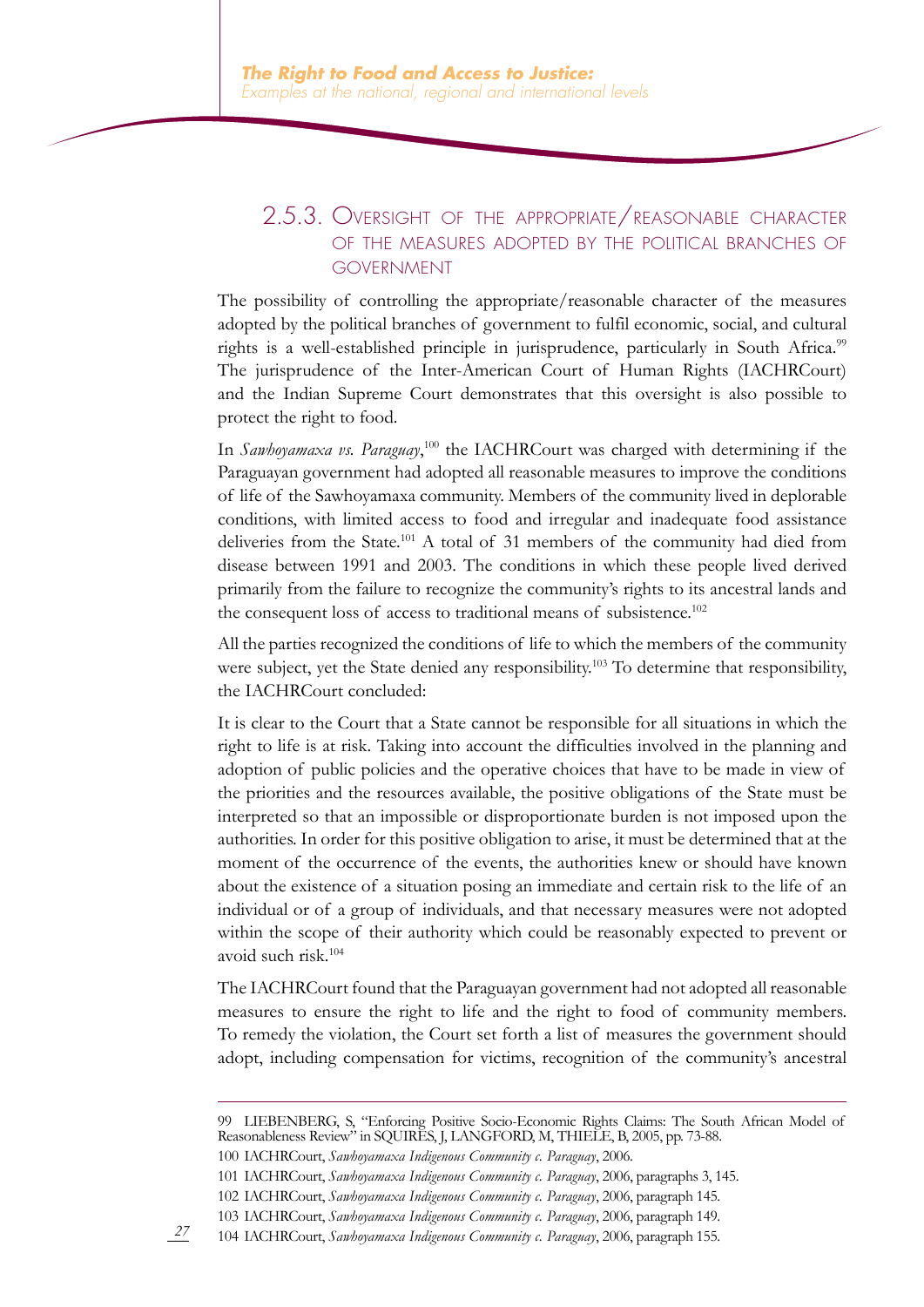lands, creation of a development fund for the community, and distribution of adequate food until such time as community members had full access to their lands.<sup>105</sup>

The Supreme Court of India adopted a similar line in *People's Union for Civil Liberties*, through which it ordered changes to at least two programs developed by the political branches of government which failed to reasonably meet "the needs" of the most vulnerable. The Court also ordered, in particular, that the school meal program provide a hot meal to all matriculated students in the public school system, instead of a cold meal.106 Finally, the Court ordered that tribal populations, which are among India's most vulnerable, be encompassed in a food assistance program, a requirement not provided for under the government's plan.<sup>107</sup>

The jurisprudence set forth in this first section demonstrates that the violation of the totality of correlative State obligations regarding the right to food must be considered justiciable. The discussion also shows that thousands of victims of violations of the right to food gained access to justice before the Supreme Court of India, the Supreme Court of Argentina, the Constitutional Court of Colombia, a South African Constitutional Court, the Swiss Federal Supreme Court, the ACHPRCom, and the Human Rights Committee. However, two questions remain: Why and how was the access to justice made possible? What impact has the jurisprudence had on the concrete enjoyment of the right to food? These are the two questions we examine in the second part of this document.

<sup>105</sup> IACHRCourt, *Sawhoyamaxa Indigenous Community c. Paraguay,* 2006, paragraphs 204-248. 106 India, Supreme Court, *People's Union for Civil Liberties Vs. Union of India & Ors,* 2001.

<sup>107</sup> India, Supreme Court, People's Union for Civil Liberties Vs. Union of India & Ors, Order of 2 May 2003.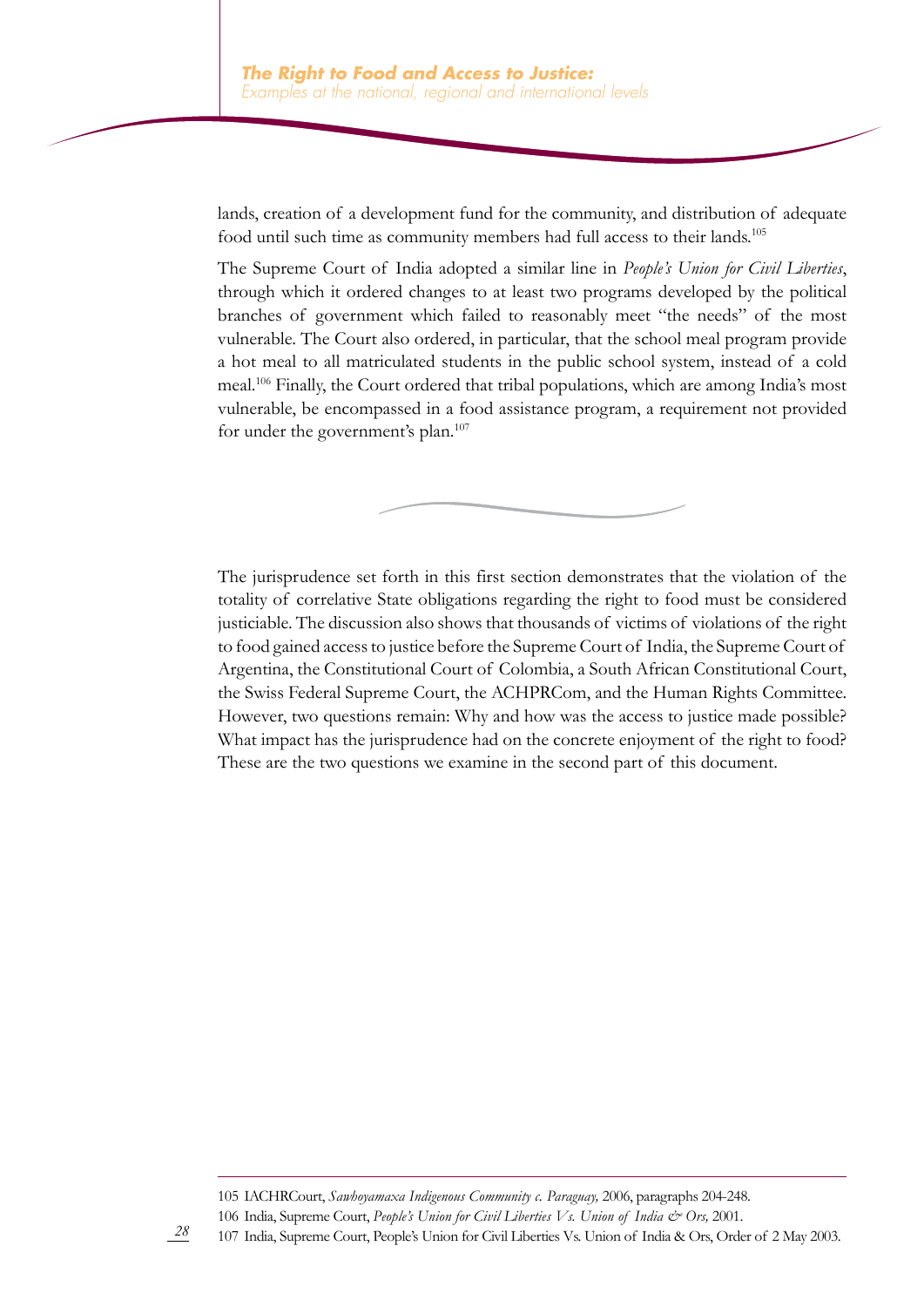

 $J.$  Bouman/IC J. Bouman/ICJ

#### *The Right to Food and Access to Justice:*

*Examples at the national, regional and international levels*

Introduction

PART I. THE RIGHT TO FOOD AND ITS JUSTICIABILITY UNDER INTERNATIONAL LAW 1. Defining the right to food and the correlative obligations of States

2. The justiciability of the right to food

#### PART II. THE RIGHT TO FOOD AND ACCESS TO JUSTICE: THE EMPIRICAL REALITY

3. The right to food and access to justice at the international level

- 4. The right to food and access to justice at the regional level
- 5. The right to food and access to justice at the national level

Conclusion and recommendations

## Part II. The right to food and access to justice: the empirical reality

Access to justice makes the right to food more effective and tangible. By calling the responsible parties to account and enabling victims to claim their rights, access to justice shines a light on is commonly identified as the primary obstacle to the realization of the right to food and the struggle against hunger: the lack of political will.<sup>108</sup> To paraphrase Eleanor Roosevelt, access to justice provides meaning to human rights *« in small places, close*  to home ».<sup>109</sup> In India, for example, it was the complaint filed in 2001 by the human rights organization *The People's Union for Civil Liberties* which gave rise to a series of decisions by the Indian Supreme Court requiring state governments to realize, in concrete terms, the right to food for millions of the neediest persons through an aimed at identifying and distributing food to those population segments.<sup>110</sup>

This premise underlay various measures provided for in the right to food guidelines which States can adopt to ensure access to justice in the event of violations of the right to food.

States are called on to enshrine the right to food under domestic law, including their Constitutions, and to provide for adequate, effective, and expeditious remedies in cases of violations, in particular for vulnerable groups.111 States should also assist individuals and groups to secure legal assistance to enforce their rights, protect the human rights advocates, including the right to food, and inform the general of the full range of rights and available remedies at its disposal.<sup>112</sup> Finally, the guidelines establish that national human rights institutions exercise a central role in promoting access to justice.<sup>113</sup>

In all legal systems in which access to justice is ensured in cases of violations of the right to food – India, South Africa, Argentina, Colombia, Switzerland, the African and American continents, and at the international level – the right to food is enshrined, legal

<sup>108</sup> FAO, World Food Security Committee, *Promouvoir la volonté politique de lutter contre la faim*, 2001, Doc.FAO CFS:2001/Inf.6.

<sup>109</sup> Eleanor Roosevelt served as President of the United Nations Human Rights Commission from 1946 to 1952, that is, during drafting of the UDHR. According to Roosevelt, the objective in protecting human rights is to give them meaning *« in small places, close to home »*. See ROBINSON, M, 2003, p.1.

<sup>110</sup> India, Supreme Court, *People's Union for Civil Liberties Vs. Union of India & Ors*, Writ Petition (Civil) No. 196/2001.

<sup>111</sup> Right to food guidelines 7.1 and 7.2.

<sup>112</sup> Right to food guidelines 1.5 and 7.3.

*<sup>29</sup>* 113 Right to food guideline 18.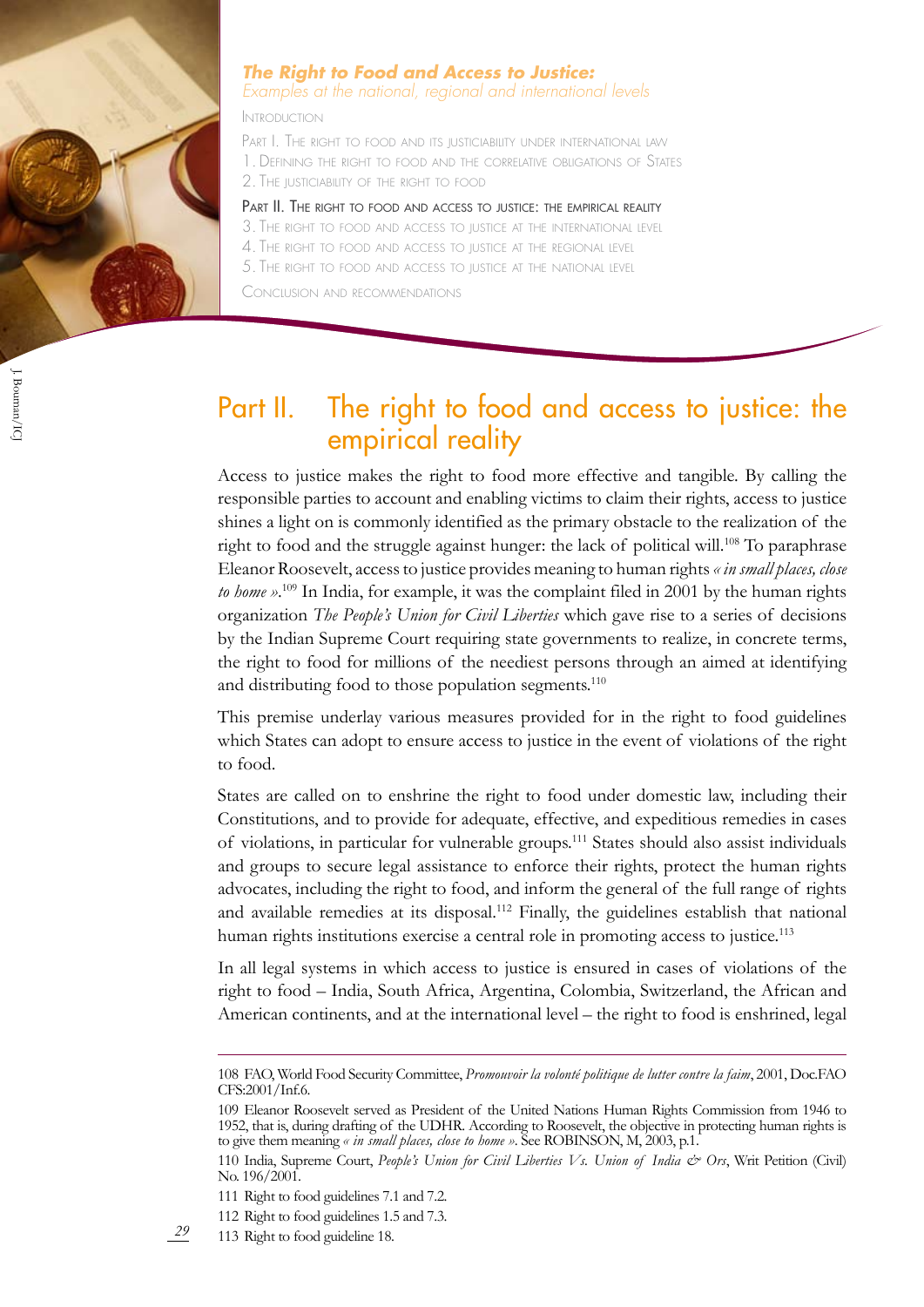remedies are available, and judicial and quasi-judicial bodies recognize the justiciability of the right to food. In the second part, we describe the realization of these three conditions in different international, regional, and national legal systems. The analysis will enable us to identify the gaps that need to be filled in other legal systems and to formulate practical recommendations to enhance access to justice worldwide and for all victims.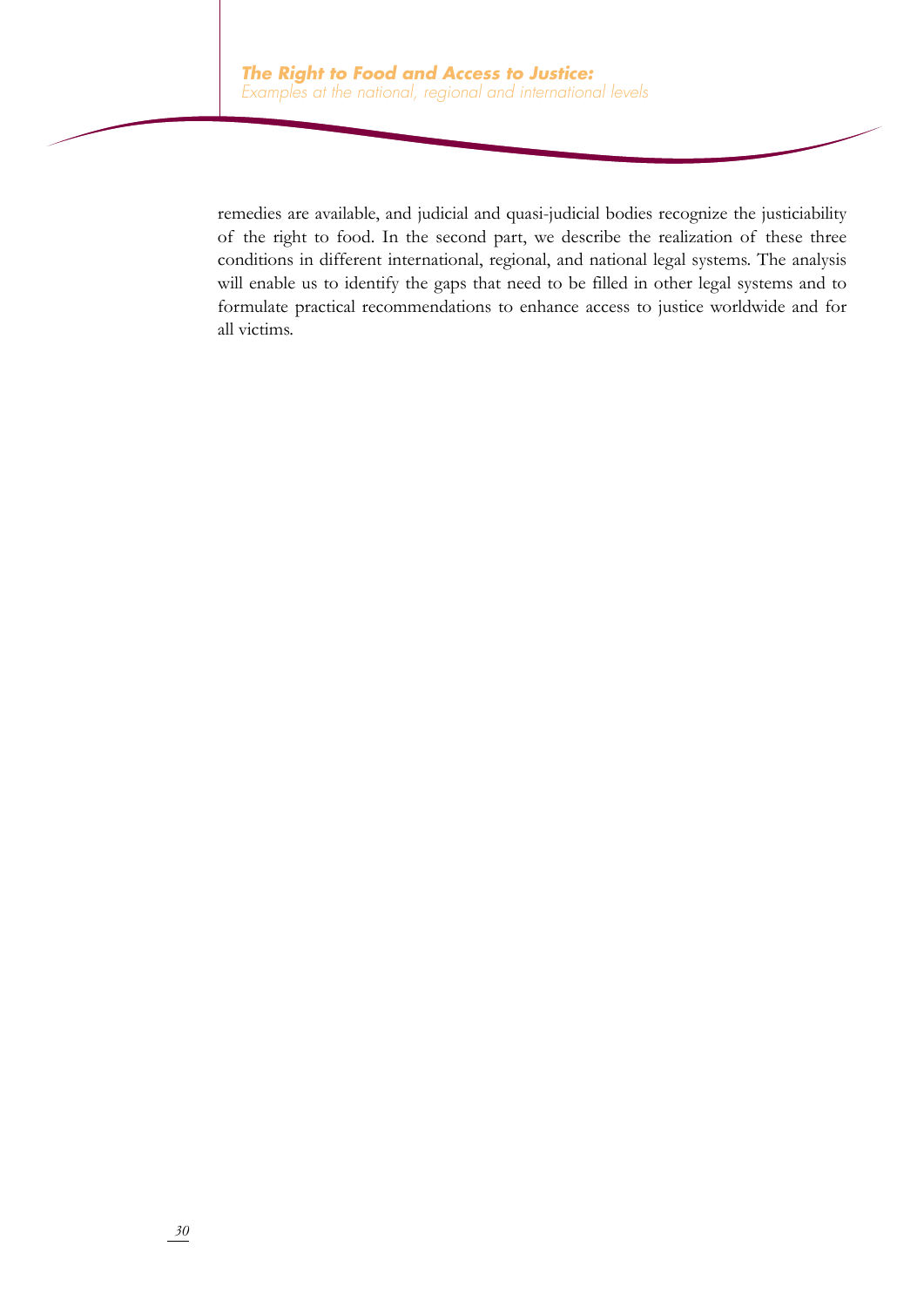

#### *The Right to Food and Access to Justice: Examples at the national, regional and international levels*

Introduction

PART I. THE RIGHT TO FOOD AND ITS JUSTICIABILITY UNDER INTERNATIONAL LAW 1. Defining the right to food and the correlative obligations of States 2. The justiciability of the right to food

PART II. THE RIGHT TO FOOD AND ACCESS TO JUSTICE: THE EMPIRICAL REALITY

- 3. The right to food and access to justice at the international level
- 4. The right to food and access to justice at the regional level

5. The right to food and access to justice at the national level

Conclusion and recommendations

## 3. The right to food and access to justice at the international level

Sixty years after the adoption of the UDHR and after five years of arduous negotiation, the United Nations General Assembly finally adopted the Option Protocol to the ICESCR. The adoption of the Optional Protocol represents a key advance in recognizing the justiciability of economic, social, and cultural rights. As L. Arbour puts it, this puts an end to the notion that access to justice is not pertinent to economic, social, and cultural rights.<sup>114</sup>

In this section, we lay out the potential that adoption of the Optional Protocol holds out for victims of violations of the right to food, and describe the existing avenues of access to justice at the international level. We begin by presenting the legal basis of the right to food in international human rights instruments (1). We then outline the available legal remedies to invoke the right to food before judicial or quasi-judicial bodies at the international level (2). Finally, we examine the jurisprudence of bodies that have recognized the justiciability of the right to food (3).

#### 3.1. Legal basis of the right to food at the international level

As shown in the first part, the right to food is clearly enshrined under international law, article 25 of the UDHR and article 11 of the ICESCR. In addition to these two instruments, a number of other international instruments reaffirm the protection of the right to food.

The ICCPR enshrines various rights which offer additional protections for the right to food, such as the right to life (article 6), the right to not be tortured or subjected to inhumane or degrading treatment (article 7), the right of detained persons to be treated with humanity and dignity (article 10, paragraph 1), the right of minorities to their own culture (article 27), and the right to non-discrimination (article 26). Similarly, the International Convention on the Elimination of All forms of Racial Discrimination provides for a series of supplemental rights, including the right to equitable and satisfactory remuneration (article 5, e, i), the right to social security and social services (article 5, e, iv), and the right to property for all people, either alone or in association with others (article 5, d, v), all of which are understood to impose on States the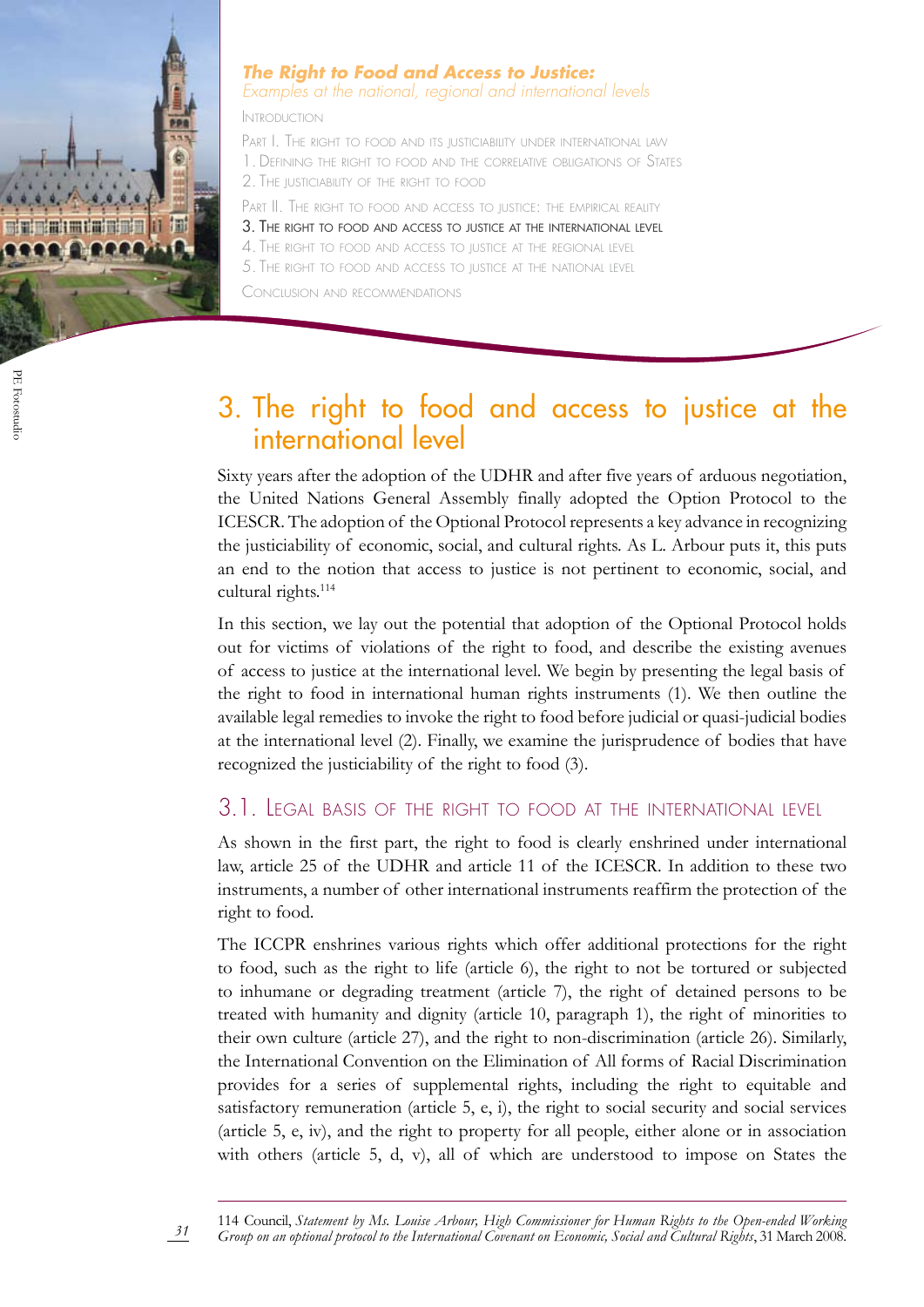obligation to combat discrimination – *de jure* and *de facto* – in the access to food and in the access to productive resources, in particular land, by vulnerable persons and groups, especially indigenous populations.<sup>115</sup>

Two articles in the Convention on the Elimination of All Forms of Discrimination Relative to Women (CEDAW) are particularly important in protecting the right to food: article 12, which protects the right of mothers and the right of infants to food, and article 14, which protects the right of women living in rural zones against discrimination in the access to productive resources, in particular land, and in the access to social security programs.

Finally, the Convention on the Rights of the Child gives special emphasis to the protection of the right to food, in view of the fact that malnutrition is the leading cause of infant mortality in the world. The right to food of children is explicitly protected in two articles of the Convention: article 24, which enshrines the right to health, and article 27, which recognizes the right to an adequate standard of living.

#### 3.2.Available legal remedies at the international level

There are two primary legal remedies available to invoke the right to food at the international level: individual and collective complaints entered before treaty bodies (1) and inter-state complaints filed with the ICJ (2).

#### 3.2.1. Individual and collective complaints before the treaty bodies

Every human rights treaty provides the creation of an oversight body composed of independent experts. The bodies oversee the measures adopted by States to fulfil the protected rights through analysis of the periodic reports submitted by States. In addition, some bodies entertained individual or collective complaints, in cases of violations of established rights, assuming, in this instance, a quasi-judicial competence.<sup>116</sup>

Among the treaties presented, three discharge quasi-judicial functions: the ICCPR, by means of the Optional Protocol to the ICCPR, the Convention on the Elimination of All Forms of Racial Discrimination, through article 14 of the Convention, and the CEDAW, through the Optional Protocol to the Convention. The three procedural avenues establish certain conditions for admissibility, most significantly that the petitioner exhaust all internal legal remedies, that is, all efforts to secure access to justice at the national level. If the conditions are met, an adversarial process is established, upon conclusion of which the oversight body may rule on the violation of the right to food and present its observations to the State Party.

In the near future, petitioners will have the opportunity to file complaints – individual, collective, or on behalf of victims – before the Committee on Economic, Social,

<sup>115</sup> CERD, *General Recommendation23, Indigenous Peoples* (18 August 1997), reproduced in GA, *Report of the Committee on the Elimination of Racial Discrimination*, Doc.U.N. A/52/18, Annex V. 116 Ler VANDENHOLE, W, 2004.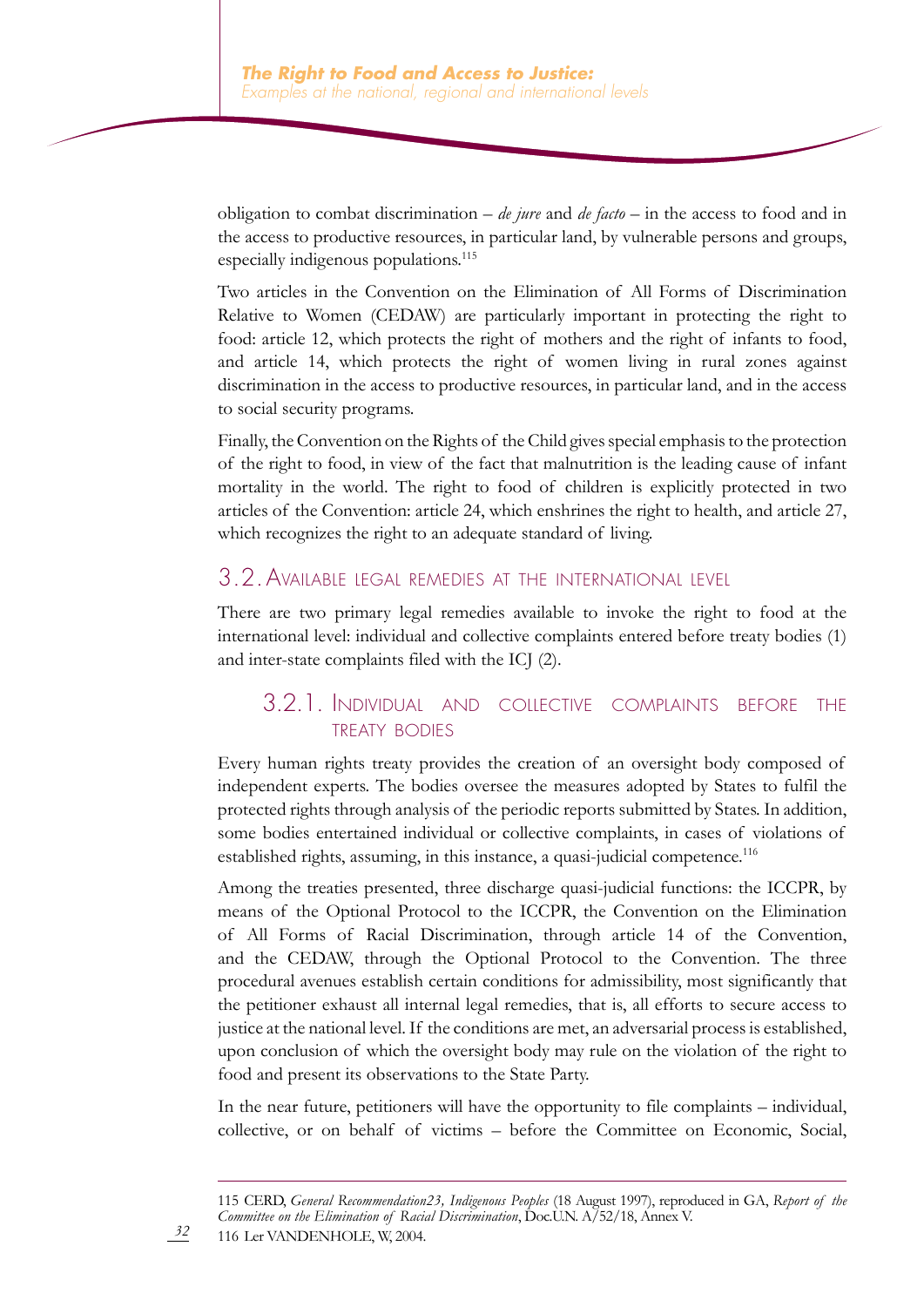and Cultural Rights in cases of violations of the right to food, based on the provisions of the Optional Protocol to the ICESCR.<sup>117</sup> There is no optional protocol establishing a petition mechanism under the Convention on the rights of the Child. Consequently, access to justice before the Committee on the Rights of the Child is not possible.

#### 3.2.2. Inter-State complaints before the International Court of Justice

The International Court of Justice (ICJ) is the primary judicial body of the United Nations. All UN member States are automatically parties to the Court's Statute, although the ICJ does not exercise mandatory jurisdiction, that is, it has no authority to judge a State that does not recognize its jurisdiction.<sup>118</sup> The ICJ has two principal functions: disputes and consultations. In respect to disputes, only States may petition the ICJ. Therefore, individuals may only access justice before the ICJ through their respective States.

Article 38 of the ICJ Statute provides the sources of international law to which the ICJ is subject. These include the treaties ratified by States. Potentially, *every treaty that enshrines the right to food and to which two States in dispute are party, provided the respective States recognize the jurisdictional competency of the ICJ, may be called before the ICJ in the event of violations of the right to food*.

In its consultative function, the ICJ may be petitioned by the UN General Assembly or Security Council, which may request a advisory opinion on any legal matter, and by the specialized agencies of the United Nations, which may request an opinion on any legal matter arising within the scope of their activities.<sup>119</sup>

#### 3.3. Existing jurisprudence at the international level: case study

Jurisprudence on the right to food at the international level is extremely limited. There are two reasons for this. First, the victims of violations of the right to food have never availed themselves of the legal remedies provided for under the Committee for the Elimination of Discrimination relative to Women and the Committee for the Elimination of Racial Discrimination. Although these remedies are available, a lack of interest among human rights organizations and the absence of information for victims have prevented these bodies from intervening to protect the right to food.<sup>120</sup> Second, the treaty bodies that have most clearly set forth the justiciability of the right to food – the Committee on Economic, Social, and Cultural Rights and the Committee on the Rights of the Child<sup>121</sup> – do not have judicial or quasi-judicial competency;

<sup>117</sup> As discussed above, the Optional Protocol was adopted by the General Assembly on 10 December 2008, but will only enter into force following ratification by 10 States Parties to the ICESCR.

<sup>118</sup> Articles 36 and 37 of the ICJ Statute.

<sup>119</sup> Article 96 of the United Nations Charter and articles 65-68 of the ICJ Statute.

<sup>120</sup> For a critical analysis of this situation, see VAN BOVEN, 2001.

<sup>121</sup> Committee, *General Comment 12, paragraph 32; Committee on the Rights of the Child, General measures of the implementation of the Convention on the Rights of the Child (article 4, 42 and 44, paragraph 6)* (27 November 2003), Doc.U.N. CRC/GC/2003/5, paragraph 6.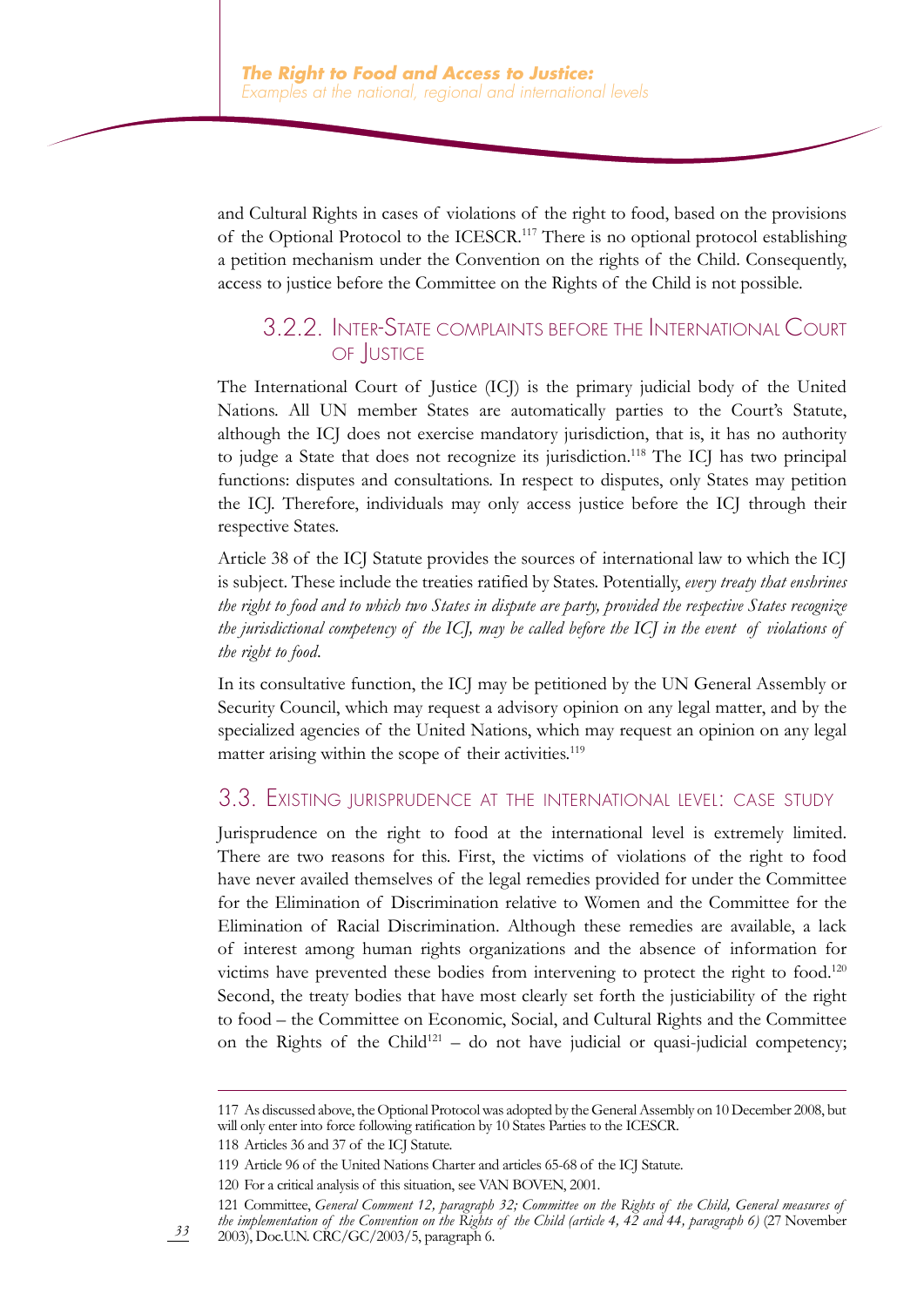access to justice, therefore, is not possible before either body in the event of violations of the right to food.

In the near future, victims of violations of the right to food would have access to justice before the Committee on Economic, Social, and Cultural Rights. If the Committee recognizes the justiciability of the right to food in terms similar to those developed in the first part, specifically the justiciability of the totality of violations of the right to food, its contribution to protecting the right to food could be extraordinary.122 In enabling individual and collective complaints and petitions on behalf of victims the procedure will offer organizations seeking to provide support to victims in their claims a valuable tool.<sup>123</sup>

To determine the extent to which victims of violations of the right to food had access to justice at the international level, below we provide an outline of jurisprudence within the Human Rights Committee and the ICJ.

#### 3.3.1. The protection of the right to food for detained persons and indigenous people by the Human Rights **COMMITTEE**

The Human Rights Committee has issued opinions in more than 450 cases.<sup>124</sup> In some of these cases, individuals or groups have invoked the violation of civil and political rights to protect the right to food.

In several cases, detained persons or their relatives have invoked the right to be treated with humanity and dignity and the right to not be subjected to cruel, inhumane, and degrading treatment to protect the right to food. In *Mukong vs. Cameroon*, 125 the Human Rights Committee found that the conditions of detention of Mr. Mukong, who had been denied food for several days, constituted cruel, inhumane, and degrading treatment. In *Lantsova vs. Fédération de Russie*, the Human Rights Committee ruled that the conditions of detention of Mr. Lantsov, who died in an overcrowded detention center without access to adequate food or health services, had violated his right to be treated with humanity and dignity.<sup>126</sup> In both cases, the Committee concluded that the State should pay compensation and ensure similar violations are not repeated, notwithstanding the potential related costs of such measures.<sup>127</sup>

The jurisprudence of the Human Rights Committee includes, additionally, a number of cases in which indigenous communities have invoked the right of minorities to their

<sup>122</sup> This should be the case given that during the negotiations on the Optional Protocol to the ICESCR it became clear that the interpretation of the rights set forth in the ICESCR would have to be guided by the jurisprudence on human rights bodies at the national and regional level, as set out in the first part. Commission, Doc.U.N. E/ CN.4/2004/44, paragraph 36.

<sup>123</sup> For more on the practical aspects of the Protocol, see GOLAY, C, 2008.

<sup>124</sup> VANDENHOLE, W, 2004, p. 195.

<sup>125</sup> Human Rights Committee, *Mukong c. Cameroon*, 1994.

<sup>126</sup> Human Rights Committee, *Lantsova c. Fédération de Russie*, 2002, paragraph 9.1.

*<sup>34</sup>* 127 Human Rights Committee, *Mukong v. Cameroon*, 1994, paragraph 11; Human rights Committee, *Lantsova c. Fédération de Russie*, 2002, paragraph 11.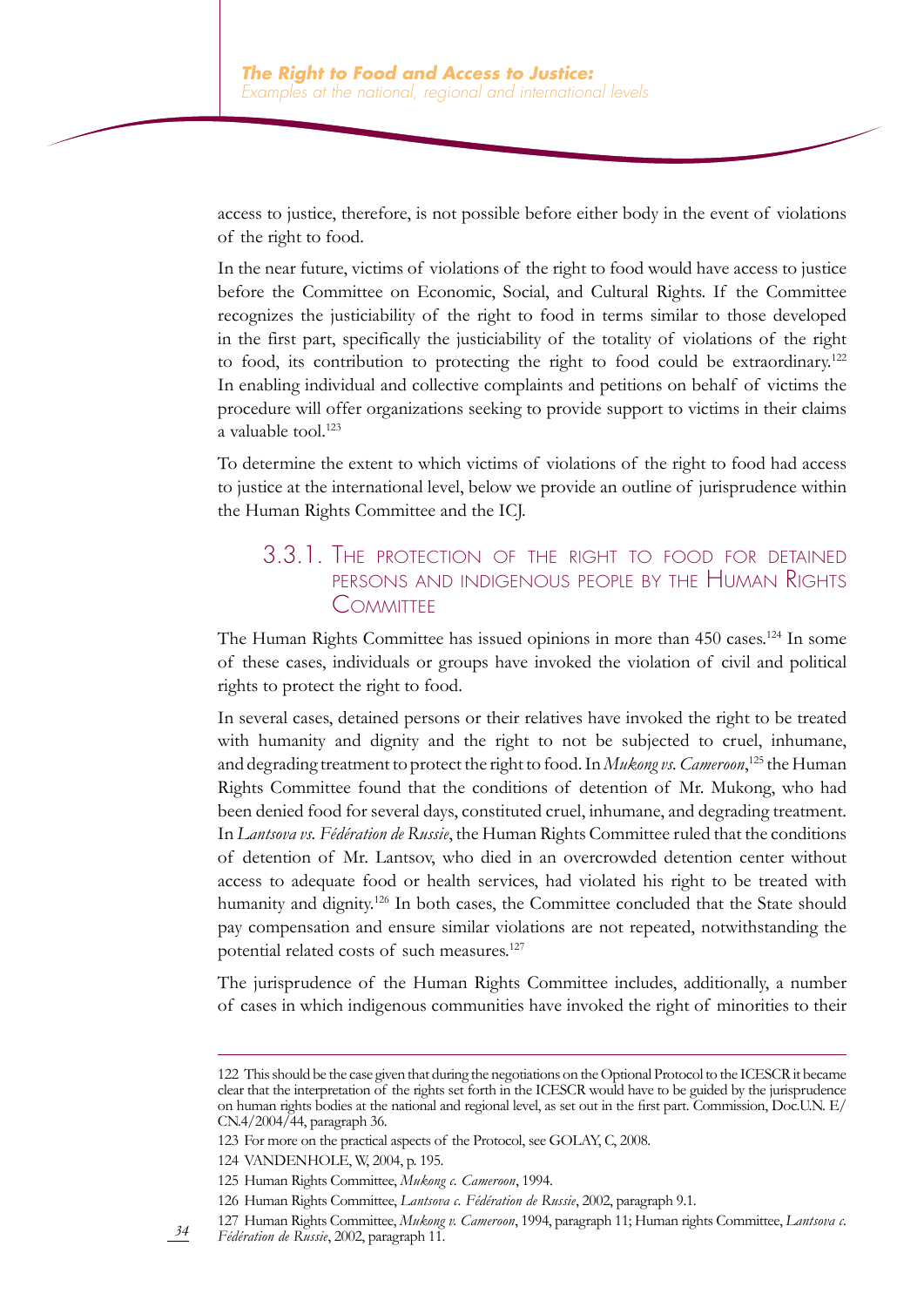own culture before the Committee in order to protect their right to food. In *Länsman e al. vs. Finland*, the Human Rights Committee ruled that the mining activities in question had been undertaken without consulting the indigenous populations and that the destruction of their way of life and means of subsistence constituted a violation of the right enshrined in article 27 of the ICPR.<sup>128</sup>

Despite the progressive interpretation of the right to life, such as the obligation of States to combat infant mortality and, in particular, eliminate malnutrition,<sup>129</sup> the Human Rights Committee has never heard a petition alleging a violation in this area. The fact that the Human Rights Committee has concluded that the right to non-discrimination and equal protection under the law applies to laws aimed at realizing economic, social, and cultural rights offers a considerable, albeit as of yet unexploited, opportunity to protect the right to food.

#### 3.3.2. The protection of the right to food of the Palestinian people by the International Court of Justice

The ICJ was called on to rule on petitions alleging violation of the right to food in at least two contentious cases. In *République démocratique du Congo vs. Rwanda*, the Democratic Republic of Congo invoked the ICESCR, the CEDAW, and the Convention on the Rights of the Child, arguing that the instruments had been violated as a result of actions undertaken by the Rwandan army within Congolese territory, involving in particular the looting of civilian property.<sup>130</sup> In its decision of 3 February 2006, the ICJ ruled that the Court was not competent to render a ruling on the matter.131 In a recent case, *Ecuador vs. Colombia*, Ecuador invoked the ICESCR to denounce the violation of human rights stemming from aerial herbicide spraying by Colombia in Ecuadorian territory, including in particular damage caused to the population's means of subsistence.132 It is quite possible that the ICESCR will occupy a prominent position in the ICJ's deliberations.

In 2004, the ICJ issued an advisory opinion on the legal consequences of the construction of a wall in the occupied Palestinian territory in response to an inquiry from the United Nations General Assembly. The Court's opinion concluded that the wall violated the right to food.133 The ICJ began by noting that the ICESCR and the Convention on the Rights of the Child included a number of pertinent provisions to the case in question, particularly in regard to *« the right to an adequate standard of living, including adequate food, clothing and housing and the right «to be free from hunger» (art. 11) »*. <sup>134</sup> The opinion goes on to describe the impact of building the wall on the enjoyment of these rights, giving significant emphasis to violation of the right to food.

<sup>128</sup> Human Rights Committee, *Länsman et al. v. Finland*, 1994, paragraph 9.5.

<sup>129</sup> Human rights Committee, *General Comment 6, The right to life (Article 6)* (30 April 1982), Doc.U.N. HRI/ GEN/1/Rev.4, pp. 97-98, paragraph 5.

<sup>130</sup> ICJ, *Armed Activities on the Territory of the Congo (Democratic Republic of the Congo/Rwanda)*, 2002.

<sup>131</sup> ICJ, *Armed Activities on the Territory of the Congo (Democratic Republic of the Congo/Rwanda)*, 2006.

<sup>132</sup> ICJ, *Aerial Herbicide Spraying (Ecuador vs. Colombia)*, 2008, paragraph 38.

<sup>133</sup> ICJ, *Legal Consequence of the Construction of a Wall in the Occupied Palestinian Territory*, 2004.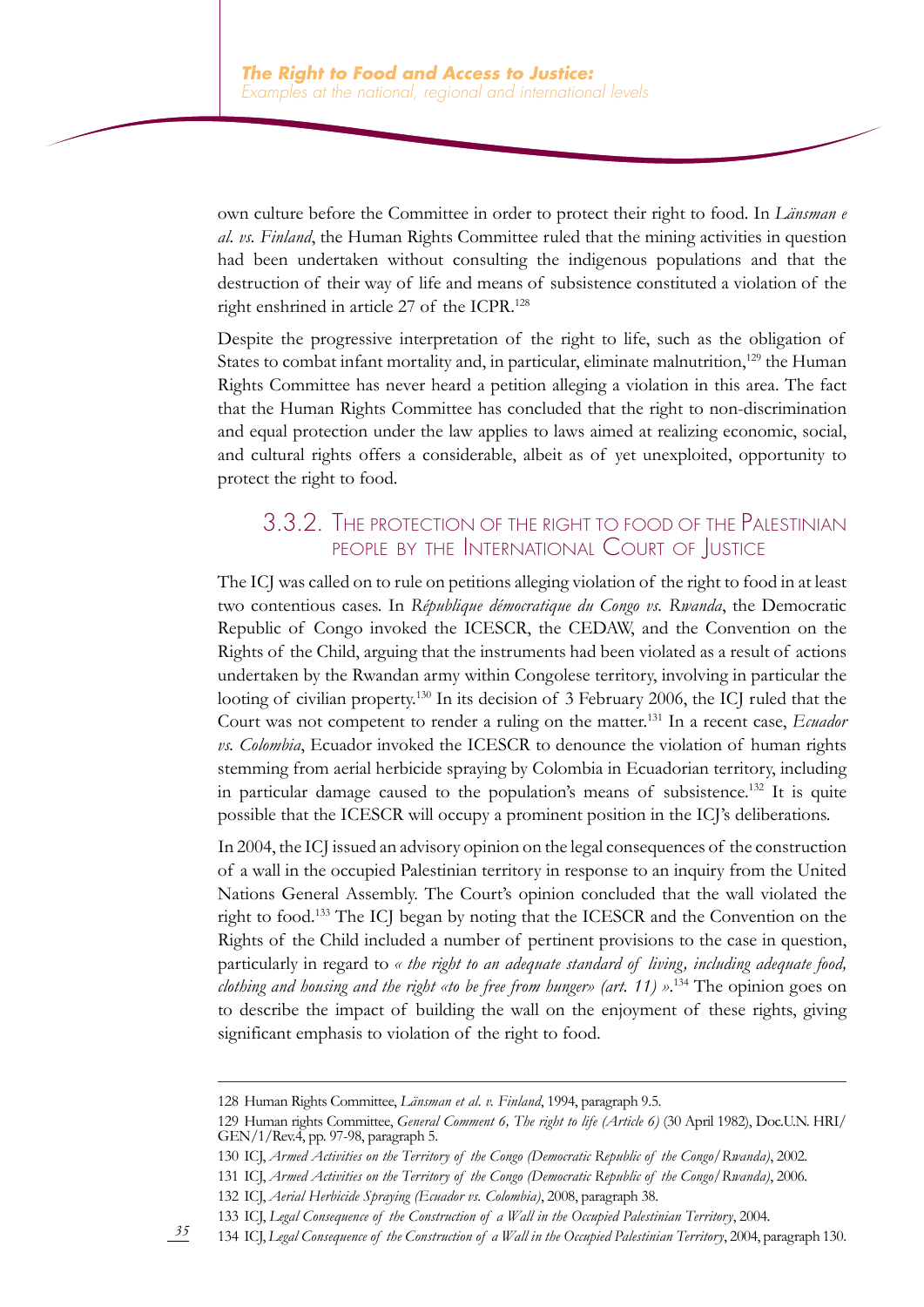The Court concluded that construction of the wall and the regime to which it was associated violated the exercise of various economic, social, and cultural rights, among them the right to an adequate standard of living.135 For the first time, the Court ruled on the violation of the right to food and, by extension, its justiciability. The ICJ determined that for Israel to reverse the violation of its obligations it would need to bring construction of the wall to an immediate halt and dismantle the completed sections of the wall in occupied Palestinian territory.136 It would also have to *make reparation for the damage caused to all natural or legal persons concerned, in particular by returning the land, the orchards, the olive groves or compensating the victims in the event such material compensation proves to be impossible*. 137 Finally, the Court, considering the importance of the violated rights, determined that all States have certain obligations, particularly the obligation to not recognize illegal situations or to render assistance aimed at maintaining those situations.<sup>138</sup>

The advisory opinion produced limited effects. Yet, the fact that ICJ recognized the right to food of Palestinian victims and their right to compensation represents, notwithstanding, an important step forward in international law.139

<sup>135</sup> ICJ, *Legal Consequence of the Construction of a Wall in the Occupied Palestinian Territory*, 2004, paragraph 134. 136 ICJ, *Legal Consequence of the Construction of a Wall in the Occupied Palestinian Territory*, 2004, paragraphs 150-151.

<sup>137</sup> ICJ, *Legal Consequence of the Construction of a Wall in the Occupied Palestinian Territory*, 2004, paragraphs 152-153.

<sup>138</sup> ICJ, *Legal Consequence of the Construction of a Wall in the Occupied Palestinian Territory*, 2004, paragraph 159. 139 As M. Scheinin notes: *"The World Court – which is not known for any activist role in referring to ESC rights or even human rights in general – found the ICESCR applicable in relation to Israel's conduct in the Palestinian territories, referred specifically to a number of substantive ESC provisions in the ICESCR, and did not hesitate to pronounce that Israel was in breach of those provisions, notably the right to work, the right to health, the right to education and the right to an adequate standard of living. Hence, it was acknowledged by the most authoritative judicial body in international law that the ICESCR, and in particular the rights just mentioned, as enshrined in that Covenant, are justiciable on the level of international law"*. SCHEININ, M, "Justiciability and the Interdependence of Human Rights" in SQUIRES, J, LANGFORD, M, THIELE, B, 2005, p. 25.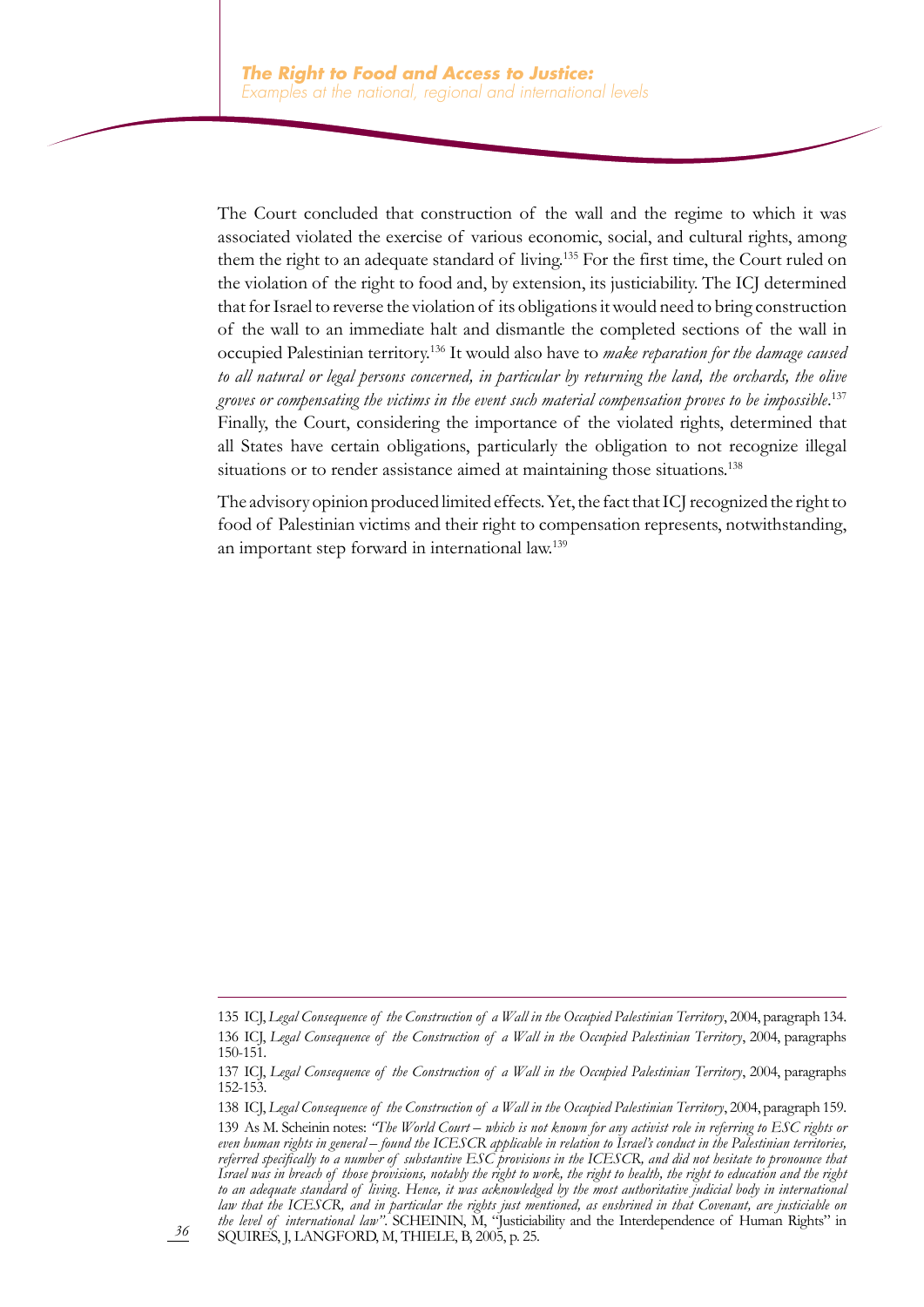

#### *The Right to Food and Access to Justice: Examples at the national, regional and international levels*

Introduction

PART I. THE RIGHT TO FOOD AND ITS JUSTICIABILITY UNDER INTERNATIONAL LAW 1. Defining the right to food and the correlative obligations of States 2. The justiciability of the right to food

PART II. THE RIGHT TO FOOD AND ACCESS TO JUSTICE: THE EMPIRICAL REALITY

3. The right to food and access to justice at the international level

4. The right to food and access to justice at the regional level

5. The right to food and access to justice at the national level

Conclusion and recommendations

## 4. The right to food and access to justice at the regional level

There are three regional human rights protection systems – the African, American, and European systems. In all three systems, the victims of violations of the right to food can only have indirect access to justice in respect to the right to food, based on the protection of the right to life, property, or health. Nonetheless, this has not prevented the development on the African and American continents of a substantial body of jurisprudence ensuring access to justice for thousands of victims of violations of the right to food.

We will present the *legal basis of the right to food at the regional level* (1), the *available legal remedies* at the regional level (2) and the *jurisprudence* of the regional bodies that recognize the justiciability of the right to food (3).

#### 4.1. Legal basis of the right to food at the regional level

Incorporation of the right to food within the framework of the African, American, and European legal systems took distinct forms, as demonstrated below. On the African continent, the right is recognized, directly or indirectly, in three instruments: the African Charter on Human and People's Rights, the African Charter on Human and People's Rights (ACHPR), the African Charter on the Rights and Welfare of the Child, and the Protocol to the African Charter on Human and People's Rights on the Rights of Women.

While the ACHPR does not explicitly recognize the right to food, the right is contained within various interdependent rights such as the right of all people to health and the right of all peoples to a satisfactory and global environment that promotes development. The instrument enshrines the right of all peoples to the free use of their wealth and natural resources. The ACHPR also provides that the ACHPRCom, which exercises oversight of compliance with the ACHPR, is to be guided by the UDHR and all human rights treaties ratified by the African States, including all the international treaties that enshrine the right to food, in particular the ICESCR.

The African Charter on the Rights and Welfare of the Child explicitly requires States to *« ensure the provision of adequate nutrition and safe drinking water » and « combat disease and malnutrition within the framework of primary health care »* (article 14). The Protocol to the African Charter on Human and People's Rights on the Rights of Women protects the

*37*

right to food of women and their access to the productive resources and means required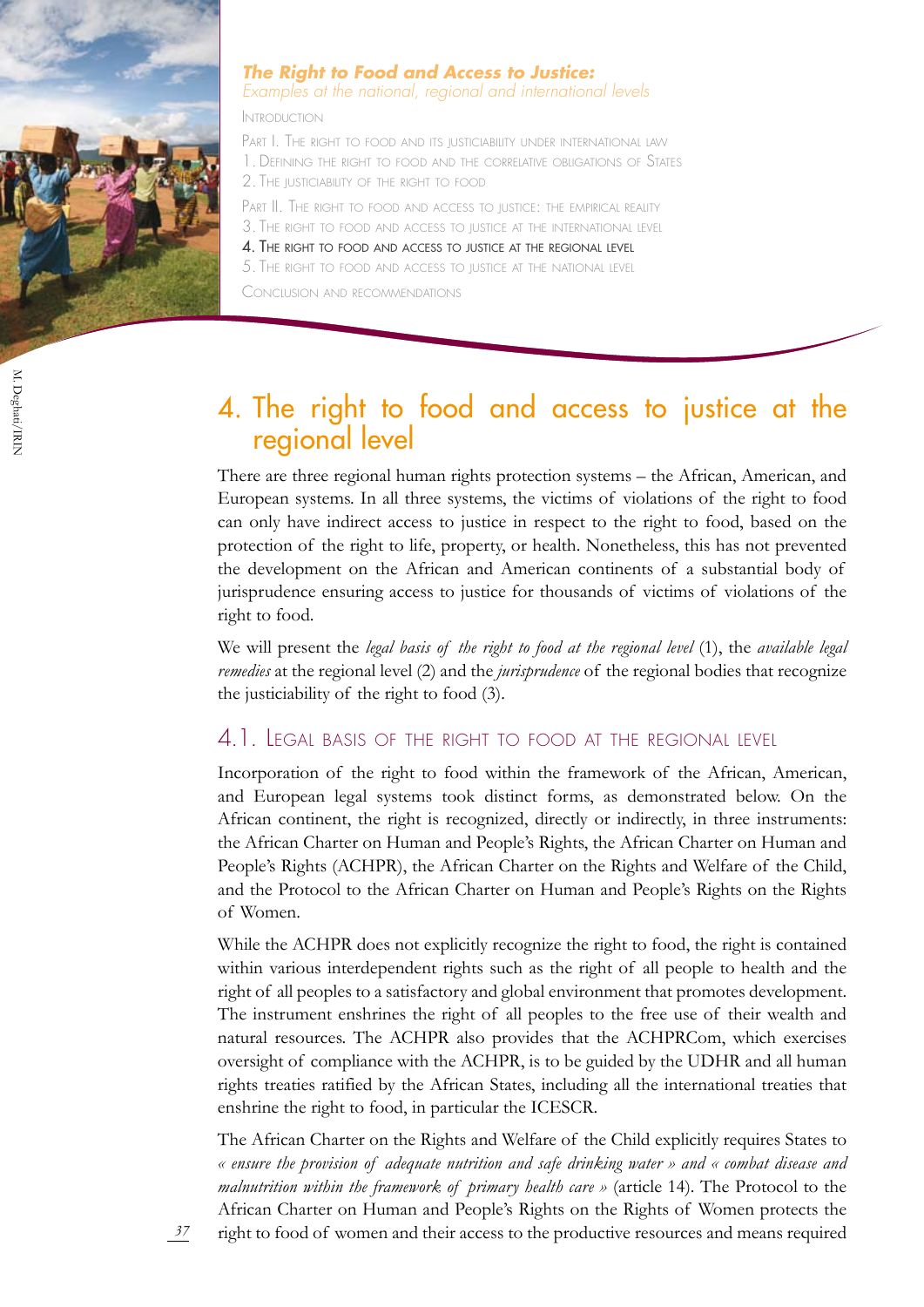to realize this right. The Protocol also enshrines the right to health, which includes the right of women to nutritional services during pregnancy and breastfeeding, economic rights, the right to social protection, and the special right of women to protection in cases of physical danger.

On the American continent, there are three principal human rights protection instruments apply as well: the ADRDM, the American Convention on Human Rights (ACHR), and the San Salvador Protocol. The right to food is set forth in article XI of the Declaration, which protects the right of all people to health and welfare. The ACHR enshrines interdependent rights to the right to food, such as the right to life, the right to the recognition of dignity, and the right to private property, the enjoyment of which may be subordinated under law to the social interest. Further, the ACHR, recognizes the right of every child to protective measures by families, society, and the State. Finally, the 1988 San Salvador Protocol is the only regional treaty that explicitly provides for the right of all people to food. Article 12 states:

1. Everyone has the right to adequate nutrition which guarantees the possibility to enjoy the highest level of physical, emotional and intellectual development.

The protection of the right to food is complemented by the protection of the right to food for children and elderly persons prescribed in articles 15 and 17 of the Protocol.

The right to food as such is not enshrined in Europe, yet the European Social Charter establishes a number of interdependent rights, such as the right to equitable remuneration, the right to social security, and the right to social and medical assistance. The European Social Charter also provides for the right to protection against poverty and social exclusion. Finally, it includes special protections for families, children and teenagers, and elderly persons.

#### 4.2. Available legal remedies at the regional level

There are a number of available legal remedies for the victims of violations of the right to food at the regional level. After all internal legal remedies have been exhausted, a number of potential quasi-judicial remedies are available, including the ACHPRCom, the African Committee of Experts on the Rights and Welfare of the Child, the Inter-American Commission on Human Rights (IAHRCom), and the European Committee on Social Rights, as well as two channels of judicial remedy, the ACHPRCourt and the IAHRCourt. Below, we describe the available legal remedies on the African, American, and European continents.

#### 4.2.1. Available legal remedies on the African continent

The ACHPRCom is charged with promoting and protecting human rights and the rights of African peoples. In the exercise of its mandate, the Commission oversees compliance with the ACHPR and the Protocol to the ACHPR on the Rights of Women in Africa through review of the reports submitted by States Parties every two years. In addition, the Commission analyzes communications submitted by States and *« other communications »*, which include those presented by individuals and NGOs. In case of violations of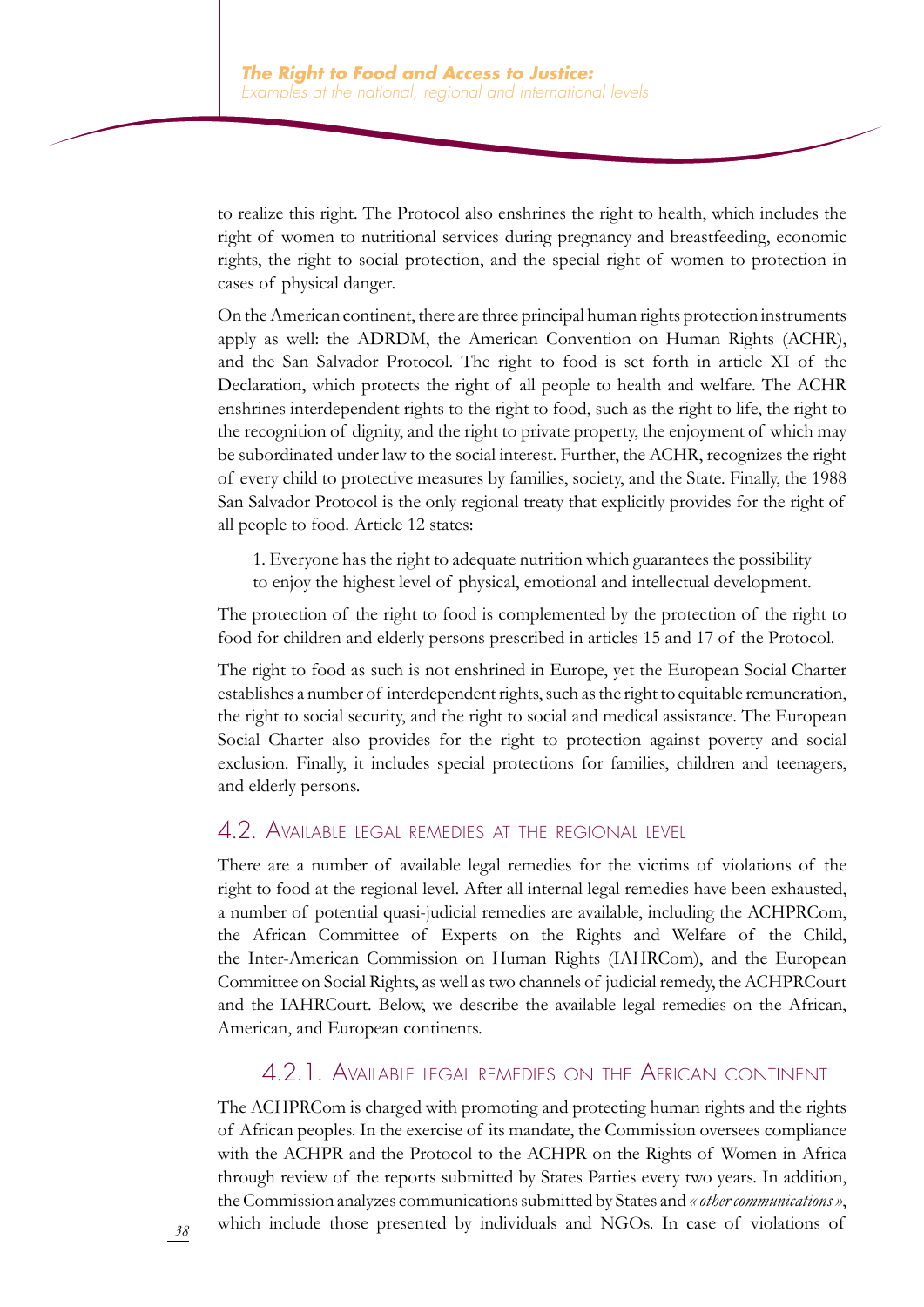established rights, the Commission may forward its recommendations to the State in question. An additional quasi-judicial body was created through the African Charter on the Rights and Welfare of the Child, namely the African Committee of Experts on the Rights and Welfare of the Child. Since 2002, the Committee has had primary responsibility for reviewing the communications submitted by individuals, groups, or NGOs recognized by the OAU, a particular State, or the UN.<sup>140</sup>

The ACHRCourt, the only judicial body for human and peoples' rights in Africa was established in 1998 through adoption of the Protocol to the African Charter on Human and People's Rights, which provided for the creation of an African Court for Human and People's Rights. The Protocol entered into effect in 2004. The Court was established subsequently, although it has yet to hear any complaints.

However, the potential of the ACHRCourt is enormous. The ACHRCourt may be called on to hear a matter by the ACHPRCom, States, and Intergovernmental African Organizations. Where the accused State has declared its acceptance as to the Court's competence to hear petitions, individuals and NGOs with observer status before the ACHPRCom may refer a matter to the ACHRCourt.<sup>141</sup> The Court has authority to consider cases of violations of rights enshrined in African instruments or in any other international treaty.<sup>142</sup> *Potentially, all violations of the right to food may be invoked before the ACHRCourt, which may issue a binding decision and determine the appropriate compensation*.

#### 4.2.2. Available legal remedies on the American continent

The IACHRCom was established in 1959 for the sole purpose of overseeing, in its capacity as a *treaty body*, compliance with the rights enshrined in the ACHR by States Parties and promoting, in its capacity as the *OAS* body, the human rights in every member State of the OAS, based on the ACHR and the ADRDM.<sup>143</sup> In its role as a treaty body, the IAHRCom may hear petitions on violations of the ACHR submitted by *« [a]ny person or group of persons, or any nongovernmental entity legally recognized in one or more member states of the Organization »*. <sup>144</sup> In addition to individuals and groups of individuals, NGOs may petition the IACHRCom, *on their own behalf or on behalf of third parties*, to denounce any violation of established rights. The San Salvador Protocol, further, provides for the assertion of the right to organize and join unions and the right to education before the IACHRCom, but not the right to food. The victims of violations of the right to food must, therefore, base their petitions on the interdependent rights set out in the ACHR.

If the IAHRCom declares a petition admissible, the first objective is to forge an amicable settlement between the State and the petitioning party. If no amicable solution is found, and if the recommendations of the IAHRCom are not observed, the case may then be referred to the IACHRCourt. The IACHRCom may, at any time, impose conservatory

<sup>140</sup> Article 44 of the African Charter on the Rights and Welfare of the Child.

<sup>141</sup> Article 5.3 of the Protocol to the ACHPR.

<sup>142</sup> Article 8 of the Protocol to the ACHPR.

<sup>143</sup> See SEPÚLVEDA, M, 2003, p. 50.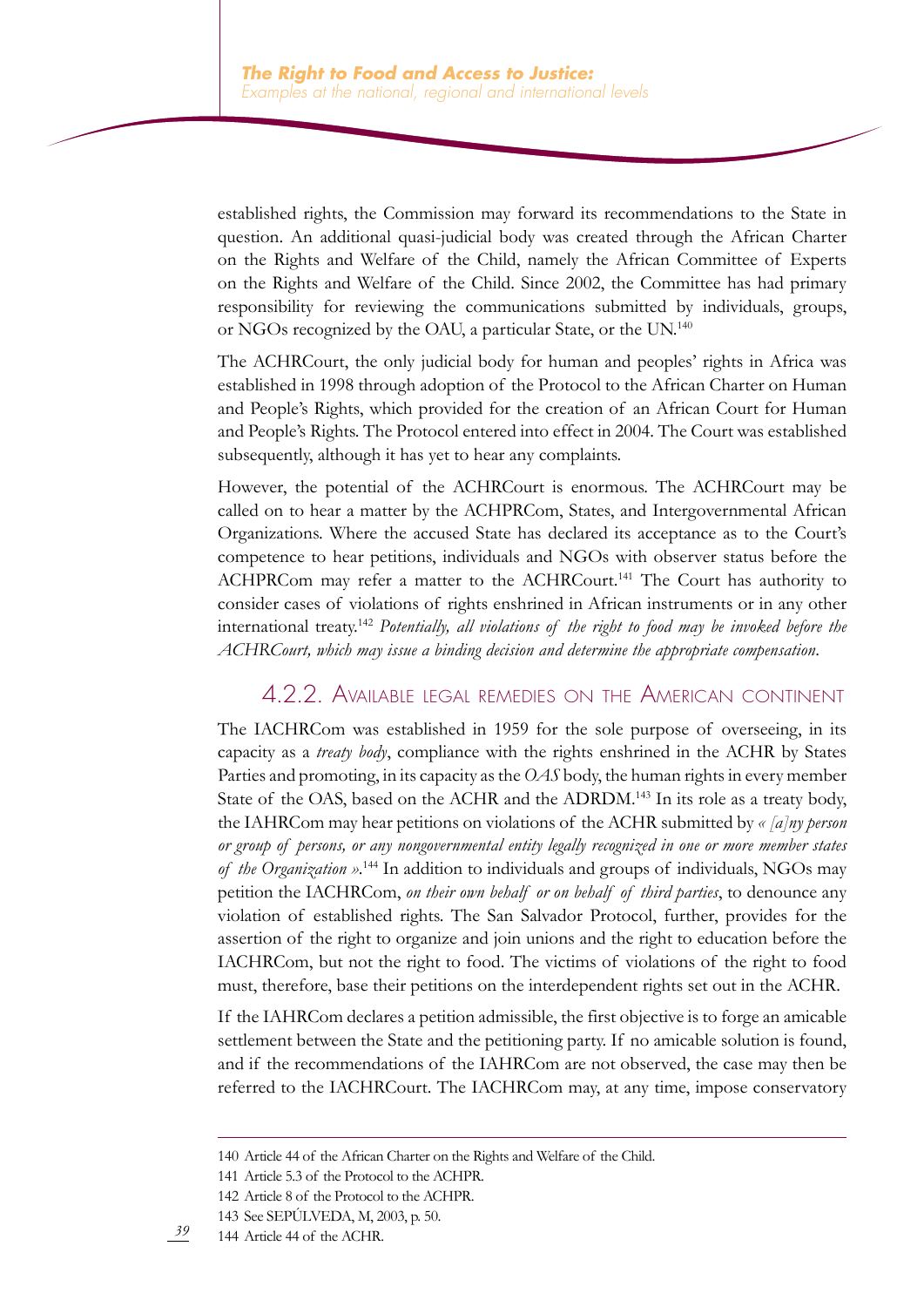measures to prevent irreparable harm to an individual and may conduct on-site visits to verify violations of established rights.<sup>145</sup>

The role of the OAS body is also significant to the extent that the IACHRCom may hear petitions alleging violations of *human rights recognized in the ADRDM committed by*  member States of the OAS which have not ratified the ACHR.<sup>146</sup> This represents an important potential avenue for protecting the right to food, insofar as this right is provided for in numerous articles of the ADRDM. A key difference remains, however, in relation to the former procedure to the extent that cases based on the ADRDM cannot be referred to the IACHRCourt in the event the IACHRCom is unable to settle matter.<sup>147</sup>

As with the ACHPRCourt, the IACHRCourt is a judicial body for the protection of human rights. Its decisions, therefore, are final and unappealable. However, in contrast to the ACHPRCourt, *only the IACHRCom or a State may take a matter to the IAHRCourt*. 148 Petitioners do not enjoy this prerogative. In extremely serious cases, and to prevent irreparable harm, the IAHRCourt may order conservatory measures. If the IACHRCourt determines that a violation of a right enshrined in the ACHR has taken place, the body may order *reparations* for the violation and payment of just compensation to the victim.

#### 4.2.3. Available legal remedies on the European continent

The European Committee on Social Rights oversees compliance with the European Social Charter. With the entry into force in 1998 of the additional protocol establishing a collective complaints system, national and international labor organizations and certified NGOs are authorized to enter complaints in cases of violations of established rights. The conditions governing admissibility are more flexible than those applied by other regional oversight mechanisms, to the extent petitioners are not required to exhaust all internal legal remedies. However, the European Committee on Social Rights exercises more limited oversight authority, and must submit its reports to the Committee of Ministers of the Council of Europe, which then renders a decision on whether to present the recommendations to the State in question.

#### 4.3. Existing jurisprudence at the regional level: case study

A number of legal remedies available at the regional level for cases of violations of the right to food have never been invoked by victims. This applies particularly to the ACHPRCourt, the African Committee of Experts on the Rights and Welfare of the Child, and the European Committee on Social Rights. If in the case of the ACHPRCourt the failure to invoke the available legal remedies are attributable to the slowness of the respective judicial procedures, in the case of the African Committee of Experts and the European Committee this failure can only be explained by insufficient information

147 Article 50 of the IACHRCom Regulation.

<sup>145</sup> Article 25, paragraph 1, and article 40 of the Regulations of the IACHRCom.

<sup>146</sup> Article 20 of the Statute of the IAHRCom and article 49 of the Regulations of the IACHRCom.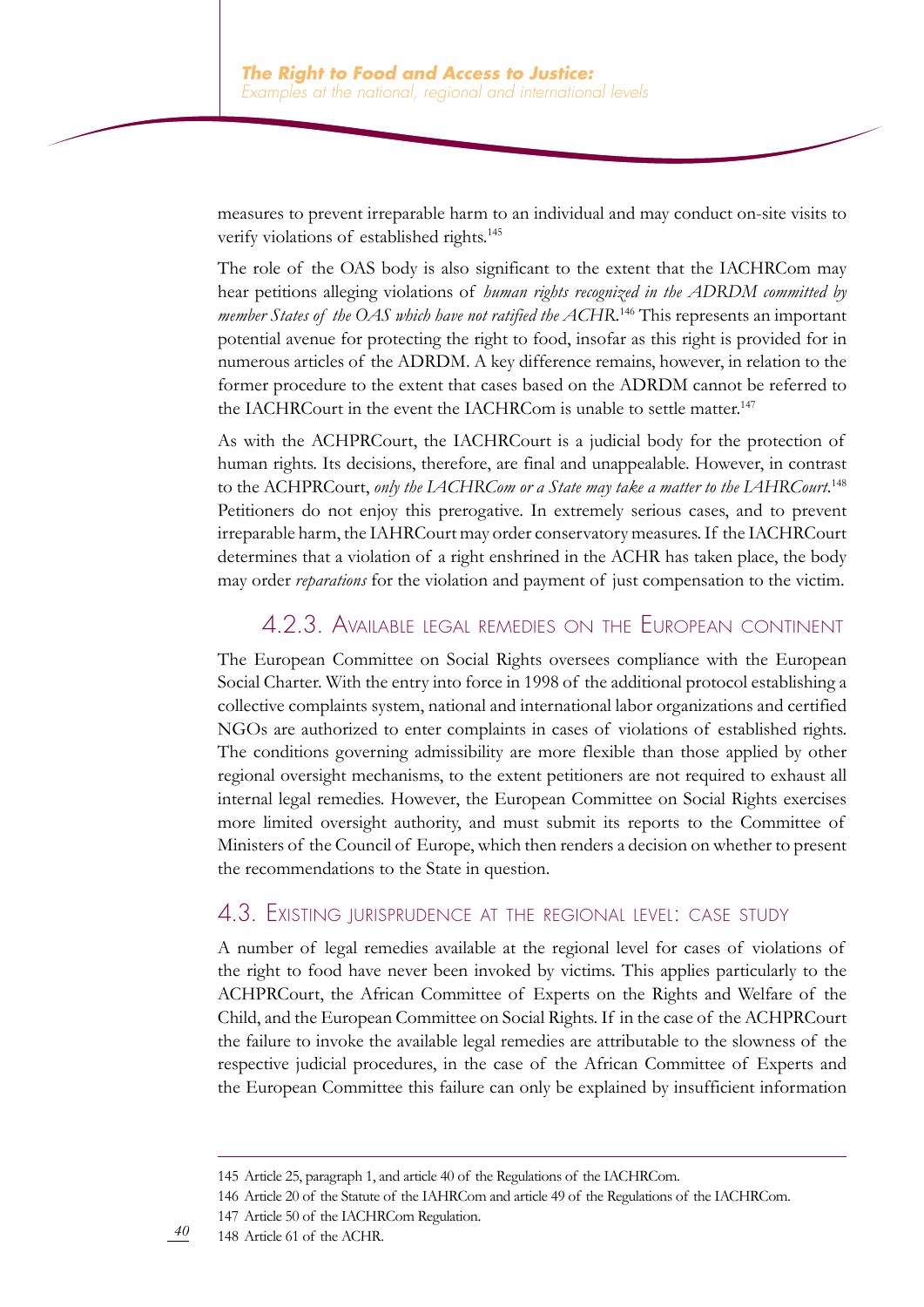or interest.<sup>149</sup> The other available remedies at the regional level – the ACHPRCom, the IACHRCom, and the IACHRCourt – have generated substantial jurisprudence on the right to food, as we described in this section. On the American continent, existing jurisprudence has had a positive impact on the realization of the right to food, in particular for indigenous populations.

#### 4.3.1. The protection of the right to food of detained persons and the Ogoni people by the African Commission on Human and Peoples' Rights

The ACHPRCom has rendered numerous findings of the violation of economic, social, and cultural rights. In at least one case – *Civil Liberties Organization vs. Nigeria150* – the Court ruled that the right to food of detained persons had been violated. As the ACHPRCom concluded: *« The deprivation of light, the insufficient food and lack of access to medicine or medical care also constitute a violation of Article 5 »*. 151

In regard to the protection of the right to food, the most important case in ACHPRCom jurisprudence involves the *Ogoni*. The case grew out of the submission of a communication by two NGOs in 1996 – a Nigerian NGO, *The Social and Economic Rights Action Center (SERAC)*, and an American NGO, *The Center for Economic and Social Rights* – to protect, among others, the right to food of the Ogoni people against the activities of a consortium constituted by the National Oil Company and Royal Dutch Shell.152 The Nigerian government was accused of destroying and threatening the food sources of the Ogoni people. Through the participation in the irresponsible exploitation of oil, the government was charged with poisoning the soil and water on which Ogoni communities depended for agriculture and fishing. Further, Nigerian security forces were accused of sowing terror and destroying harvests through their attacks on villages. This, in turn, created an atmosphere of insecurity that made it impossible for villagers to return to their fields and livestock, leading to malnutrition and hunger within Ogoni communities.

In its decision, the ACHPRCom opened by recognizing that the ACHPR protects protected the right to food. The ACHPRCom found that:

The Communication argues that the right to food is implicit in the African Charter, in such provisions as the right to life (Art. 4), the right to health (Art. 16) and the right to economic, social and cultural development (Art. 22). By its violation of these rights, the Nigerian Government trampled upon not only the explicitly protected rights but also upon the right to food implicitly guaranteed.<sup>153</sup>

152 The original communication is available at http://cesr.org/filestore2/download/578/nigeriapetition.pdf

<sup>149</sup> The European Committee on Social Rights has issued reports in response to approximately twenty collective complaints. Many of these refer to the right to housing or health, yet none center on the right to food. 150 ACHPRCom, *Civil Liberties Organisation vs. Nigeria*, 1999.

<sup>151</sup> ACHPRCom, Civil Liberties Organisation vs. Nigeria, 1999, paragraph 27. Article 5 of the ACHPR states: *« Every individual shall have the right to the respect of the dignity inherent in a human being and to the recognition of his legal status. All forms of exploitation and degradation of man particularly slavery, slave trade, torture, cruel, inhuman or degrading punishment and treatment shall be prohibited ».*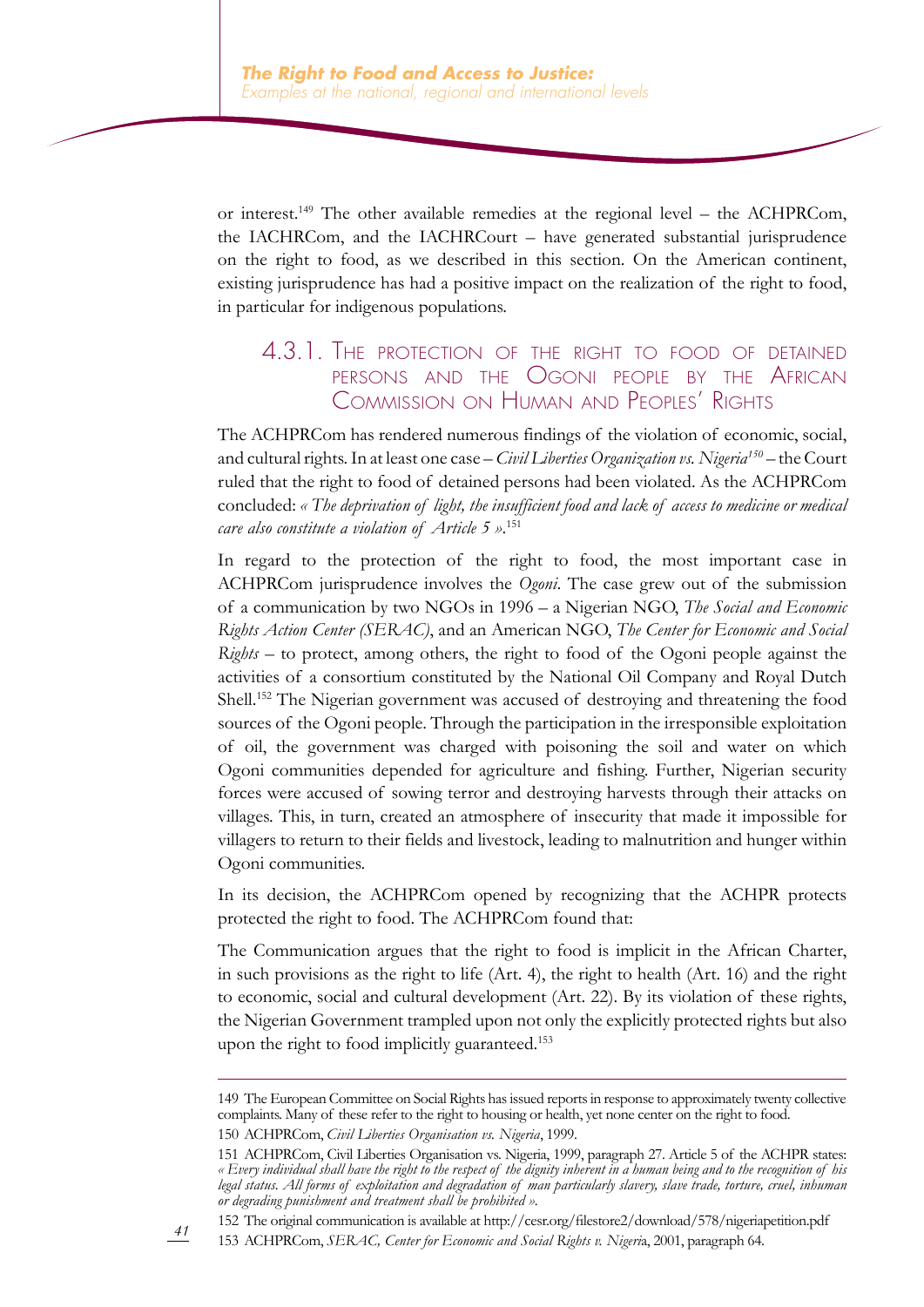The ACHPRCom noted that the obligations to respect, protect, and fulfil were universally applicable to all rights.<sup>154</sup> The Commission concluded that in the case in question the Nigerian government had violated its obligation to *respect* and *protect* the right to food of the Ogoni people, including against the activities of national and transnational petroleum enterprises.155 To make reparation for the violation of the right to food of the Ogoni people, the ACHPRCom urged the Nigerian government to adopt measures, including the payment of compensation and the cleanup of polluted or damaged lands and rivers.156 The commission also called for adequate assessments of the social and ecological impact of petroleum operations for purposes future oil projects and determined that the government should provide information on health and environmental risks and ensure the communities subject to potential impacts from petroleum operations have effective access to the pertinent regulatory and decision-making bodies.<sup>157</sup>

The line of reasoning employed by the ACHPRCom was exemplary in the cases above. Yet, more than ten years following the decision, the conditions of life of the Ogoni communities have not effectively improved in any significant manner.<sup>158</sup>

#### 4.3.2. The protection of the right to food of indigenous communities by the Inter-American Commission on Human Rights

The IAHRCom renders over one hundred decision every year. The majority of decisions in this vast body of jurisprudence relate to civil and political rights and a large number are settled amicably between the State in question and victims. Yet, a small portion refers to petitions alleging violation of the right to food enshrined in article XI of the ADRDM or the right to food as recognized in rights provided for under the ACHR, in particular the right to life and the right to property. Most cases connected to the protection of the right to food involve indigenous populations.

There are two particularly interesting cases: *Yanomani v. Brazil*, 159 in which the IACHRCom found that the right to food recognized in article XI had been violated, and *Enxet-Lamenxay and Kayleyphapopyet (Riachito)*, 160 in which the Commission authorized, for the first time, the conclusion of an amicable settlement to protect the right to property and the right to food of indigenous communities.

In *Yanomani v. Brazil* (1985), the IACHRCom declared its competence to hear petitions based on the ADRDM. The case represented one of the first instances in which sanctions were assessed for the violation of collective rights. Brazil was not yet a party to the

<sup>154</sup> ACHPRCom, *SERAC, Center for Economic and Social Rights v. Nigeria*, 2001, paragraph 44.

<sup>155</sup> ACHPRCom, *SERAC, Center for Economic and Social Rights v. Nigeria*, 2001, paragraphs 65-66.

<sup>156</sup> ACHPRCom, *SERAC, Center for Economic and Social Rights v. Nigeria*, paragraph 49.

<sup>157</sup> ACHPRCom, *SERAC, Center for Economic and Social Rights v. Nigeria*, 2001, concluding part, paragraph. 1.

<sup>158</sup> Commission, *Report of the African Commission on Human and Peoples' Rights Working Group of Experts on Indigenous Peoples/Communities* (21 April 2005), Doc.U.N. E/CN.4/Sub.2/AC.5/2005/WP.3, pp. 19-20. 159 IAHRCom, *Brazil*, Case 7615, Resolution 12/85, 5 March 1985.

<sup>160</sup> IAHRCom, *Enxet-Lamenxay and Kayleyphapopyet (Riachito)*. Paraguay, 1999.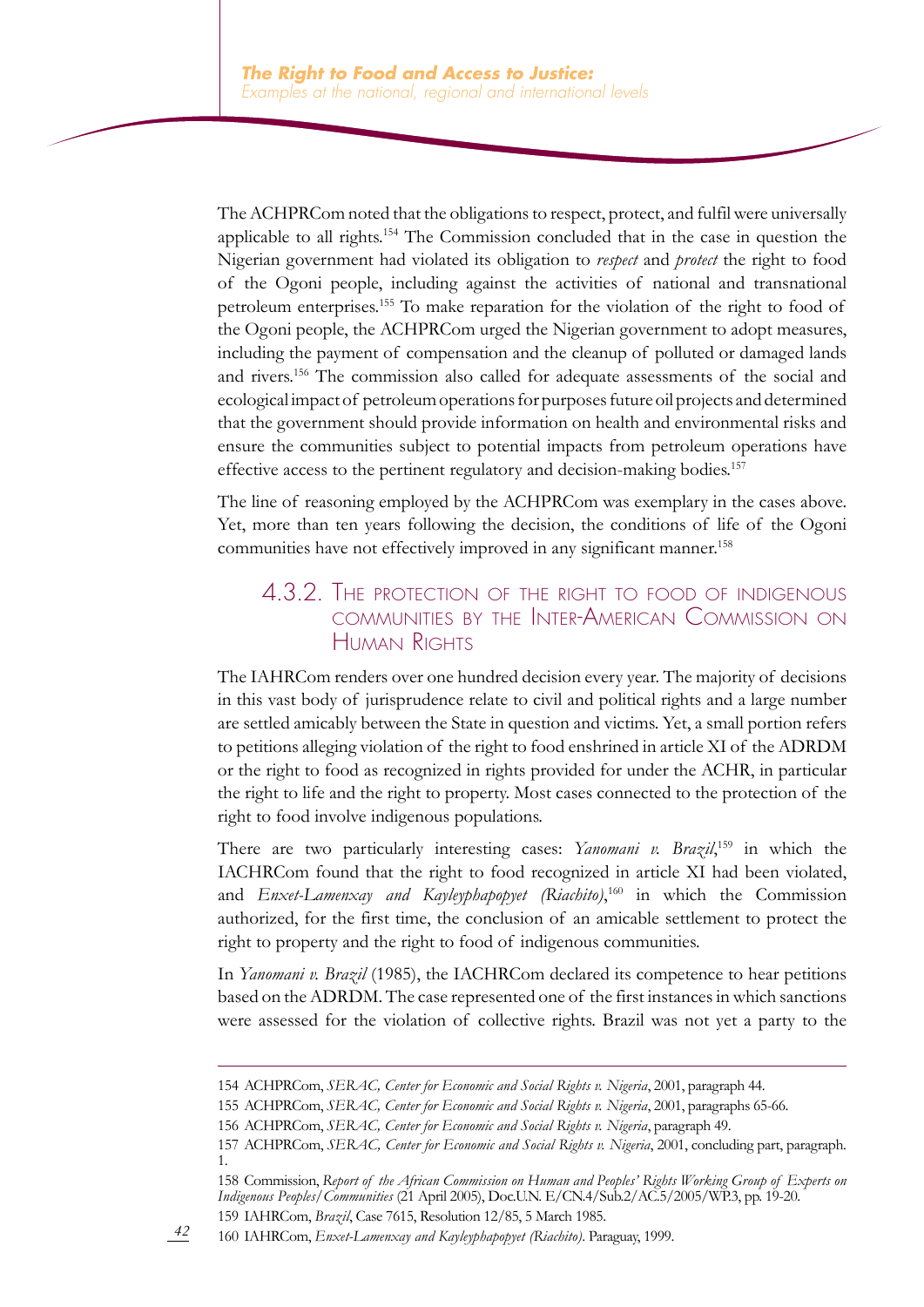ACHR in 1985, such that the petition submitted on behalf of the Yanomani could not be based on the ADRDM.<sup>161</sup> The petition was aimed at protecting the rights of members of the Yanomani community, with a population of more than 10,000 people living in the Amazon region, whose rights were being infringed by highway construction projects and mining activities on community land. A government agricultural development project intended to ensure access to food for displaced persons had proved ineffective. The government had also undertaken a commitment to demarcate and protect the community's lands, yet these measures had not been implemented in practice.<sup>162</sup>

The IACHRCom concluded that Brazil was in breach of a number of rights enshrined in the ADRDM, among them the right to food, because the country had failed to take the necessary measures to protect the Yanomani community.163 The Commission recommended that the government carry out the demarcation of the community's territory and implement social and medical programs.<sup>164</sup> In 1992, the Yanomani territory was demarcated and in 1995 the IACHRCom conducted an on-site inspection to verify the respect and protection of the demarcated territory.<sup>165</sup>

In *Enxet-Lamenxay and Kayleyphapopyet (Riachito)*, the IACHRCom authorized conclusion of the first amicable settlement aimed at enabling indigenous communities to reclaim their ancestral lands and receive food assistance until such time as they could return to their lands.166 The Lamenxay and Riachito communities are both part of the Enxet people, a population of 16,000 members located in the Chaco region of Paraguay. Nearly 6,000 of these people depended on fishing, hunting, gathering, agriculture, and livestock raising for their sustenance at the time the State began selling off their ancestral lands to foreign interests beginning in 1885. By 1950, all Lamenxay and Riachito lands had been acquired. The members of the two communities sought to recover their territories, an effort that proved unsuccessful despite the adoption of a new Constitution in 1992 that recognized the rights of indigenous communities to their lands.<sup>167</sup>

Paraguay became a party to the ACHR in 1989. The petition was deposited in December 1996. It alleged the breach of various rights established under the ACHR, among them the right to property. The parties arrived at an amicable settlement in March 1998. According to the agreement, the government undertook a commitment to repurchase the land and redistribute it free of charge to the indigenous communities. The government also pledged to guarantee access to food and medicine during such time as the communities returned to their lands.<sup>168</sup> By July 1999, when an IAHRCom delegation arrived in Paraguay to conduct an on-site visit, the State had repurchased

<sup>161</sup> Brazil adhered to the ACHR on 9 July 1992.

<sup>162</sup> IAHRCom, *Brazil*, Case 7615, Resolution 12/85, 5 March 1985, paragraphs 2 and 3.

<sup>163</sup> IAHRCom, *Brazil*, Case 7615, Resolution 12/85, 5 March 1985, conclusive part, paragraph 1.

<sup>164</sup> IAHRCom, *Brazil*, Case 7615, Resolution 12/85, 5 March 1985, conclusive part, paragraph 2.

<sup>165</sup> IAHRCom, *Report on the Situation of Human Rights in Brazil*, 29 September 1997, paragraphs 63-73.

<sup>166</sup> For a similar case, in which the Chilean State undertook a commitment to provide for the rights of indigenous populations in the Constitution and to refrain from implementing large-scale projects on indigenous lands, see IAHRCom, *Mercedes Julia Huenteao Beroiza y otros*, 2004.

<sup>167</sup> IAHRCom, *Enxet-Lamenxay and Kayleyphapopyet (Riachito)*. Paraguay, 1999, paragraphs 3 and 5.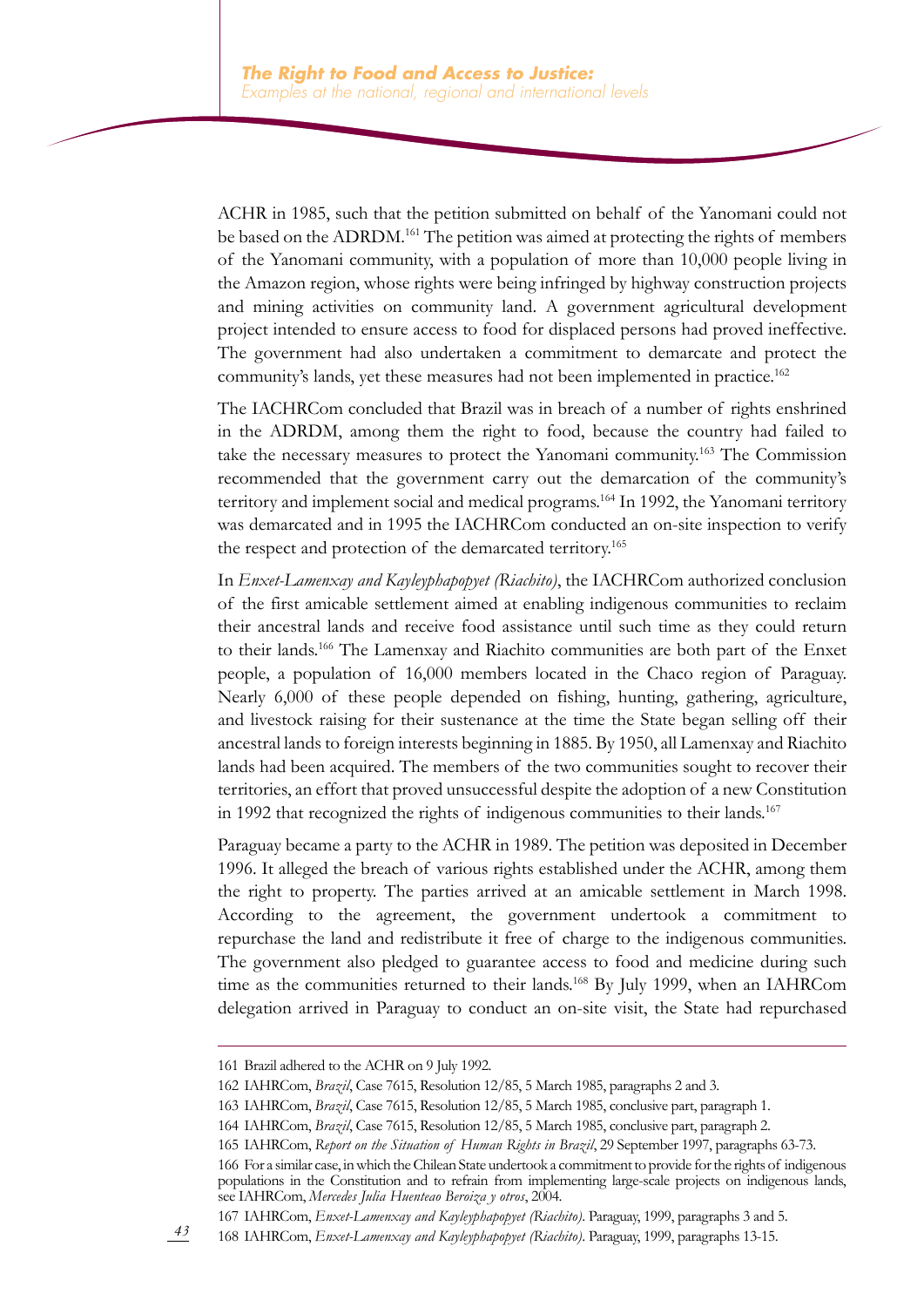the land but had not yet granted the respective land titles to the communities, the lone remaining step which was finally taken by the President of Paraguay on the occasion of the IAHRCom visit.169

#### 4.3.3. The protection of the right to food of children and indigenous communities by the Inter-American Court on Human Rights

The IAHRCourt renders a limited number of decisions every year. However, the body exercises the singular attribute of being able to monitor the implementation of its decisions through their full realization by the State Party. Although the IAHRCourt's mandate is connected to the protection of civil and political rights, it has been especially active in protecting the economic and social rights of the most vulnerable groups in society, including migrant workers, detained persons, children, and indigenous populations.<sup>170</sup> Its jurisprudence is particularly substantive in regard to the protection of the right to food of children and indigenous populations.

One of the first decisions in which the IAHRCourt provided a broad interpretation of the right to life, defined as the right to a dignified life, was its decision in a case concerning the death of three homeless children in 1999. The IAHRCourt concluded that Guatemala had breached the right to life of these children not only because of their mistreatment and murder at the hands of police officers, but also because the State had not taken the necessary measures to guarantee the children a dignified life and prevent, in this way, the inhumane living conditions to which they had been subjected.<sup>171</sup> This specific interpretation of the children's right to life was subsequently reaffirmed on several occasions by the IAHRCourt. In a more recent case, the Court invoked the Convention on the Rights of the Child to interpret the ACHR, concluding that Paraguay had violated the rights of the child enshrined in the ACHR, primarily as a result of its failure to ensure detained children access to food.<sup>172</sup>

The jurisprudence of the IAHRCourt includes several cases in which the body ruled that the right to property of indigenous populations included the obligation of the State to recognize, demarcate, and protect the right to collective ownership of land, and in particular to guarantee indigenous populations access to their own means of subsistence. Below, two especially important cases are presented: *Mayagna (Sumo) Awas Tingni Community v. Nicaragua* and *Sawhoyamaxa v. Paraguay*. 173

In *Mayagna (Sumo) Awas Tingni Community v. Nicaragua*, the IAHRCourt protected the access of more than one hundred families of the *Awas Tingni* communities to their ancestral lands, which were threatened by a government concession to a Korean enterprise. The Court ruled that the State had violated its obligation to refrain from taking

<sup>169</sup> IAHRCom, *Enxet-Lamenxay and Kayleyphapopyet (Riachito)*. Paraguay, 1999, paragraph 21.

<sup>170</sup> BURGORGUE-LARSEN, L, ÚBEDA DE TORRES, A, 2008, pp. 443-564.

<sup>171</sup> IAHRCourt, *Villagrán-Morales y otros vs. Guatemala*, 1999, paragraphs 144, 191.

<sup>172</sup> IAHRCourt, *"Instituto de Reeducación del Menor" vs. Paraguay*, 2004, paragraphs 134, 161, 176.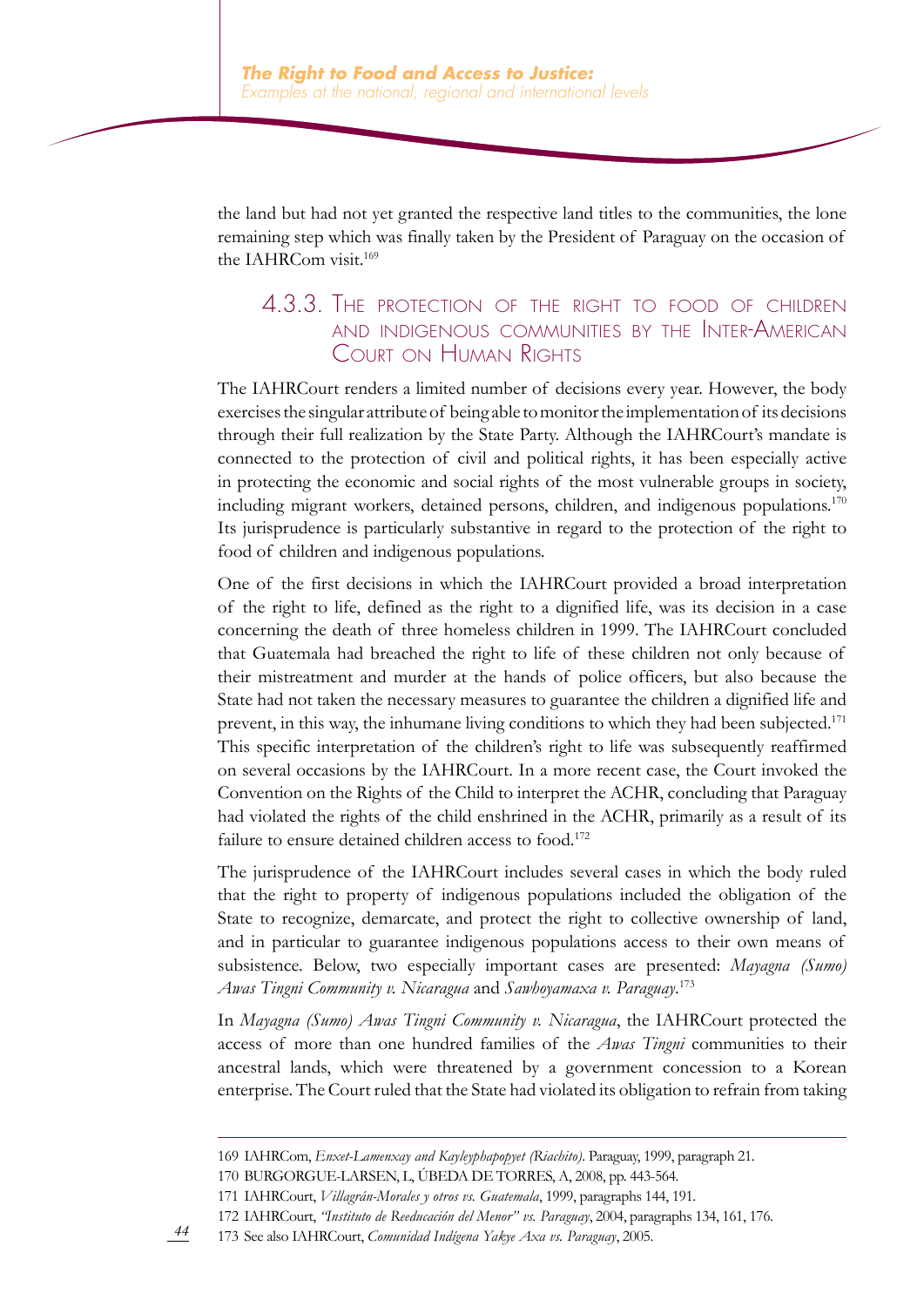any action, whether direct (through its agents) or indirect (by accepting or tolerating activities by third parties), that could affect the existence, value, use, or enjoyment of lands on which members of the community lived and carried out their activities.<sup>174</sup> To remedy the situation, the Court ruled that the State should invest, as reparation for non-material damages, the amount of US\$ 50,000 in works or services of collective interest for the benefit of the community, in accordance with and under the supervision of the IAHRCom.<sup>175</sup> The Court also ordered the State to implement measures to delimit, demarcate, and recognize the land titles of the communities, with their full participation and in accordance with their values and customary law.<sup>176</sup>

In *Sawhoyamaxa v. Paraguay*, the IAHRCourt protected the right of ownership and the right to life of the *Sawhoyamaxa* indigenous community, and, through this protection, the right to food.<sup>177</sup> As noted in the first part, the members of the *Sawhoyamaxa* indigenous community lived in difficult circumstances, having lost their access to traditional means of subsistence, primarily as a result of the government's refusal to recognize their ancestral lands. Community members had extremely limited access to food and received inadequate food assistance from the State. A full 31 members of the community, including several children, had died between 1991 and 2003 from diseases caused by substandard living conditions.<sup>178</sup>

In its decision of 29 March 2006, the IAHRCourt recalled its progressive interpretation of the right to life in earlier jurisprudence.<sup>179</sup> It then determined that upon receiving a report from the community's leader detailing the deteriorating health of members and their lack of access to adequate food, the government had the obligation to adopt reasonable measures to remedy the situation.180 Citing General Comment 12 of the Committee on Economic, Social, and Cultural Rights, the IAHRCourt concluded that the principal measure the government should implement to protect the right to life was to recognize the rights of community members to their ancestral lands.<sup>181</sup>

The IAHRCourt ruled that the government had not taken all reasonable measures and that it was, as a consequence, in breach of its international obligations.182 The Court noted that the principle of international customary law by which any violation of an international obligation which causes harm results in the obligation to remedy such harm.<sup>183</sup> The Court also ordered significant reparations for the community and its members, in accordance with the body's progressive jurisprudence in this area.<sup>184</sup>

<sup>174</sup> IAHRCourt, *Mayagna (Sumo) Awas Tingni Community v. Nicaragua*, 2001, paragraphs 153, 164, 173.4.

<sup>175</sup> IAHRCourt, Mayagna (Sumo) *Awas Tingni Community v. Nicaragua*, 2001, paragraphs 167, 173.6.

<sup>176</sup> IAHRCourt, Mayagna *(Sumo) Awas Tingni Community v. Nicaragua*, 2001, paragraphs 138, 164, 173.3.

<sup>177</sup> IAHRCourt, *Sawhoyamaxa Indigenous Community v. Paraguay*, 2006.

<sup>178</sup> IAHRCourt, *Sawhoyamaxa Indigenous Community v. Paraguay,* 2006, paragraphs 3, 145.

<sup>179</sup> IAHRCourt, *Sawhoyamaxa Indigenous Community v. Paraguay*, 2006, paragraphs 150-154.

<sup>180</sup> IAHRCourt, *Sawhoyamaxa Indigenous Community v. Paraguay*, 2006, paragraph. 159.

<sup>181</sup> IAHRCourt, *Sawhoyamaxa Indigenous Community v. Paraguay,* 2006, paragraph 164.

<sup>182</sup> IAHRCourt, *Sawhoyamaxa Indigenous Community v. Paraguay,* 2006, paragraph 164.

<sup>183</sup> And the IAHRECourt, *Mayagna (Sumo) Awas Tingni Community v. Nicaragua*, 2001, paragraph 163.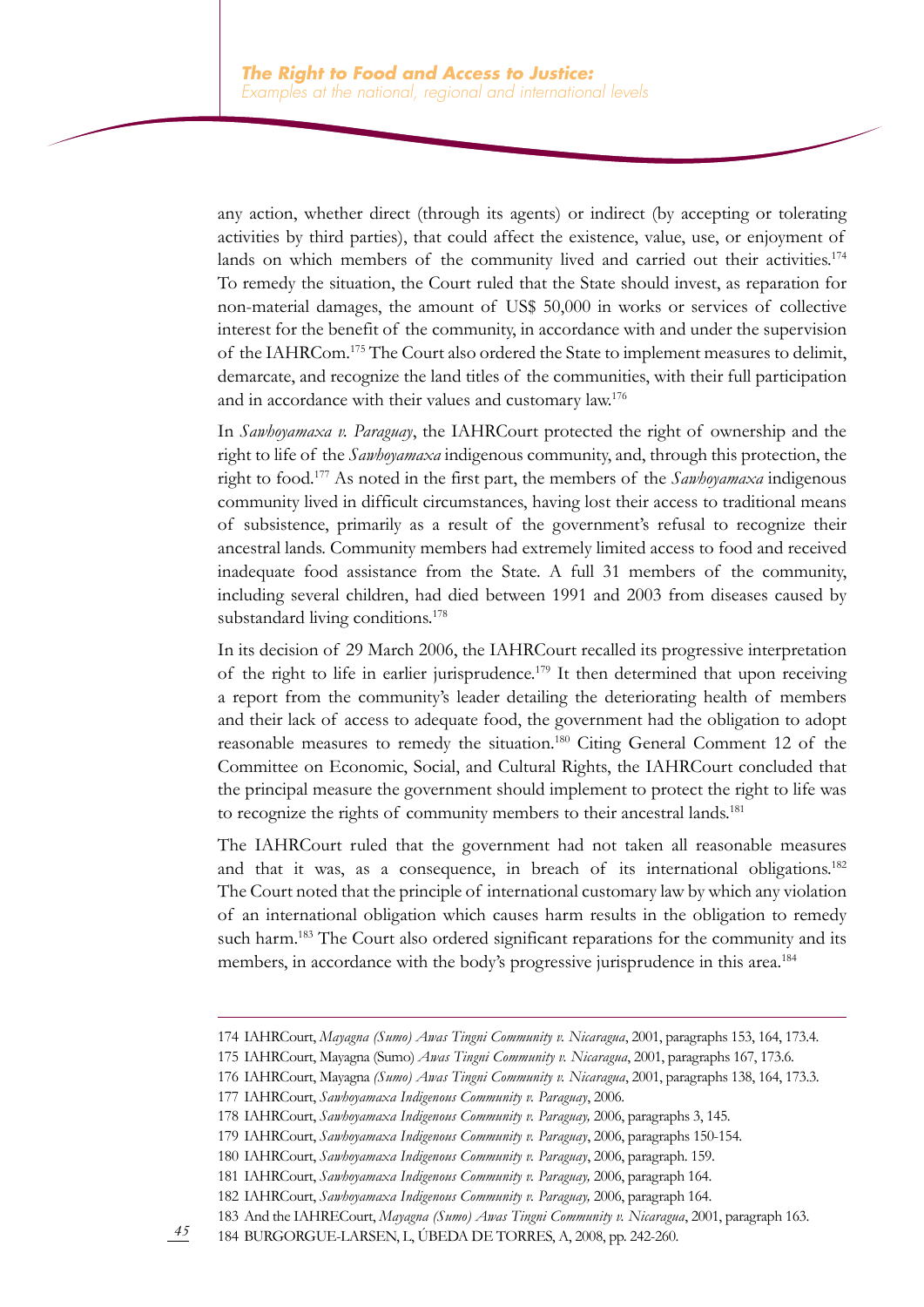While recognizing that every individual member of the indigenous community was a victim, the IAHRCourt ordered that compensation be made available to community leaders in their capacity as representatives. To remedy the violations, the Court required the State to adopt legislative, administrative, and other measures to ensure formal and physical usufruct by community members of their ancestral lands within a period of three years. The Court also instructed the State to create a development fund for the community in the amount of US\$ 1 million to implement agricultural, health, potable water, education, and housing projects. Lastly, the Court mandated that the State ensure access to adequate food for community members, until such time as they regained full access to their ancestral lands.185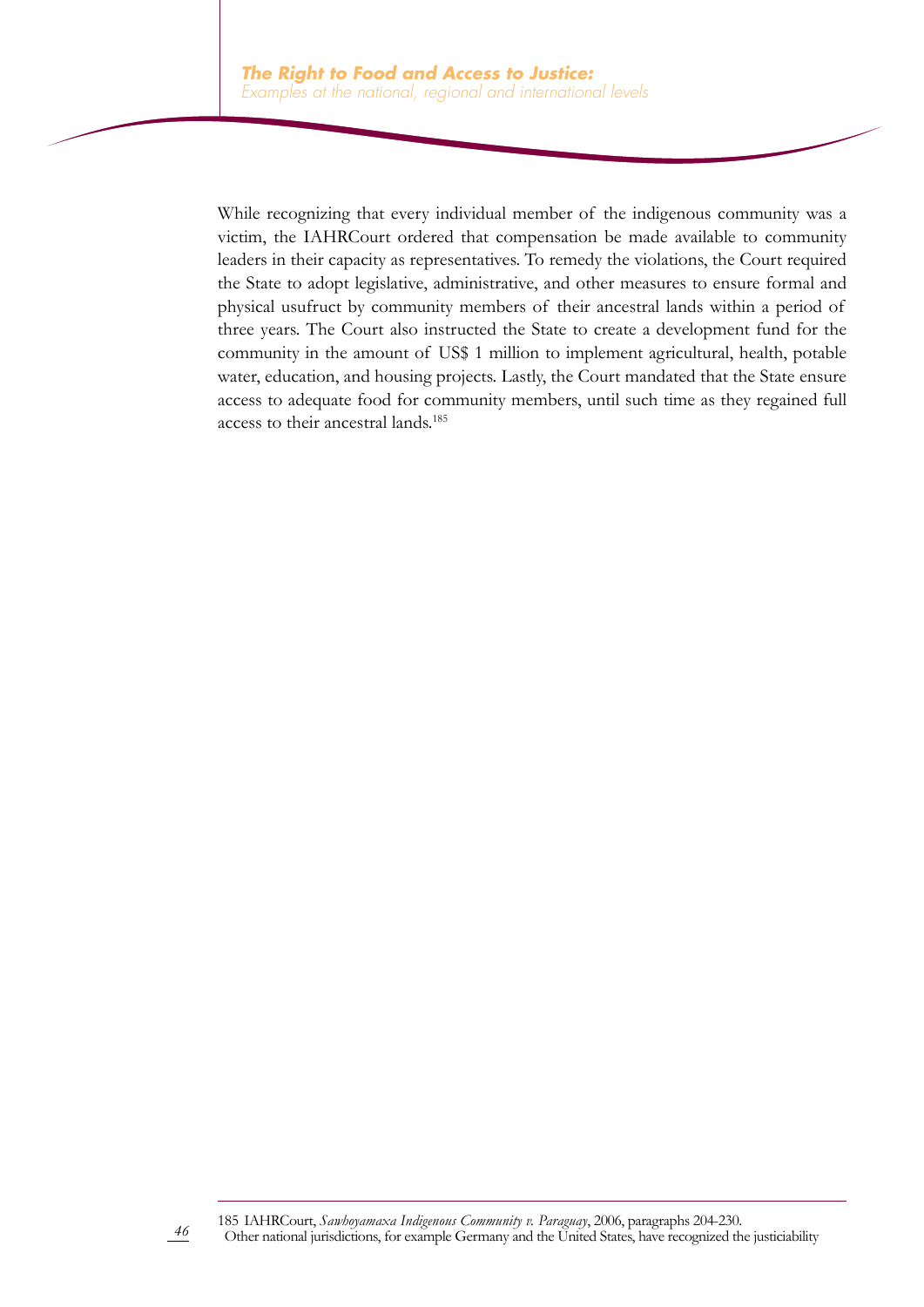

#### *The Right to Food and Access to Justice: Examples at the national, regional and international levels*

Introduction

PART I. THE RIGHT TO FOOD AND ITS JUSTICIABILITY UNDER INTERNATIONAL LAW 1. Defining the right to food and the correlative obligations of States 2. The justiciability of the right to food

PART II. THE RIGHT TO FOOD AND ACCESS TO JUSTICE: THE EMPIRICAL REALITY

- 3. The right to food and access to justice at the international level
- 4. The right to food and access to justice at the regional level

5. The right to food and access to justice at the national level

Conclusion and recommendations

## 5. The right to food and access to justice at the national level

The primary objective of international and regional human rights systems is to ensure the respective rights are ensured at the national level. In terms of the judicial and quasi-judicial roles described here, international and regional treaty bodies occupy a subsidiary position, intervening only where an effective protection is not ensured at the national level. In practice, protection of the right to food is highly unequal at the national level. In a large number of States, there is considerable potential in this area as the right to food has been enshrined in internal law and legal remedies are available. Yet, in a majority of cases judges do not recognize the justiciability of the right to food. By way of examples, we present the cases of Switzerland and the Netherlands, where judges have not recognized the justiciability of the ICESCR. There are currently only a few States in which the victims of violations of the right to food can currently access justice. Of these, we offer the examples of South Africa, Argentina, Colombia, India, and Switzerland, where judges have recognized the justiciability of the constitutional right to the minimum conditions for life.186

In this final chapter, we describe the various avenue chosen by States to enshrine the right to food (1) and ensure its applicability under internal law (2). We also present rich body of existing jurisprudence in South Africa, Argentina, Colombia, India, and Switzerland that has ensured millions of people access to justice in cases of violations of the right to food (3).

#### 5.1. Legal basis of the right to food at the national level

States have selected at least five approaches to incorporating the right to food in internal law. First, the right to food has been enshrined in a number of States through recognition of the *formal validity of international or regional treaties* under internal law. A study performed by FAO on the recognition of the right to food at the national level based on the work of the Committee on Economic, Social, and Cultural Rights demonstrated that the ICESCR is formally recognized in 77 States which have opted for adoption or incorporation of the instrument.<sup>187</sup> In Argentina, for example, article 75,

187 FAO, "Recognition of the right to food at the national level," pp. 135-136.

<sup>186</sup> Other national jurisdictions, for example Germany and the United States, have recognized the justiciability of the right to food. For more on the related jurisprudence, see COURTIS, 2007.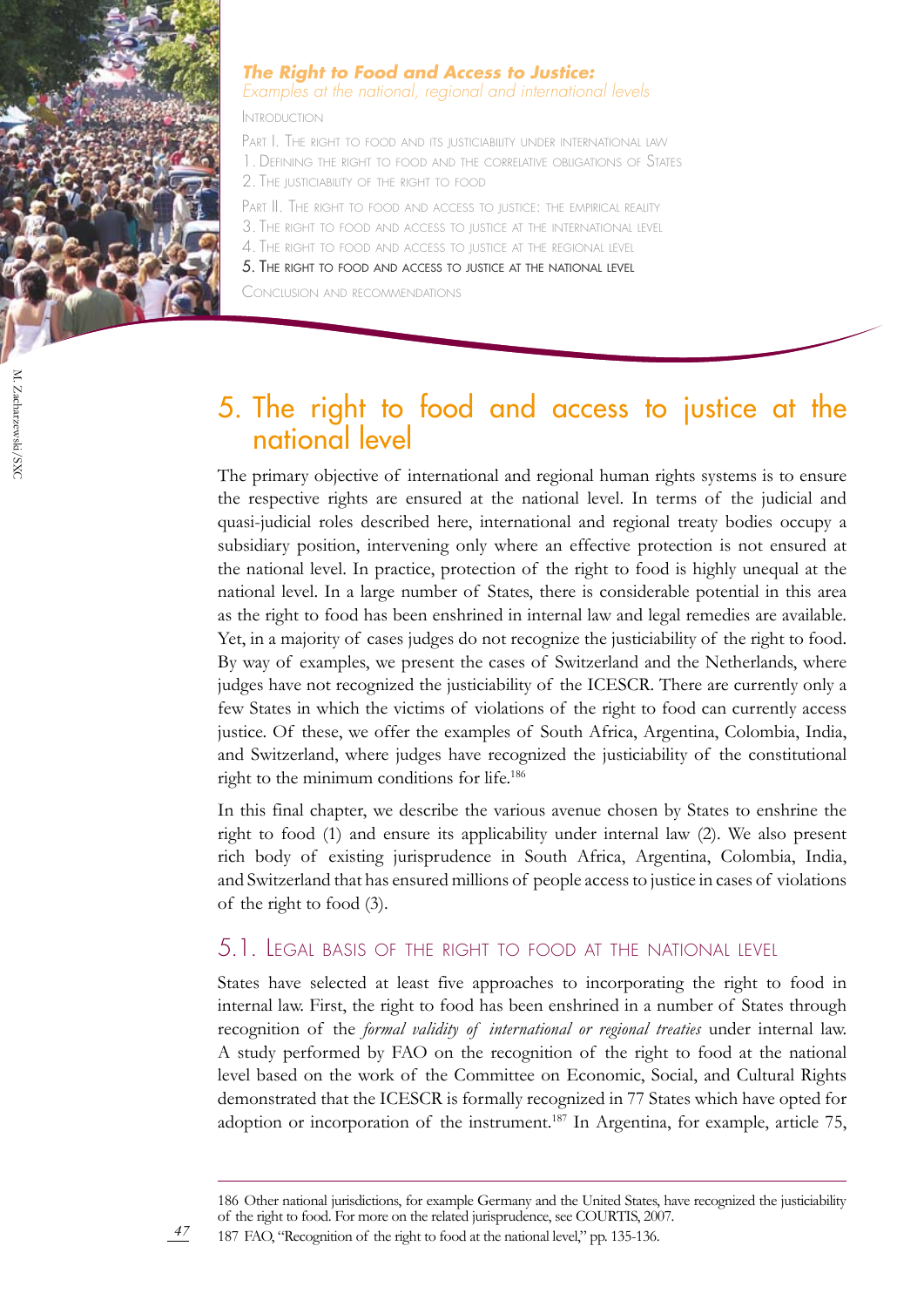paragraph 22, of the Constitution sets forth the specific international and regional instruments with constitutional validity.

Second, a small number of States has established the right to food as a *fundamental* right under the national Constitution. This is particularly the case of South Africa, Brazil, Congo-Brazzaville, Haiti, Nicaragua, and Ukraine. In 2008 and 2009, Bolivia and Ecuador each adopted constitutions in which the right to food is enshrined as a justiciable fundamental right.188 Some States, such as Brazil, Colombia, Cuba, Ecuador, Guatemala, and Paraguay have established the right to food for particularly vulnerable groups within their populations, including children, teenagers, elderly persons, indigenous populations, and detainees.

Third, a large number of States have enshrined the access to food – not the right to food – as *a principle, a social or political constitutional end or objective*. Cases include Bangladesh, Ethiopia, Guatemala, India, Malawi, Nigeria, Pakistan, Uganda, the Dominican Republic, the Islamic Republic of Iran, and Sri Lanka. As we will show in the Indian example, the access to justice in cases of violations of the right to food is virtually impossible where the right enjoys only tepid recognition under the Constitution. Yet, partial consecration of the right to food can lead to its incorporation in internal law by other means.

Fourth, the right to food is protected in a vast number of States through the establishment *of fundamental interdependent rights in the Constitution*, such as the right to life or the right to human dignity. The FAO study regarding the recognition of the right to food reveals that 114 States have enshrined the right to social security in their Constitutions, 46 States provide for an even broader right, such as an adequate standard of living or the right to live in dignity, 13 States set forth a right to health which can encompass the right to food, and 37 States mandate the right to an adequate minimum wage to satisfy the basic needs of working persons and their families.189 To provide the greatest protection possible and enable access to justice in cases of violations of the right to food, it is imperative that interdependent rights be incorporated as justiciable constitutional rights. The most important among these are the right to human dignity, which has been enshrined under the Swiss Constitution,<sup>190</sup> and the right to life, set forth in the Indian Constitution.<sup>191</sup>

Finally, some States have enshrined the right to food through passage of a *national law* governing, for example, food security or the right to food. The Committee on Economic, Social, and Cultural Rights,<sup>192</sup> the special Rapporteur on the right to food,<sup>193</sup> and States, through the right to food guidelines, have recommended the adoption of legislation to enshrine the right to food at the national level. In 2009, FAO published the *guide on legislating on the right to food*, which lists several positive examples and provides

<sup>188</sup> Article 16 of the Constitution of Bolivia, adopted by the people on 25 January 2009; articles 11 and 13 of the Constitution of the Republic of Ecuador, adopted by the people on 28 September 2008.

<sup>189</sup> FAO, "Recognition of the right to food at the national level," pp. 118-119.

<sup>190</sup> Article 12 of the Federal Constitution of the Swiss Confederation, adopted in 1999.

<sup>191</sup> Article 21 of the Constitution of India, adopted in 1950.

<sup>192</sup> Committee, *General Comment 12*, paragraph 29.

<sup>193</sup> Commission, *The right to food, Report by the Special Rapporteur on the right to food.* (7 February 2001), Doc.U.N. E/CN.4/2001/53, paragraphs 29-30.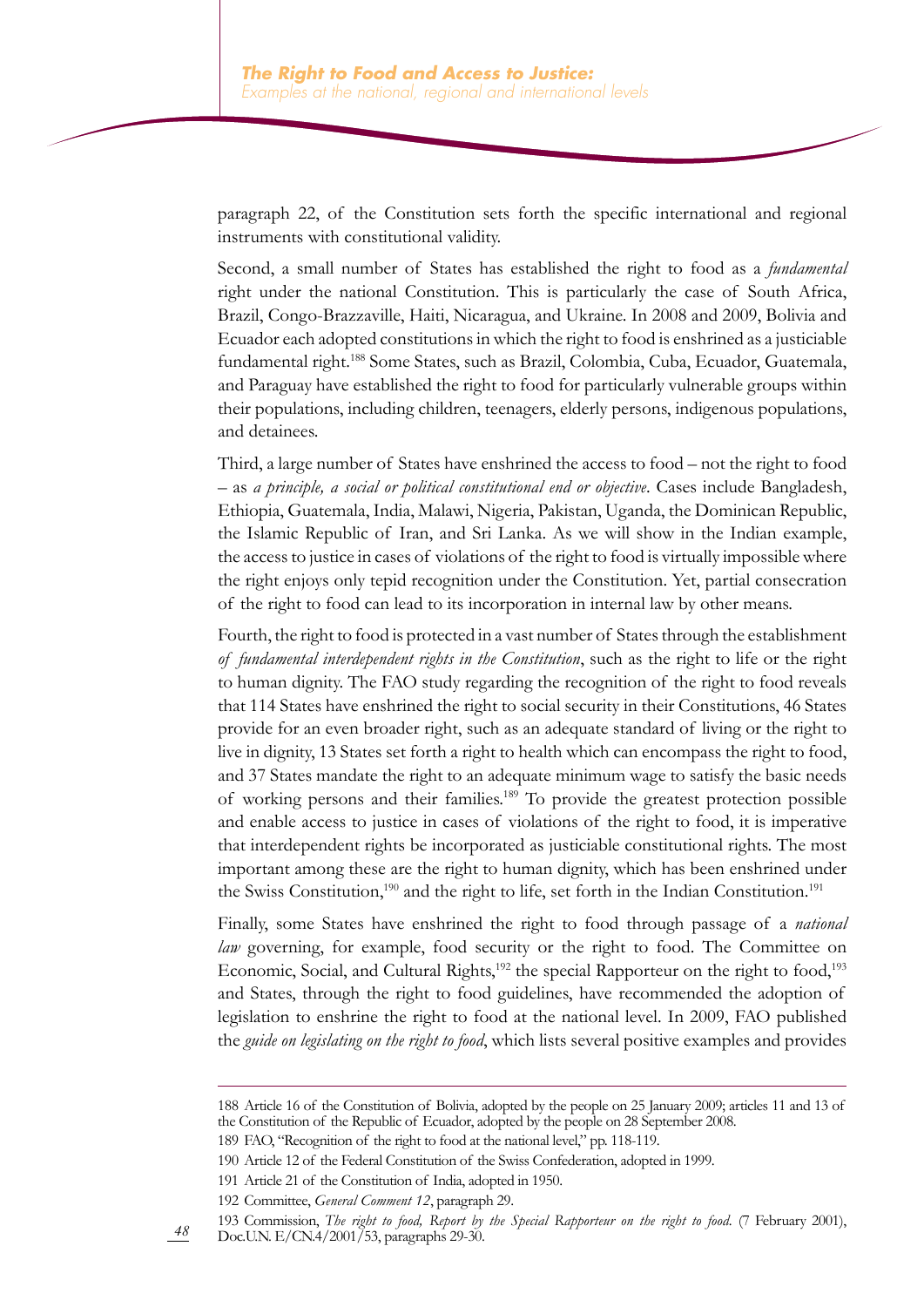comprehensive information on the best approaches to developing national legislation.<sup>194</sup> It is worth mentioning that Guatemala<sup>195</sup> and Brazil<sup>196</sup> were among the first States to adopt a law on food and nutritional security that recognizes the right to food and the correlative obligations of States and provides for oversight mechanisms.

#### 5.2. Available legal remedies at the national level

In a majority of national legal systems, legal remedies are available to protect fundamental rights. The related procedures are generally available for purposes of claiming the violation of civil and political rights, but to the extent the right to food is enshrined at the national level the procedures should become applicable in this area as well.

There is a range of legal remedies available at the national level. In this section, we lay out individual remedies, citing the example of Switzerland, collective and public interest remedies, based on the examples of South Africa and India, and *amparo* actions and tutelary procedures, as applied in the Argentine and Colombian cases. Further, we describe the competencies of constitutional judges in these States and the role of national human rights institutions.

#### 5.2.1. Individual remedies: the Swiss case

In Switzerland, individual petitions to the Federal Supreme Court in cases of violations of fundamental rights dates to 1874, when the new Constitution established the *direct public remedy*, enabling individuals to submit complaints to the Federal Supreme Court in cases of violations of their fundamental rights. This possibility was maintained, with modifications, on adoption of the 1999 Constitution and passage of a new Supreme Court law in 2007. The singular feature of the Swiss procedure is that it only provides for *individual remedies*, which are limited to direct victims of violations acting in their personal interest.<sup>197</sup> There is no possibility, consequently, for collective actions or public interest remedies under the Swiss system. The other unique aspect of the Swiss model is that it limits the competencies of the Federal Supreme Court in respect to the measures it may determine in cases of violations of a fundamental right. The Court may, for example, decide against applying a law in the case in question where the law breaches a fundamental right, but it may not void a federal law, even if such action were consistent with the protection of fundamental rights.

#### 5.2.2. Collective and public interest remedies: the South African and Indian cases

In South Africa and India, all victims of violations of a fundamental right may invoke their right before the regional constitutional jurisdictions – the *High Courts* in South Africa's

*49* 197 Law of 17 June 2005 on the Federal Supreme Court, articles 89, 115.

<sup>194</sup> FAO, *Guide on Legislating for the Right to Food*, FAO, Rome, 2009.

<sup>195</sup> Law on the establishment of a national food and nutritional food security system enacted through Decree 32/2005.

<sup>196</sup> Law 11346 adopted on 15 September 2006 by the Brazilian Congress.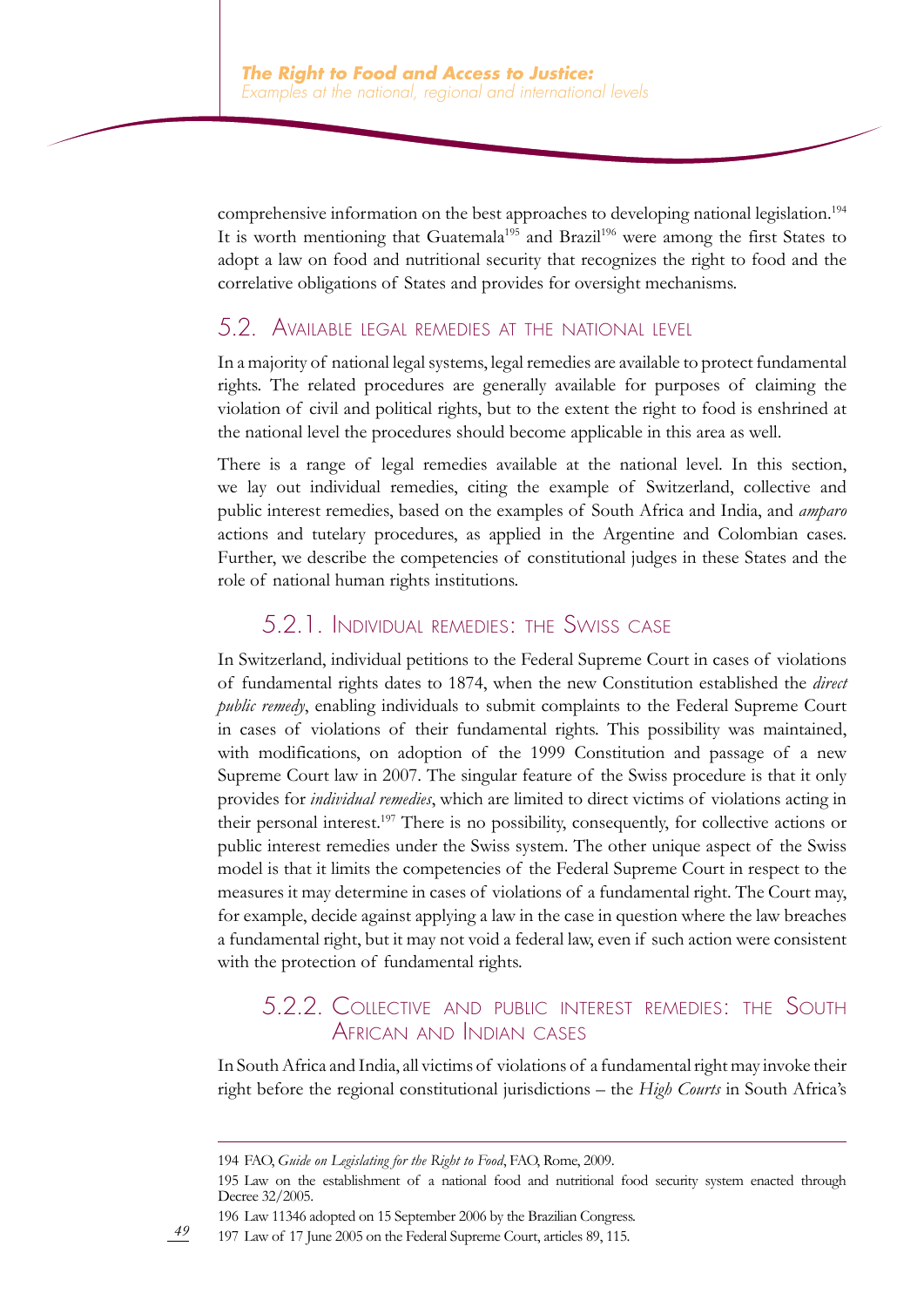Provinces and in India's States – with the additional option of appeal to the national level before the South African Constitutional Court and the Indian Supreme Court.198 In addition to this competency in individual cases, the constitutional jurisdictions in South Africa and India have authority to hear collective and public interest petitions as well. The former enable the member of a group to submit a complaint on behalf of the group, while the latter allow any person to petition the courts in cases of violations of fundamental rights. While these remedies are explicitly set for in the South African Constitutions,199 public interest remedies were only accepted by the Indian Supreme Court beginning in the 1980s, with the specific objective of ensuring disadvantaged persons, who constitute the majority of India's population, access to justice.200 In India, a single complaint submitted by any person can prompt a constitutional judge to launch an inquiry of alleged violations of fundamental rights affecting one person or one million persons.<sup>201</sup>

In addition to hearing petitions on a diversity of matters, the constitutional jurisdictions of South Africa and India have the power to order the State to take measures to remedy violations of fundamental rights.202 In a large number of cases, the jurisdictions have imposed concrete measures to ensure the realization of fundamental rights, including the right to food, and they have not hesitated to follow up, over many years, on the execution of their decisions. The Courts also exercise broad discretion to verify the constitutionality of any law that is in breach of fundamental rights.<sup>203</sup>

#### 5.2.3. Amparo and tutelary procedures: the Argentine and Colombian cases

*Amparo* actions first emerged in Mexico and are today a common feature of most Latin American Constitutions, including Argentina's.<sup>204</sup> In Colombia, where the remedy is called *tutelage*, the procedure was established with the adoption of the new Constitution and creation of the Constitutional Court in 1991. Its objective is to enable the victims of violations of fundamental rights immediate access to justice, to which end judges are required to reach a decision on petitions submitted before them within a period of ten days.205

Generous in scope, amparo actions in Argentina and tutelary procedures in Colombia allow for *individual remedies* in cases of the violation of the right to food, as well as

199 Article 38 of the Constitution of South Africa.

<sup>198</sup> Article 167, paragraph 6 of the Constitution of South Africa; Article 32, paragraph 1, and article 226, paragraph 1, of the Constitution of India.

<sup>200</sup> MURALIDHAR, S, "Judicial Enforcement of Economic and Social Rights: the Indian Scenario" in COOMANS, 2006, pp. 240-243.

<sup>201</sup> COHRE, 2003 pp. 31-33.

<sup>202</sup> Article 172 of the Constitution of South Africa; Articles 139 and 142 of the Constitution of India.

<sup>203</sup> Articles 32, paragraph 2, and 226 of the Constitution of India; Article 172 of the Constitution of South Africa.

<sup>204</sup> Article 43 of the Constitution of Argentina.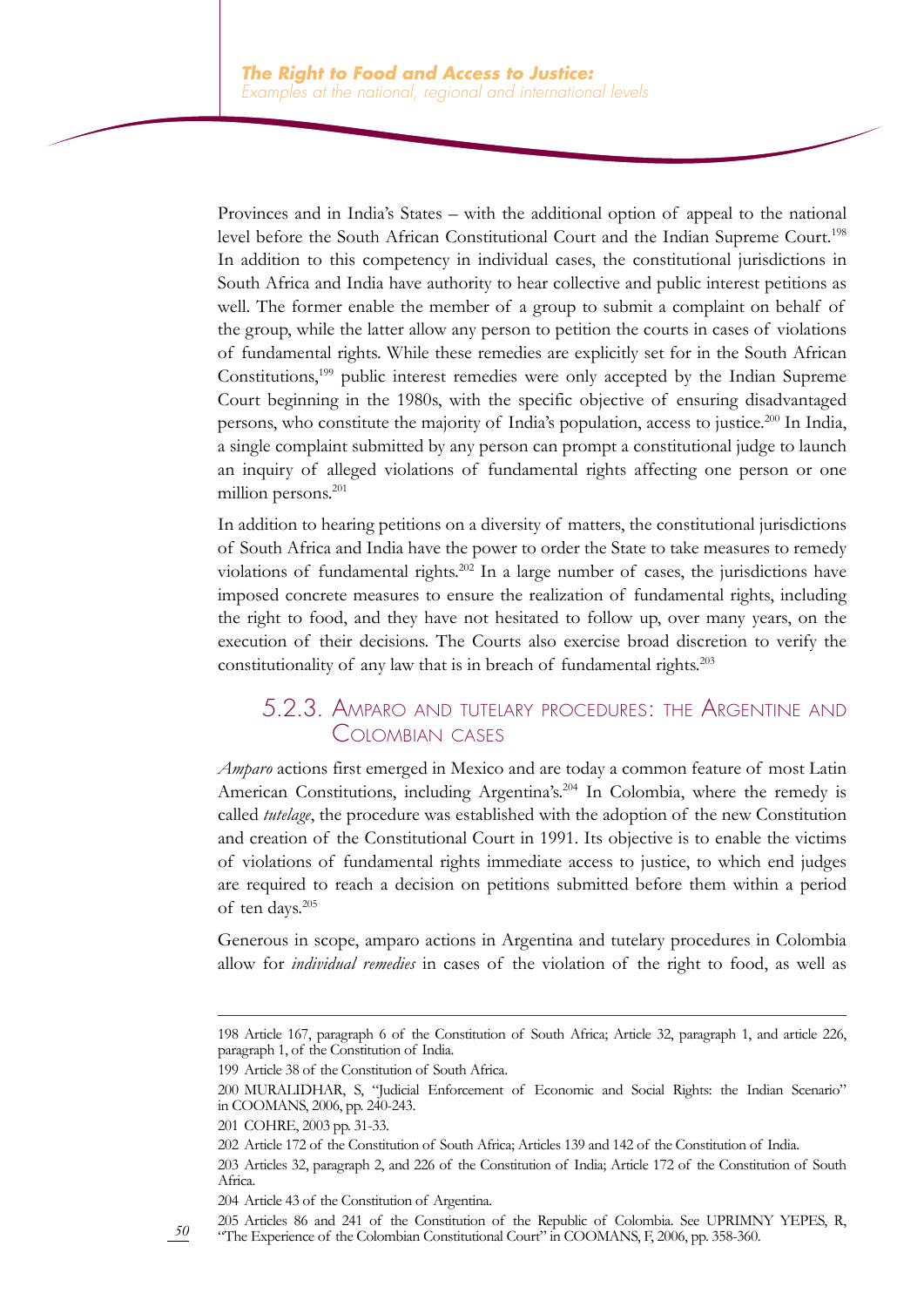*collective resources* and, in certain cases *public interest remedies*. In Argentina and Colombia, the Ombudsman may file complaints where the collective right to food has been breached. For its part, the Supreme Court has heard collective petitions on a number of occasions.206 In Colombia, the Constitutional Court has also recognized that the tutelary procedures can be applied to collective actions, by indigenous communities, for examples, in cases of the violation of the right to food.<sup>207</sup> In both States, judges exercise considerable authority to determine what measures the State should adopt to remedy a given violation.

#### 5.2.4. The role of national human rights institutions

There are various types of national human rights institutions, including national human rights commissions, mediating offices, and Ombudsman units. Their functioning and mandate is generally guided by the *Paris Principles* adopted by the respective national institutions in October 1991 and ratified by the United Nations in 1991 and 1993. In General Comment 10 on the role of human rights institutions, the Committee on Economic, Social, and Cultural Rights recommended that States should ensure the mandate of these institutions include economic, social, and cultural rights and the authority to hear complaints where these rights have been violated.208 Right to food guideline 18 recommends the establishment of these institutions in the event they do not exist and the inclusion of the promotion and protection of the right to food in their mandates.209

In practice, various national institutions exercise competence to hear complaints in cases of violations of the right to food involving the authority to investigate and mediate with the political branches of government. Several of these institutions, including in Argentina and Colombia, have the power to file complaints on behalf of victims, including in cases of violations of the right to food.

#### 5.3. Existing jurisprudence at the national level: case study

The justiciability of the right to food has not been recognized in every State in which the right to food is enshrined and irrevocable. Far from it. Yet, many national jurisdictions have recognized the right, enabling millions of victims access to justice. We open with an examination of the jurisprudence in States in which national jurisdictions have failed to recognize the direct applicability of article 11 of the ICESCR, citing the specific examples Switzerland and the Netherlands. We then provide examples of positive jurisprudence in Argentina, South Africa, Colombia, India, and Switzerland.

<sup>206</sup> COURTIS, C, "Socio-Economic Rights before the Courts in Argentina" in COOMANS, F, 2006, p. 313, 350-351.

<sup>207</sup> Colombia, Corte Constitucional, *Defensor del Pueblo, doctor Jaime Córdoba Triviño (en representación de varias personas integrantes del Grupo Etnico Indígena U'WA) c/ Ministerio del Medio Ambiente y Occidental de Colombia, Inc. s. Acción de tutela*, Sentencia SU-039/1997.

<sup>208</sup> Committee, General Comment 10. *The role of national human rights institutions in the protection of economic, social and cultural rights* (14 December 1998), Doc.U.N. E/C.12/1999/25, paragraphs 3-4.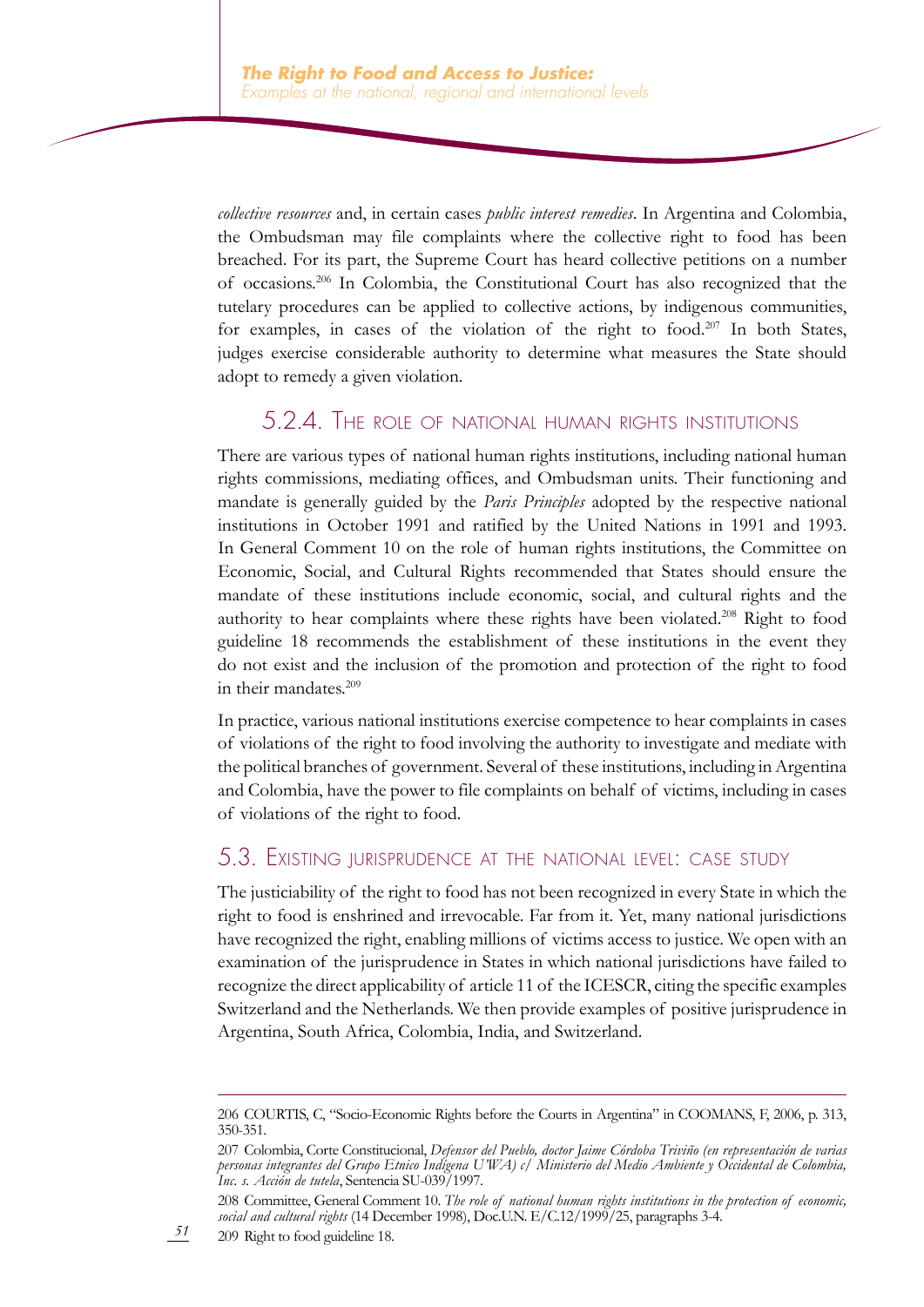#### 5.3.1. The aabsence of protection of the right to food due to non-recognition of the direct applicability of the ICESCR: the Swiss and Dutch cases

As we have seen, the international or regional instruments that enshrine the right to food, such as the ICESCR, have formal validity in at least 77 States. For the Committee on Economic, Social, and Cultural Rights, legal validity should be accompanied by recognition of the direct applicability of the ICESCR provisions under internal law.<sup>210</sup> Unfortunately, the reality is quite different. In a majority of States, the instruments are not recognized as directly applicable.

Switzerland and the Netherlands are two illustrations of this phenomenon. In both States, the highest political and judicial bodies have ruled for decades that the rights enshrined in the ICESCR are not directly applicable.<sup>211</sup> This position is based on the supposed non-justiciability of these rights. As the Swiss Federal Supreme Court sees it:

According to jurisprudence, a norm is directly applicable if it is sufficiently determined and clear from its content to constitute the basis for a concrete decision. In contrast to the guarantees arising from the International Covenant on Civil and Political Rights, the applicability of which is generally recognized, the provisions of the Covenant invoked by the appellant are limited to prescribing for States, in the form of ideas and guidelines, objectives to be achieved in the various fields considered. They provide greater latitude in respect to the means used to realize those objectives. It must be recognized (…) that they do not manifest, with the a few exceptions, the characteristics of directly applicable norms.<sup>212</sup>

The Federal Supreme Court arrived at the same conclusion with regard to article 11, paragraph 1, of the ICESCR, denying the right to food the status of directly applicable right.213 This decision was offset by the fact that the Court recognized the justiciability and existence in 1995 of a constitutional right to the minimum conditions for life (see below). Yet, this position triggered an extreme decision in the Netherlands regarding the absence of protections for the right to food.

In a case brought directly to the District Court in The Hague, article 11 of the ICESCR was invoked to protect the rights of rejected asylum seekers who had been denied food, clothing, and housing assistance.<sup>214</sup> In its decision of 6 September 2000, the District

<sup>210</sup> Committee, *General Comment 9. The domestic application of the Covenant* (3 December 1998), Doc.U.N. E/C.12/1998/24, paragraphs 2, 7.

<sup>211</sup> This position was expressed by the Federal Council upon Switzerland's ratification of the ICESCR and by the highest political authorities of the Netherlands at the time of that country's ratification of the instrument. See in particular VLEMMIX, F, "The Netherlands and the ICESCR: Why didst thou Promise such a Beauteous Day?" in COOMANS, F (ed.), 2006, pp. 43-65.

<sup>212</sup> Federal Supreme Court, *T. v. Neuchâtel County Compensation Bank and Administrative Court, Neuchâtel*, ATF 121 V 246, Judgment, 20 July 1995, p. 249.

<sup>213</sup> Federal Supreme Court, *E.M. gegen Kantonale Steuerverwaltung St.Gallen und Verwaltungsgericht St.Gallen*, ATF 122 I 101, Judgment, 24 May 1996, p. 103.

<sup>214</sup> District Court of The Hague, Decision of 6 September 2000, in VLEMMIX, F, "The Netherlands and the ICESCR: Why didst thou Promise such a Beauteous Day?" in COOMANS, F (ed.), 2006, pp. 50-51.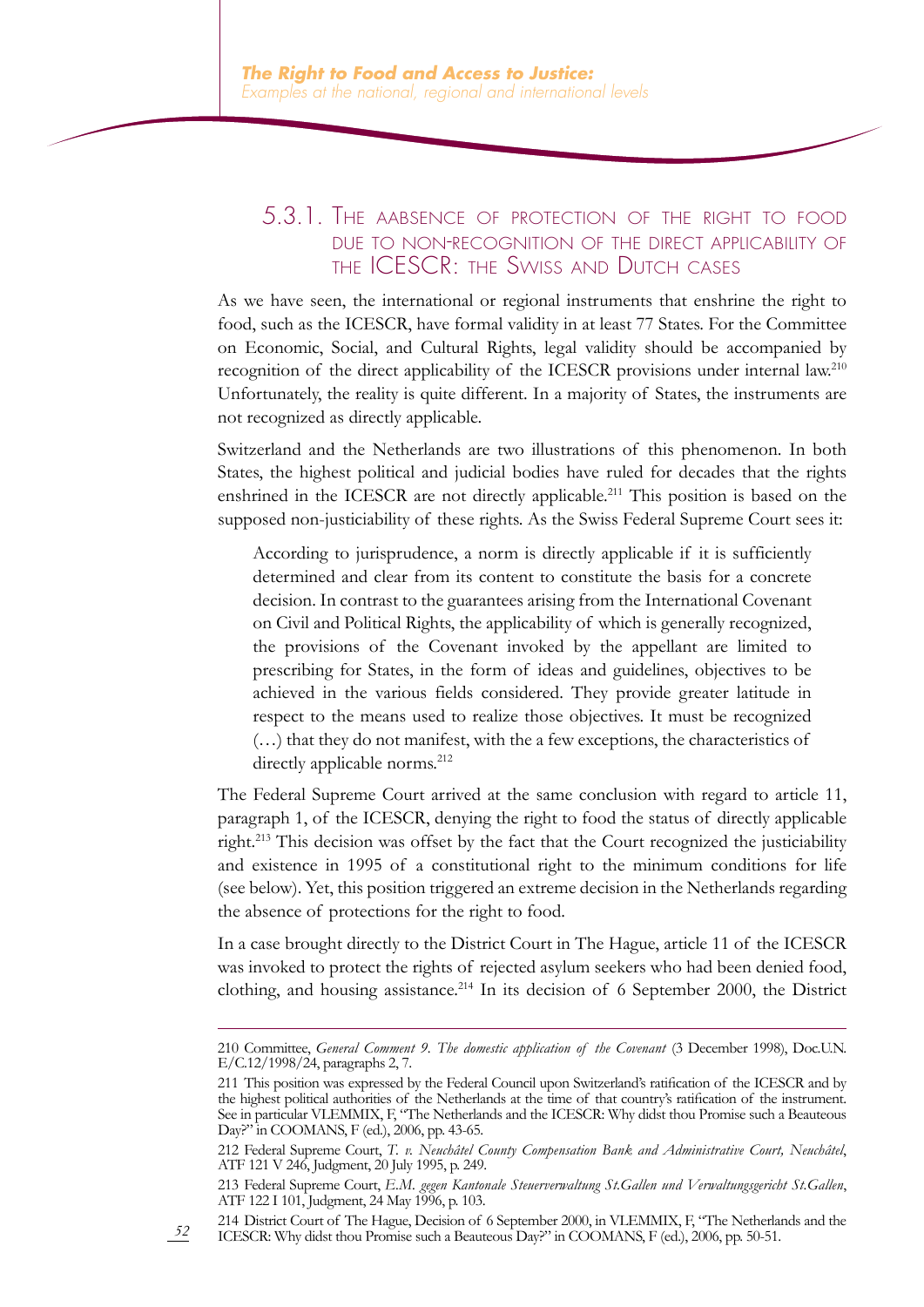Court began by recognizing that the right to adequate food enshrined in the ICESCR could not be invoked in the same manner as the civil and political rights prescribed in the ICCPR. All victims of a violation of any of these rights could petition the Court. However, the Court ruled that the expression *« adequate food »* was too vague to be directly applicable. Despite the fact that the rejected asylum seekers had no access to *any* food, the Court concluded that it could not determine whether the food was adequate.<sup>215</sup> The case reveals that in the case of the Netherlands even the right to the minimum essential needs is understood to fall under the exclusive scope of the pertinent political authorities, with disastrous consequences for the most disadvantaged.

#### 5.3.2. The protection of the right to food for indigenous people through recognition of the direct applicability of international and regional instruments under domestic law: the Argentine case

In Argentina, the formal validity of international and regional instruments that enshrine the right to food has been accompanied by recognition of their direct applicability by national jurisdictions, generating substantial jurisprudence in this area.<sup>216</sup> Within this body of law, *Defensor del Pueblo c. Estado Nacional y otra*, cited in the first part of this publication, occupies a particularly important position. Recall that the case was initially brought before the Supreme Court by Argentina's Ombudsman through an *amparo* action filed against Chaco Province and the national government which was aimed at forcing the two spheres to provide medical and food assistance to indigenous communities.<sup>217</sup> A total of eleven persons had died as a consequence of substandard living conditions. In his complaint, the mediator invoked the rights, including the right to life and the right to food, enshrined in the Constitution, ACHR, ADRDM, UDHR, ICESCR, and CEDAW.

In its decision of 18 September 2007, the Supreme Court recognized the direct applicability of the international and regional instrument that enshrine the right to food. To prevent imminent and irreparable harm, the Court ordered the national government and the government of Chaco Province to adopt *emergency measures* through the distribution of food and potable water to indigenous communities.<sup>218</sup> In addition to the emergency measures, the Supreme Court affirmed the need to implement *structural measures* to fulfil the right to food of indigenous communities in Chaco Province. The national government and the government of Chaco Province were instructed to identify the indigenous communities living in the area and to submit a report to the Court on the implementation of food, health, sanitary assistance, potable water, education,

<sup>215</sup> VLEMMIX, F, "The Netherlands and the ICESCR: Why didst thou Promise such a Beauteous Day?" in COOMANS, F (ed.), 2006, p. 51.

<sup>216</sup> COURTIS, C, "Socio-Economic Rights before the Courts in Argentina" in COOMANS, F (ed.), 2006, pp. 309-353.

<sup>217</sup> Argentina, Corte Suprema de Justicia de la Nación, *Defensor del Pueblo de la Nación c. Estado Nacional y otra*, 2007, paragraph 1. All case documents are available at: www.defensor.gov.ar.

<sup>218</sup> Argentina, Corte Suprema de Justicia de la Nación, *Defensor del Pueblo de la Nación c. Estado Nacional y otra*, 2007, par. 3.III.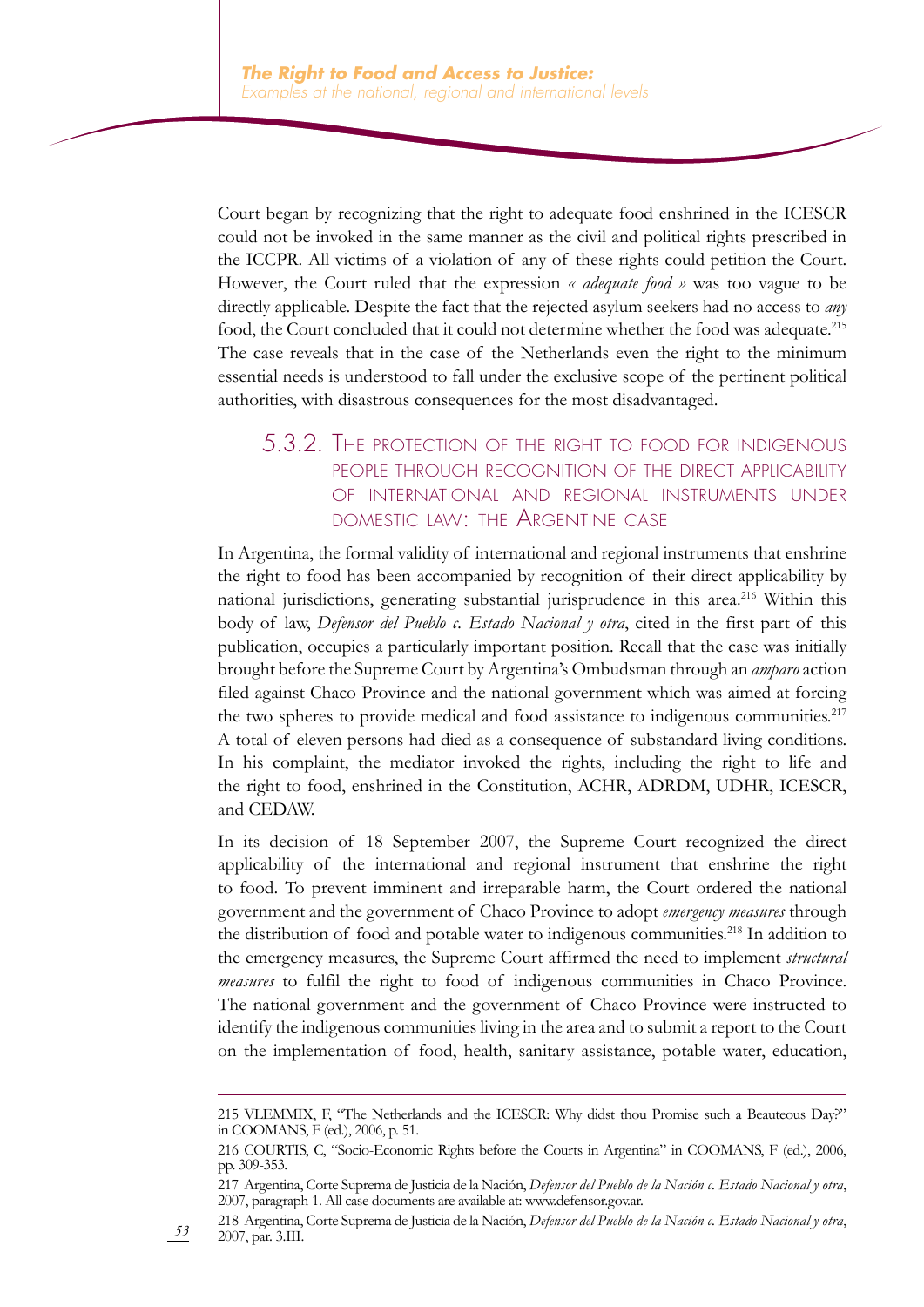and housing programs developed to assist the communities in question and the corresponding budget allocations.219 The case remains under consideration by the Court; it could have a decisive impact on the realization of the right to food for indigenous communities in Chaco Province.

#### 5.3.3. The protection of the constitutional right to food of fishing communities: the South African case

Incorporation of economic, social, and cultural rights as fundamental rights under the South African Constitution, reflecting the intent to put an end to the institutional discrimination of the Apartheid era, has given rise to a substantial body of jurisprudence in this area.220 In May 2007, following a series of decisions on the right to housing and to health, in *Kenneth George* the South African judicial system enshrined, for the first time, protection of the right to food.<sup>221</sup>

The petition was aimed at protecting the rights of access of traditional fishing communities. A law on marine resources (*Marine Living Resources Act*) was introduced in 1998 in the Cape of Good Hope Province establishing a system of quotas through which the totality of fishable resources in a given year was divided into commercial licenses. The specific needs of traditional fishing communities were not taken into account by the law, while the quota licensing procedures were complex and burdensome, thereby excluding, *de facto*, traditional fishermen. With implementation of the law, entire fishing communities lost their access to the sea, and their nutritional status deteriorated significantly as a result.

In December 2004, with the support of a development organization, a number of traditional fishermen filed a complaint with the High Court of Cape of Good Hope Province, invoking the violation of their right to food. An *affidavit* was also submitted to the Court by the Special Rapporteur of the United Nations on the right to food, J. Ziegler. After months of negotiations, the fishing communities and the Ministries of the Environment and Tourism reached an amicable agreement. According to the agreement, nearly 1,000 traditional fishermen, who had demonstrated their historic reliance on fishing as their primary means of subsistence, obtained a fishing authorization and the right to fish and sell their products.222 The Court ratified the agreement, authorizing the fishermen to petition the body in the event the agreement was breached.<sup>223</sup> The Court also struck down the law and ordered the government to draft a new legislative

<sup>219</sup> Argentina, Corte Suprema de Justicia de la Nación, *Defensor del Pueblo de la Nación c. Estado Nacional y otra*, 2007, par. 3.I.

<sup>220</sup> LIEBENBERG, S, "Enforcing Positive Socio-Economic Rights Claims: The South African Model of Reasonableness Review" in SQUIRES, J, LANGFORD, M, THIELE, B, 2005, pp. 73-88

<sup>221</sup> South Africa, High Court, *Kenneth George and Others v. Minister of Environmental Affairs & Tourism*, 2007.

<sup>222</sup> South Africa, High Court, Kenneth George and Others v. Minister of Environmental Affairs & Tourism, 2007. par. 1-7.

<sup>223</sup> South Africa, *High Court, Kenneth George and Others v. Minister of Environmental Affairs & Tourism*, 2007. par. 12.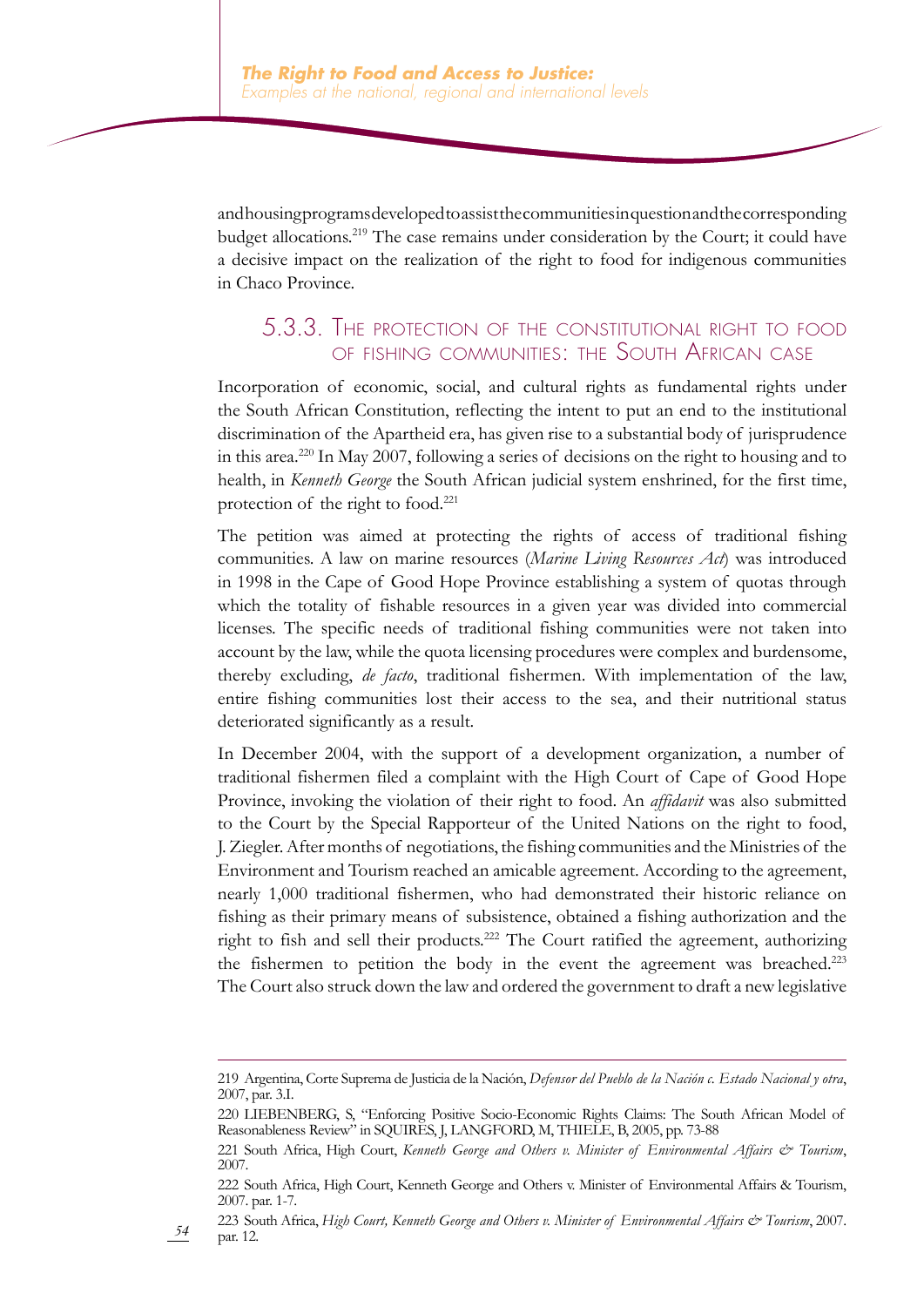and policy framework, with the full participation of the traditional fishing communities, in order to ensure the realization of their rights.

#### 5.3.4. The protection of the right to food of displaced persons: the Colombian case

The 1991 Colombian Constitution does not expressly recognize the justiciability of economic, social, and cultural rights,<sup>224</sup> although it does provide for the adoption of positive measures by the State on behalf of marginalized and vulnerable groups and enshrines the formal validity of international treaties under internal law, which may then be used to interpret fundamental rights.<sup>225</sup> While the tutelary procedure is limited to violations of the fundamental rights set forth in the Constitution,<sup>226</sup> the Constitutional Court has produced considerable jurisprudence on economic, social, and cultural rights based on the interdependence of these rights with civil and political rights and on the obligation of the State to protect the rights of vulnerable persons or groups.<sup>227</sup> The right existing jurisprudence has most clearly set out to protect is the right to food of displaced persons, in particular in cases of extremely vulnerable persons or groups, such as the elderly, children, and women heads of households. *Abel Antonio Jaramillo y otros* illustrates this point.<sup>228</sup>

In this case, the Constitutional Court ruled on the situation of 1,150 families, representing over 4,000 persons, who had brought a total of 108 *tutelary* procedures.<sup>229</sup> All of the families had lived in situations of extreme vulnerability for many years and had unsuccessfully sought assistance from the State agencies with primary responsibility for displaced persons, particularly with respect to food. Based on the rights recognized in the Constitution, interpreted in the light of the ICESCR, the general recommendations of the Committee on Economic, Social, and Cultural Rights, and the guiding principles on displaced persons developed by F. Deng,<sup>230</sup> the Court concluded that the situation constituted a violation, among others, of the right to life, the right to essential minimum needs, and the right to special protection for elderly persons, women heads of households, and children. The Court stipulated that the rights enshrined in the Constitution, as defined in the light of the principles on displaced persons developed by

<sup>224</sup> Title III of the Constitution of the Republic of Colombia provides for the applicable rights, guarantees, and duties; chapter I enshrines the fundamental rights of individuals, in essence civil and political (articles 11-41); chapter II establishes the economic, social, and cultural rights of individuals (articles 42-77); and chapter III sets forth the collective and environmental rights of Colombians (articles 78-82). Only the first set of rights is recognized as justiciable.

<sup>225</sup> Articles 13-93 of the Constitution of the Republic of Colombia.

<sup>226</sup> Article 86 of the Constitution of the Republic of Colombia.

<sup>227</sup> Ler UPRIMNY YEPES, R, "The Experience of the Colombian Constitutional Court" in COOMANS, F, 2006, p. 365.

<sup>228</sup> Colombia, Corte Constitucional, *Acción de tutela instaurada por Abel Antonio Jaramillo y otros contra la Red de Solidaridad Social y otros*, Sentencia T-025/2004.

<sup>229</sup> Colombia, Corte Constitucional, *Acción de tutela instaurada por Abel Antonio Jaramillo y otros contra la Red de Solidaridad Social y otros*, Sentencia T-025/2004, part. I.1.

<sup>230</sup> Commission, *Human Rights, Mass Exodus and Displaced Persons, Report of the Representative of the Secretary-General, M. Francis M. Deng. Addendum. Guiding Principles on Internal Displacement* (16 October 1998), Doc.U.N. E/CN.4/1998/55.Add.2.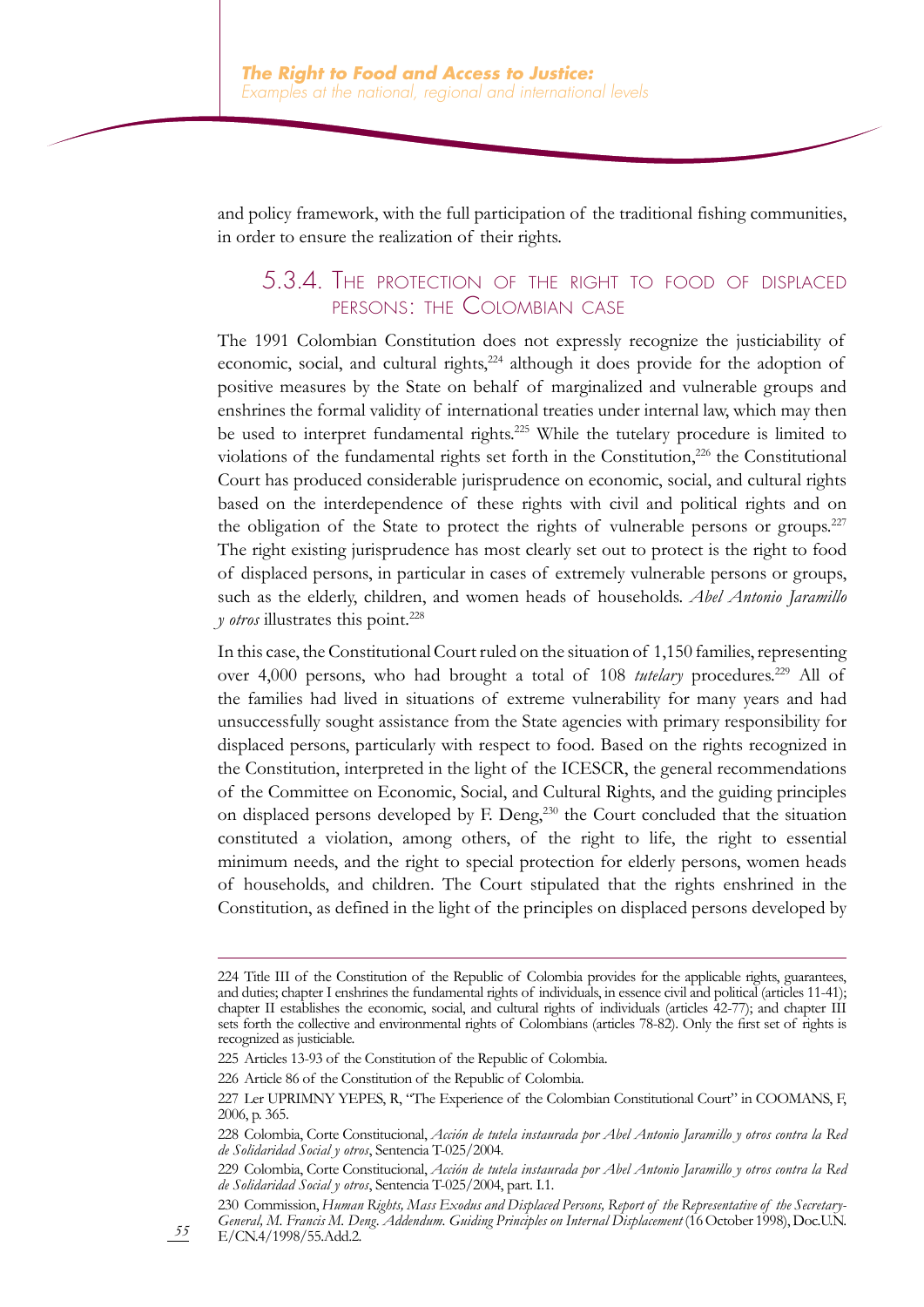F. Deng, ensured the right to food. In the Court's view, because the massive, ongoing, and repeated violation of fundamental rights was not attributable to a single authority but represented a structural problem – the absence of resources to fund policies aimed at assisting displaced persons and the lack of institutional capacity to implement such policies – the situation correspond to an *unconstitutional state of things*. 231

As discussed above, to remedy the unconstitutional state of affairs, the Court ordered the State to reallocate resources to programs for displaced persons. It also instructed the authorities to develop a plan within two months and allocate the necessary resources within a period of one year, while ensuring the hard core of fundamental rights for each displace person, including the distribution of food assistance, until such time as they could provide for their needs through their own means on the basis of the mandated socioeconomic development programs that were to be implemented.<sup>232</sup>

The case did not produce significant structural changes with respect to State support to the development of the 1,150 displaced families, but it was followed by a considerable increase in government food aid to displaced persons.

#### 5.3.5.The protection of the right to food of the beneficiaries of food assistance programs based on the right to life: the Indian case

Among all the States that have enshrined the right to life in their Constitutions, India provides, without question, the best example of direct involvement by judges to protect the right to life of the most disadvantaged, defined as the protection of the right to live in dignity.233 To protect the right to life, the Supreme Court has ruled to protect, for example, the right of traditional fishermen to access the sea and the right of local farmers to safeguard their lands and water against the activities of the shrimping industry.<sup>234</sup> The Court has also protected the means of subsistence of tribal populations against State mining concessions to private enterprises.<sup>235</sup> However, the most important case on the protection of the right to food in India was *People's Union for Civil Liberties*, in which the Court handed down a series of resolutions beginning in 2001 requiring state governments in India to implement food distribution programs to the most disadvantaged.<sup>236</sup>

There are more than 200 million undernourished people in India, primarily women, children, Dalits, and members of tribal communities who live in rural zones.<sup>237</sup>

<sup>231</sup> Colombia, Corte Constitucional, *Acción de tutela instaurada por Abel Antonio Jaramillo y otros contra la Red de Solidaridad Social y otros*, Sentencia T-025/2004, section III.

<sup>232</sup> Colombia, Corte Constitucional, *Acción de tutela instaurada por Abel Antonio Jaramillo y otros contra la Red de Solidaridad Social y otros*, Sentencia T-025/2004, section III.9.

<sup>233</sup> MURALIDHAR, S, "Judicial Enforcement of Economic and Social Rights: the Indian Scenario" in COOMANS, F (ed.), 2006, pp. 237-267.

<sup>234</sup> India, Supreme Court, *S. Jagannath Vs. Union of India and Ors*, 1996.

<sup>235</sup> India, Supreme Court, *Samatha Vs. State of Andhra Pradesh and Ors*, 1997.

<sup>236</sup> India, Supreme Court, *People's Union for Civil Liberties Vs. Union of India & Ors*, 2001.

*<sup>56</sup>* 237 FAO, *The State of Food Insecurity in the World* , p. 12.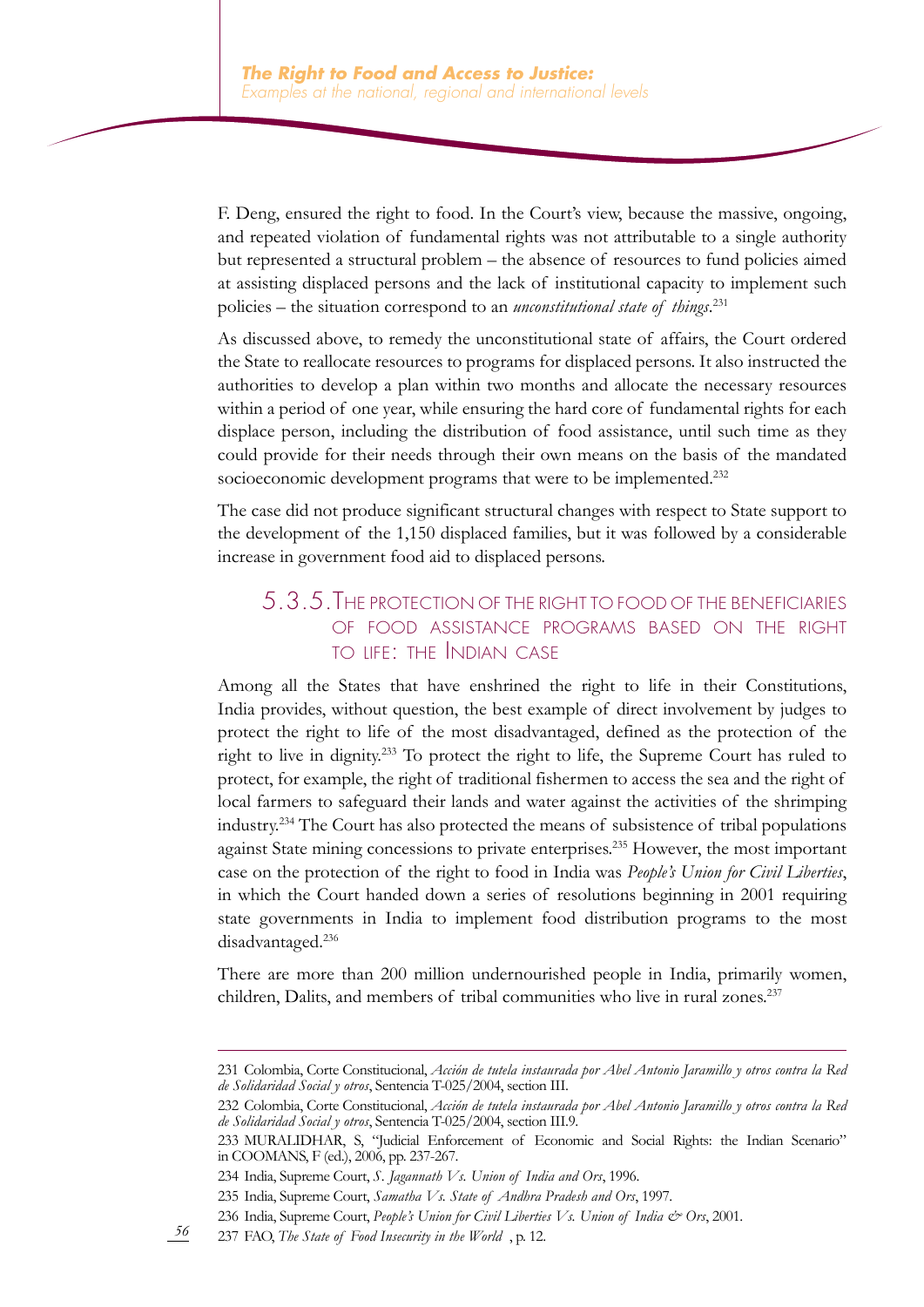Nearly 2 million children die every year as a result of malnutrition and diseases linked to malnutrition.238 It was in this context that the Supreme Court decided to hear a public interest petition in 2001 submitted by the *People's Union for Civil Liberties*, with the objective of protecting the right to food of various communities suffering from hunger in the state of Rajasthan. A large number of people in those communities were dying of hunger, yet they did not receive any government assistance, despite the availability of food supplies only a few kilometers away.239 In response to the petition, the Supreme Court recognized that the right to food was enshrined in the Constitution under the right to life provision set forth in article 47, which requires that the State undertake measures to improve the nutritional state of the population. The Court followed this interpretation with the issuance of a number of directives to the state governments of India.<sup>240</sup>

The Supreme Court ordered the state governments to identify the eligible beneficiaries under the different existing programs, while mandating the effective implementation of those programs. In the event the programs developed by the political branches of government were inadequate, the Supreme Court instructed that the necessary improvements be undertaken. To ensure fulfillment of its decisions, the Supreme Court appointed two Delegates to draft reports on the implementation of the programs undertaken across India's various states. Further, the body instructed that its resolutions be published in every food distribution center throughout India with the corresponding list of beneficiaries and that the information be widely disseminate through the media.

Despite difficulties in the early stages of implementation, the Court's resolutions had a significant impact on the tangible realization of the right to food in India. Food assistance programs which had begun to be abandoned were revived thanks to dramatic improvements in their implementation, enabling access to food for millions of individuals.<sup>241</sup> More important, the resolutions of the Supreme Court carried symbolic importance: they transformed the beneficiaries of assistance programs into stakeholders of justiciable rights, reminded state governments of their constitutional obligations, and fostered a shift in the perception of judges regarding their role as guardians of the right to food.<sup>242</sup>

<sup>238</sup> Commission, *The right to food. Report of the Special Rapporteur on the right to food, Jean Ziegler*. Addendum. Mission to India (20 March 2006), Doc.U.N. E/CN.4/2006/44/Add.2, paragraph 7.

<sup>239</sup> GONSALVES, C, "The Spectre of Starving India" in BORGHI, M, POSTIGLIONE BLOMMESTEIN, L (eds.), 2006, pp. 179-197.

<sup>240</sup> India, Supreme Court, *People's Union for Civil Liberties Vs. Union of India & Ors*, 2001. All case documents are available at: www.righttofoodindia.org.

<sup>241</sup> GONSALVES, C, "Reflections on the Indian Experience" in SQUIRES, J, LANGFORD, M, THIELE, B, 2005, pp. 177-182.

<sup>242</sup> Human Rights Law Network, *Food Security & Judicial Activism in India*, New Delhi, Human Rights Law Network, 2007.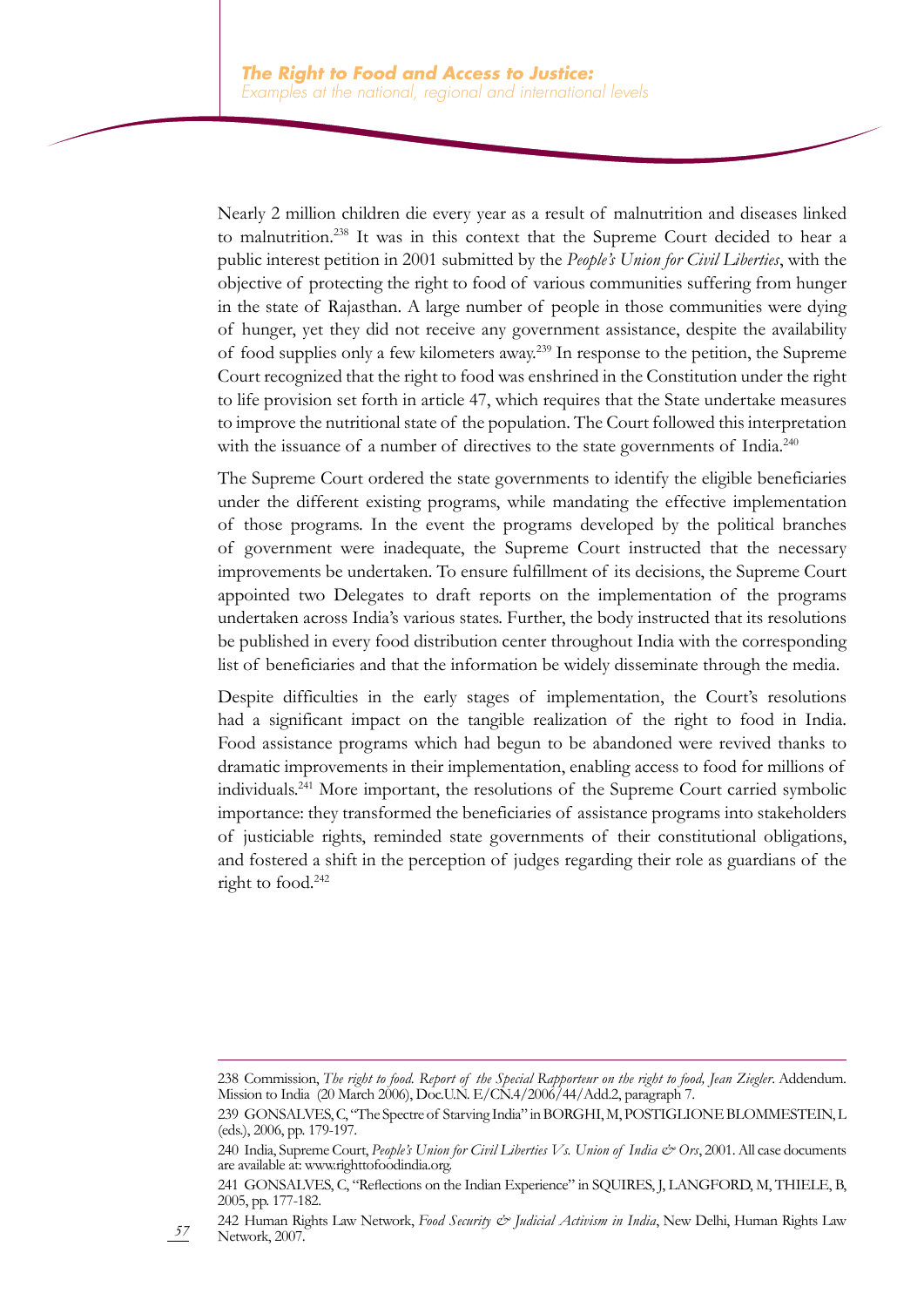#### 5.3.6. The protection of the right to food of persons WITHOUT LEGAL STATUS BASED ON THE RIGHT TO HUMAN dignity: the Swiss case

Although Switzerland is among the States in which the direct applicability of the ICESCR is not recognized, the Federal Supreme Court has developed a considerable body of jurisprudence on the protection of the right to food based on the right to human dignity. The right was initially recognized by the Court in 1995 to protect the rights of three siblings, all illegal stateless immigrants of Czech origin, who were in Switzerland without food or money.<sup>243</sup> The three siblings could not work, due to their inability to secure the necessary authorizations, and could not leave the country because of their undocumented status. They turned to the authorities in Berna County for assistance, but were denied. To obtain assistance, they petitioned the Federal Supreme Court, which ruled that the siblings had the right to the minimum conditions for life in order to prevent them from spiraling into indigence. A year later, the jurisprudence was reaffirmed to protect the access to social assistance for rejected asylum seekers. More recently, the Federal Court protected the access to emergency assistance provided to rejected asylumm seekers,<sup>244</sup> even where such individuals failed to cooperate in their deportation procedures.<sup>245</sup> All individuals residing in Swiss territory may, therefore, invoke this right, irrespective of their status. Similarly, the scope and corresponding core of the right may not be restricted given that it protects the right to the minimum conditions for life.<sup>246</sup>

The practical implications of the Supreme Court's decision are limited, insofar as they only apply to individual cases. Since 1995, restrictive federal asylum laws have been enacted, many of which violate the right to dignity but which the Federal Supreme Court is powerless to void. However, the jurisprudence is of significant interest given that the right to the minimum conditions for life was not enshrined in the Constitution at the time the justices invoked the right in 1995. Therefore, the Federal Court recognized the existence of an *« unwritten federal constitutional right »* to minimum conditions for life, including the guarantee of all basic human needs such as food, clothing, or housing, to protect individuals from a human condition without dignity.<sup>247</sup> The right was later enshrined in article 12 of the 1999 Swiss Constitution. For M. Borghi, recognition of the right to the minimum conditions for life by the Federal Supreme Court and the Swiss Constitution derives from the imperative of every Democratic State of Law that seeks legitimacy to provide judicial protection for the essential fundamental rights which guarantee the inviolability and dignity of the human person.<sup>248</sup> If we follow this line of reasoning, a similar conclusion could be drawn from a majority of national legal systems, enabling, therefore, more substantial protection of the right to food.

247 Federal Supreme Court, *V. gegen Einwohnergemeinde X. und Regierungsrat des Kantons Bern*, 1995.

<sup>243</sup> Federal Supreme Court, *V. gegen Einwohnergemeinde X. und Regierungsrat des Kantons Bern*, 1995.

<sup>244</sup> Federal Supreme Court, *B. gegen Regierung des Kantons St.Gallen*, 1996.

<sup>245</sup> Federal Supreme Court, *X. gegen Departement des Innern sowie Verwaltungsgericht des Kantons Solothurn*, 2005. 246 Federal Supreme Court, *X. gegen Sozialhilfekommission der Stadt Schaffhausen und Departement des Innern sowie Obergericht des Kantons Schaffhausen*, 2004.

*<sup>58</sup>* 248 BORGHI, M, "The Juridical Interaction between the Right to Food and the Code of Conduct, a Symbiosis?" in BORGHI, M, POSTIGLIONE BLOMMESTEIN, L (eds.), 2002, pp. 230-239.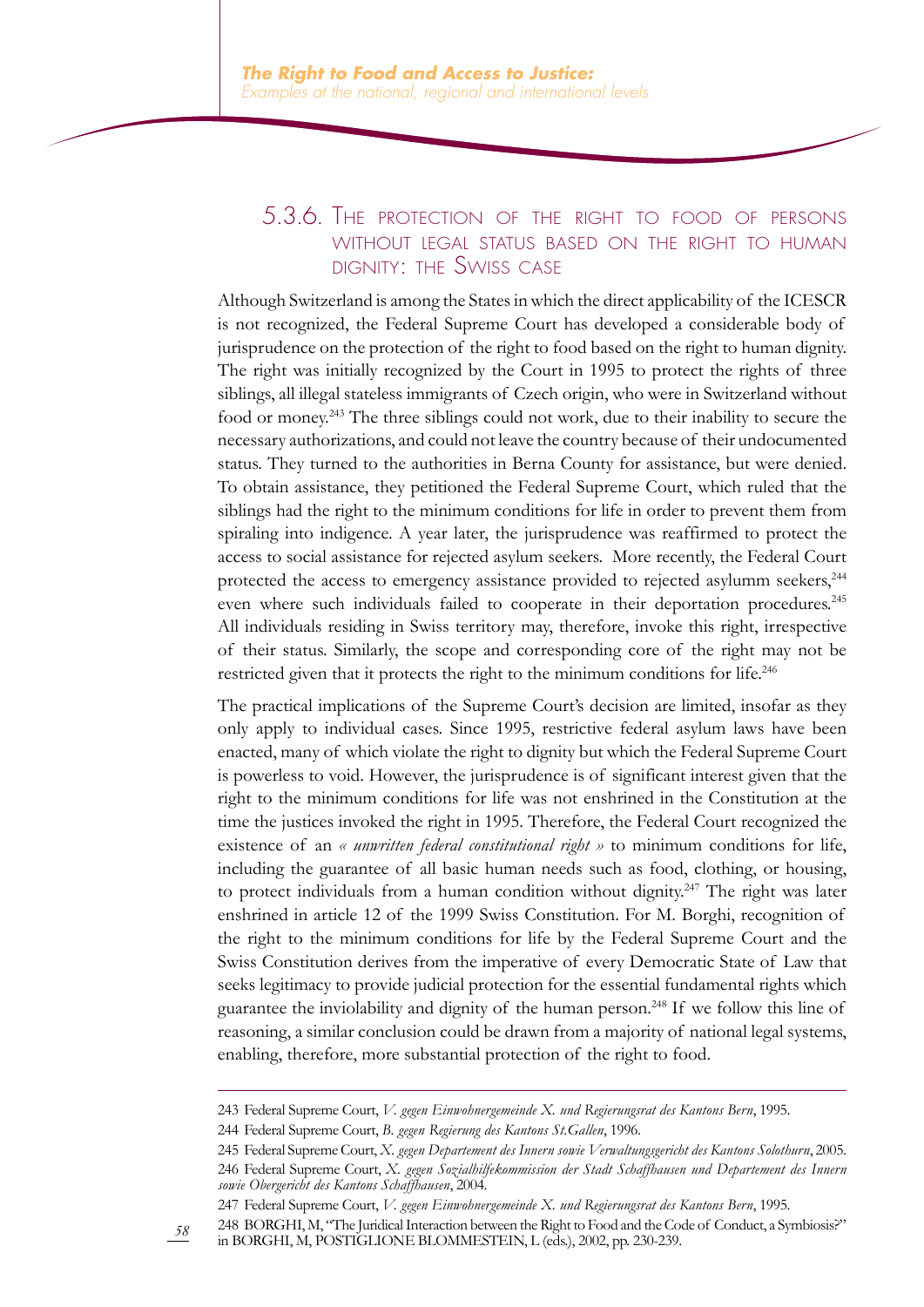

#### *The Right to Food and Access to Justice: Examples at the national, regional and international levels*

Introduction

PART I. THE RIGHT TO FOOD AND ITS JUSTICIABILITY UNDER INTERNATIONAL LAW 1. Defining the right to food and the correlative obligations of States 2. The justiciability of the right to food

PART II. THE RIGHT TO FOOD AND ACCESS TO JUSTICE: THE EMPIRICAL REALITY

3. The right to food and access to justice at the international level

- 4. The right to food and access to justice at the regional level
- 5. The right to food and access to justice at the national level

Conclusion and recommendations

## Conclusion and recommendations

In the first section of our discussion, we demonstrated that the two primary arguments traditionally invoked against the justiciability of the right to food are no longer applicable. First, the right to food and the correlative obligations of States are clearly defined under international law. Second, there is nothing inherent to the right to food that precludes its justiciability. We presented substantial jurisprudence demonstrating that judicial or quasi-judicial bodies are capable of identifying violations of the totality of State obligations – the obligation to ensure the right to food is exercised without discrimination, the obligation to respect, protect, and fulfil this right – and the measures which must be implemented to remedy these violations, without infringing on the principle of separation of powers.

The discussion of this jurisprudence, moreover, enabled us to show that the millions of victims of violations of the right to food have been granted access to justice throughout the world, principally in South Africa, Argentina, Colombia, India, and Switzerland, as well as before the ACHPRCom, IAHRCom, IAHRCourt, Human Rights Committee, and International Court of Justice. Therefore, it is no longer acceptable to affirm that access to justice is not possible in cases of violations of the right to food.

In the second part, we sought to understand why victims of violations of the right food are able to secure access to justice under some legal systems and not others. We showed that a number of conditions were required to ensure the access to justice. First, the right to food must be enshrined in the legal system in question, it must have a legal basis. Second, legal remedies must be available and applied to protect the victims from violations of the right to food. Third, the petitioned oversight bodies must recognize the right to food and their role as guarantor of the respect, protection, and fulfilment of the right to food.

In laying out the implementation of these three conditions at the national, regional, and international levels, we found that the right to food is founded on a variety of legal bases – international or regional treaties in Argentina, the Constitution of South Africa, or Guatemalan national law – although the ideal scenario resides in enshrining the right to food as a justiciable fundamental right under the Constitution, as in the Ecuadorian and Bolivian cases.

In examining the available legal remedies, we concluded that these are readily accessible to victims and that they provide for collective remedies, such as in South Africa, Argentina, Colombia, or public interest remedies, as in the Indian example. It is also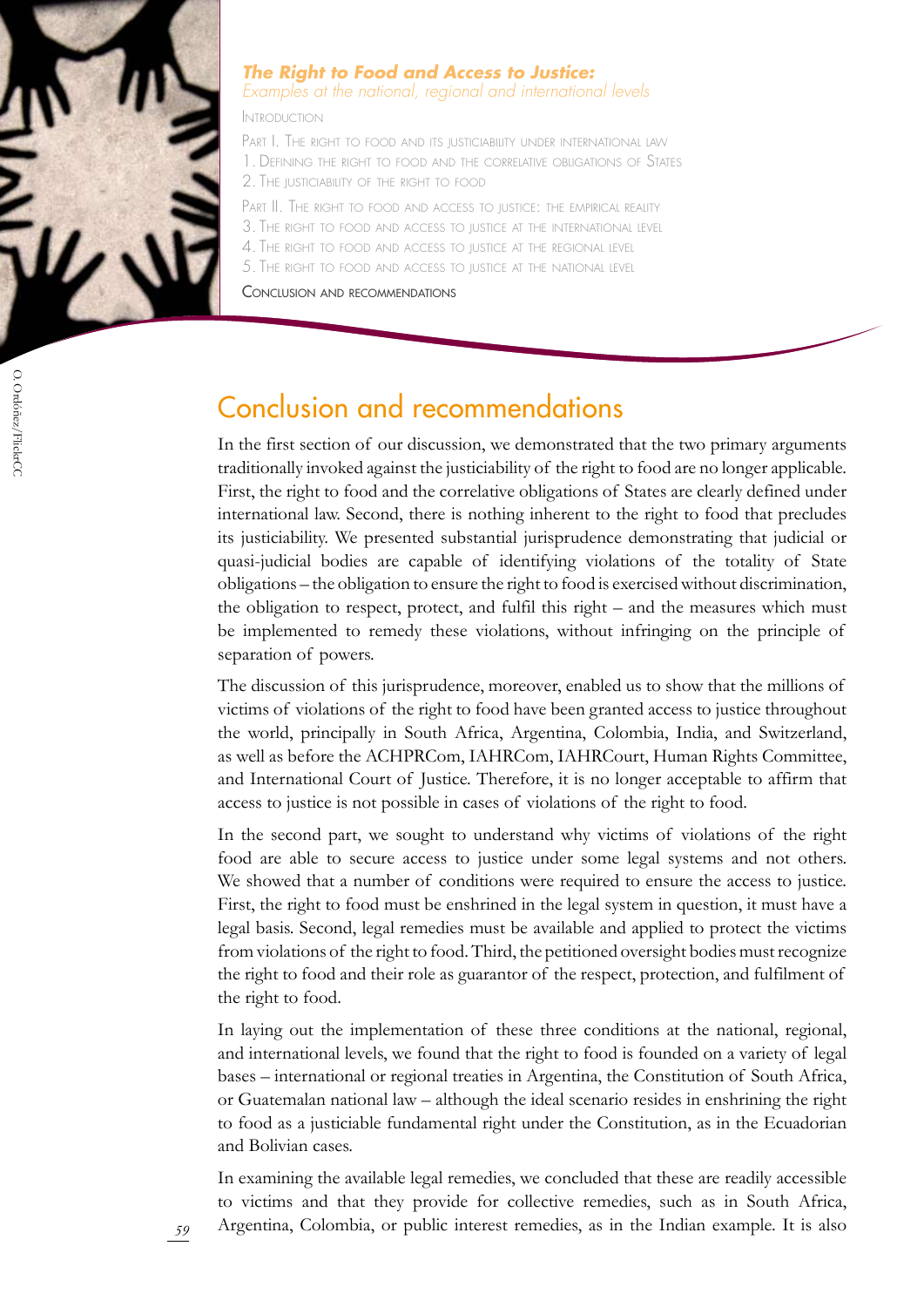important that national human rights institutions provide support to the claims of victims, as occurs in South Africa, Argentina, and Colombia. Further, we concluded that the petitioned oversight bodies, whether judicial or quasi-judicial, should have broad investigative powers, the authority to render detailed decisions on the required measures, assistance and structural alike, and possess the capacity to verify the execution of those decisions, as reflected in the Indian Supreme Court and the Inter-American Court on Human Rights.

Finally, we concluded that the consecration and irrevocability of the right to food before a judicial or quasi-judicial oversight body does not guarantee recognition of its justiciability by the petitioned body. We presented the Dutch case, in which judges ruled that ensuring the right to the minimum conditions for life is the exclusive purview of the legislative and executive authorities. In contrast, South African, Argentine, Colombian, Indian, and Swiss judges interpreted their role as guardians of the respect, protection, and realization of the right to food very differently, recognizing the full justiciability of the right to food.

The national jurisprudence described in these pages revealed that the efforts of judges are facilitated when a progressive Constitution confers on judges the legitimate authority to intervene, as in South Africa, Argentina, and Colombia. Further, the discretion of judges to intervene is more effectively legitimated where the realization of the hard core of the right to food and the right to life itself that is in play. In every case examined in this text, the victims were members of the most vulnerable segments of society: indigenous populations in Argentina, traditional fishing communities in South Africa, displaced persons in Colombia, children, the elderly, the poorest households, and tribal populations in India, illegal immigrants and rejected asylum-seekers in Switzerland.

The conditions we identified to enable access to justice in cases of violations of the right to food have been fulfilled in Argentina, South Africa, Colombia, and India, and, to a more limited extent, in Switzerland, and are equally present on the African and American continents. There is significant potential in this area in a number of States, including Bolivia and Ecuador, and at the international level, following adoption of the Optional Protocol to the ICESCR on 10 December 2008. Upon the Protocol's entry into force, the Committee on Economic, Social, and Cultural Rights will have the capacity to exercise a central role in protecting the right to food at the international level, recognizing the justiciability of the totality of the right to food and enabling access to justice for scores of victims who would not otherwise have access to justice at the national level.

In a number of cases we have presented, in particular Argentina, South Africa, Colombia, India, and the American continent, access to justice has led to major improvements in the access to food for hundreds of thousands of people. Access to justice, therefore, should be considered an essential component to fight against hunger based on the right to food. Below, we offer recommendations, based on the right to food guidelines, to enable access to justice in an increasing number of legal systems:

1. States should enshrine the right to food under internal law, and, if possible, in their Constitutions. Of equal importance is the adoption of a framework law on food security or the right to food that provides for responsibility of governments,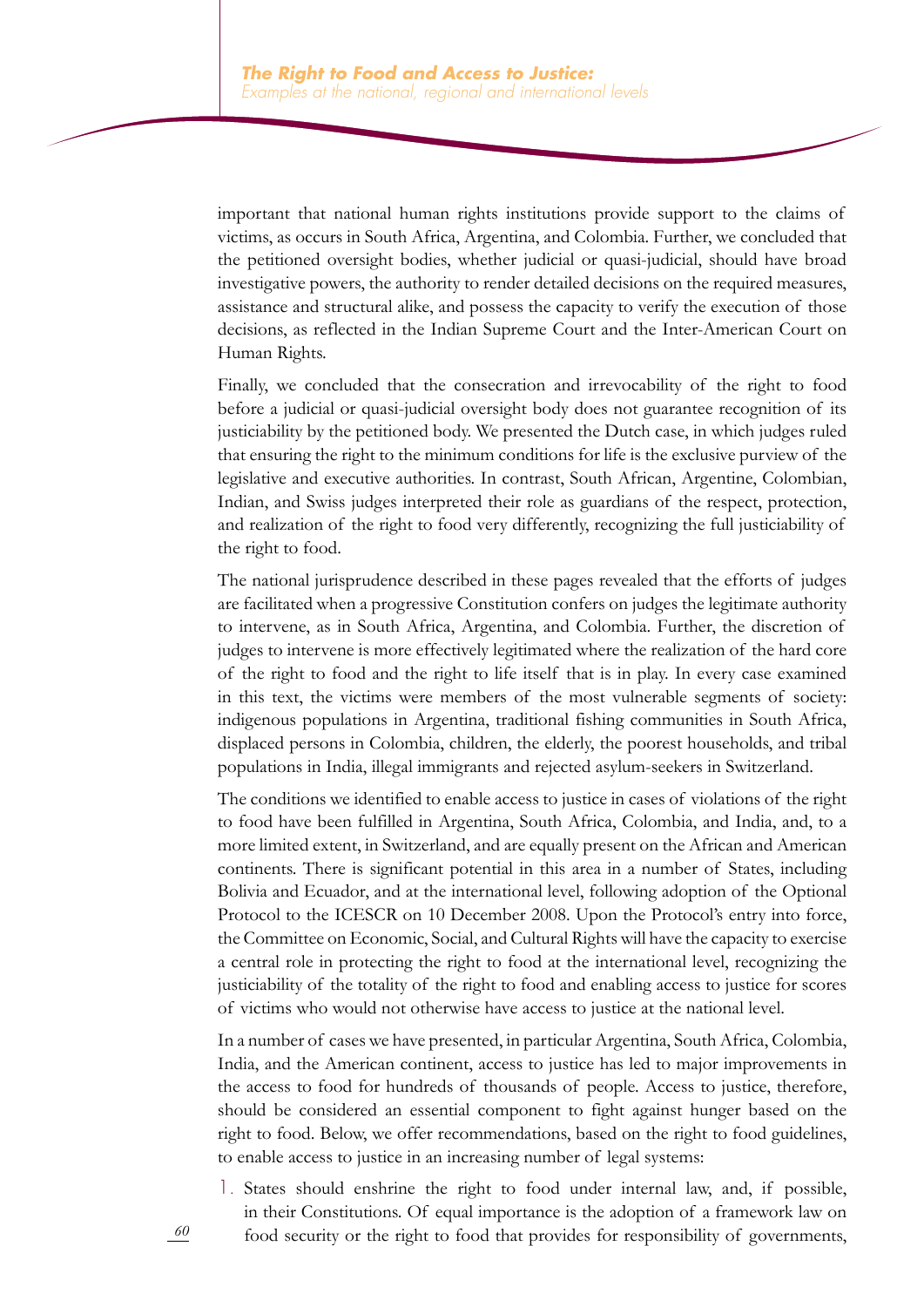coordination of its ministries, the participation of civil society and most vulnerable groups, the objectives to be achieved, the available remedies in cases of violations of the right to food, and the role of national human rights institutions.

- 2. States should provide mechanisms that offer adequate, effective, and timely remedies in cases of violations of the right to food, in particular to vulnerable groups. Ideally, these procedures should enable collective or public interest remedies. It is equally necessary to provide legal assistance to individuals and groups for purposes of enforcing their right to food. States should ensure protection for human rights defenders, including the right to food, and provide information to the public at large on all of their rights and available remedies.
- 3. National human rights institutions have a central role in protecting and ensuring access to justice in cases of violations of the right to food. It is imperative that these national institutions have the mandate to receive complaints in cases of violations of the right to food and that they have competence to represent the victims before the courts. The experience of national institutions that protect the right to food, such as in Argentina, South Africa, or Colombia, can serve as a important source of inspiration for other national institutions.
- 4. States should strive to ensure recognition of the justiciability of the right to food by judicial and quasi-judicial bodies at the national, regional, and international levels. As underscored in the 1995 Bangalore Declaration and Plan of Action, adopted by more than one hundred jurists, judges, attorneys must be educated and legal doctrine adapted.<sup>249</sup> Training on the history of economic, social, and cultural rights, including the right to food, and on the role of oversight bodies as guarantors of the respect, protection, and realization of the right to food should be organized. University education centered on economic, social, and cultural rights should be created and have equal footing with academic disciplines in the area of civil and political rights. Finally, States should certify that human rights in general, and the right to food in particular, are taught in schools and that training programs are offered to citizens and officials with primary responsibility for the realization of the right to food in urban and rural areas alike.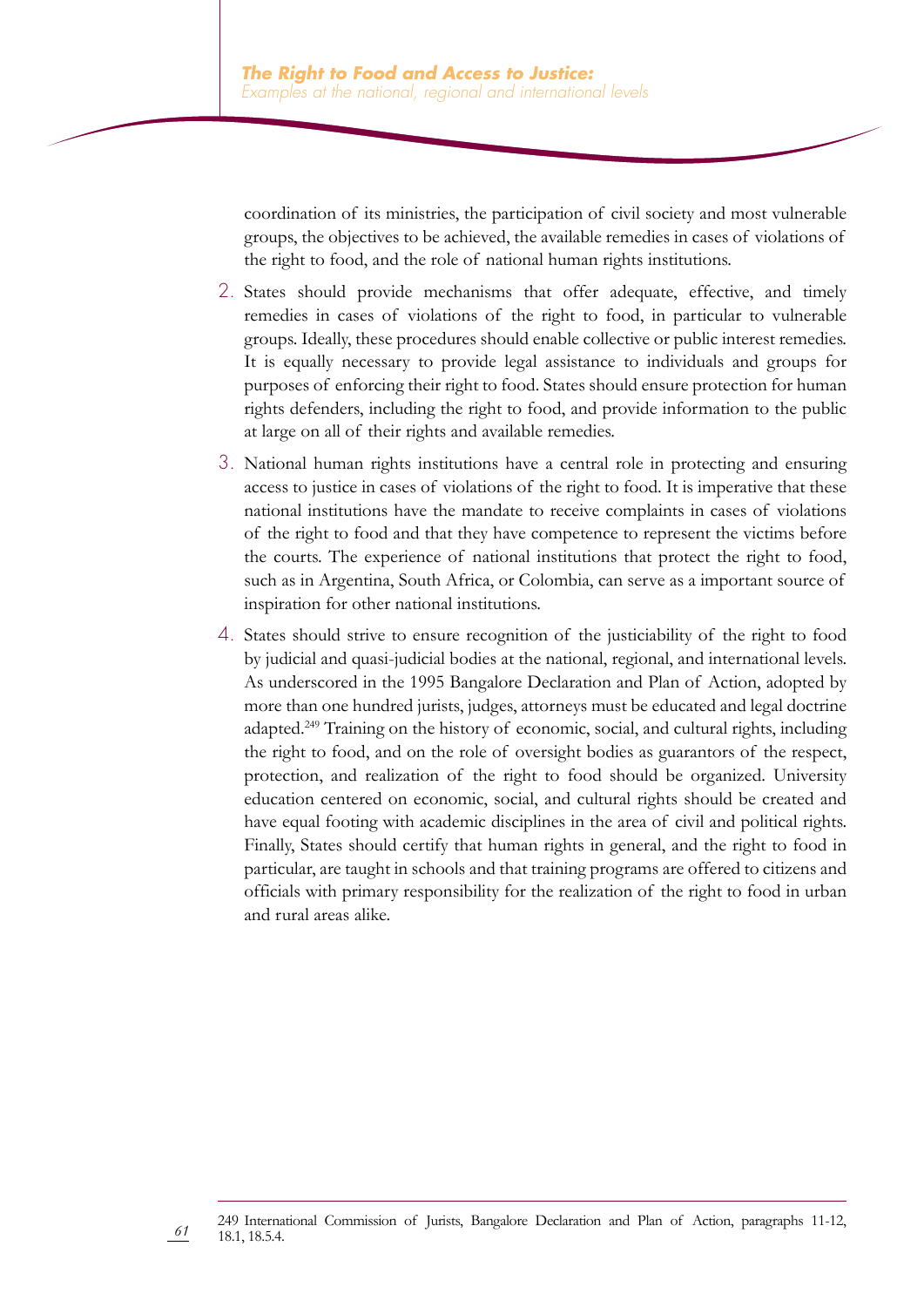## Bibiography

- **~** ALSTON, P, "International Law and the Human Right to Food" *in* ALSTON, P, TOMASEVSKI, K (eds), *The Right to Food*, Martinus Nijhoff Publishers, 1984, pp. 9-68.
- **~** Ibid. "International Law and the Right to Food" *in* EIDE, A, BARTH EIDE, W, GOONATILAKE, S, GUSSOW, J, OMAWALE (eds), *Food as a Human Right*, Second printing, Singapore, United Nations University, 1988, pp. 162-174.
- **~** BARTH EIDE, W, KRACHT, U (eds), *Food and Human Rights in Development. Legal and Institutional Dimensions and Selected Topics*, Antwerpen, Oxford, Intersentia, 2005, 528 p.
- **~** BORGHI, M, POSTIGLIONE BLOMMESTEIN, L (eds), *For an Effective Right to Adequate Food*, Fribourg, Éditions universitaires, 2002, 398 p.
- **~** Ibid., *The Right to Adequate Food and Access to Justice*, Bruylant, Schulthess, 2006, 318 p.
- **~** BURGORGUE-LARSEN, L, ÚBEDA DE TORRES, A, *Les grandes décisions de la Cour interaméricaine des droits de l'homme*, Bruxelles, Bruylant, 2008, 996 p.
- **~** COHRE, *Litigating Economic, Social and Cultural Rights. Achievements, Challenges and Strategies. Featuring 21 Case Studies*, Geneva, COHRE, 2003, 184 p.
- **~** COOMANS, F (ed), *Justiciability of Economic and Social Rights. Experiences from Domestic Systems*, Antwerpen, Oxford, Intersentia, Maastricht Center for Human Rights, 2006, 452 p.
- **~** COOMANS, F, KAMMINGA, M.T (eds), *Extraterritorial Application of Human Rights Treaties*, Antwerp-Oxford, Intersentia, 2004, 281 p.
- **~** COURTIS, C, "The Right to Food as a Justiciable Right: Challenges and Strategies" in *Max Planck Yearbook of United Nations Law*, Vol. 11, 2007, pp. 317-337.
- **~** DENNIS, M.J, STEWART, D.P, "Justiciability of Economic, Social and Cultural Rights: Should There Be and International Complaints Mechanism to Adjudicate the Rights to Food, Water, Housing, and Health?" in *American Journal of International Law*, Vol. 98, July 2004, pp. 462-515.
- **~** FAO, *Guide on Legislating for the Right to Food*, Rome, FAO, 2009, 328 p.
- **~** Ibid, *Les Directives sur le droit à l'alimentation. Documents d'information et études de cas*, Rome, FAO, 2006, 226 p.
- **~** GOLAY, C, *Le Protocole facultatif se rapportant au Pacte international relatif aux droits économiques, sociaux et culturels*, Genève, CETIM, 2008, 14 p.
- **~** Ibid., *Droit à l'alimentation et accès à la justice*, Thèse présentée pour l'obtention du grade de Docteur en relations internationales (Droit international), Genève, Université de Genève, IHEID, 2009, 385 p.
- **~** ROBINSON, M, "Making Human Rights Matter: Eleanor Roosevelt's Time Has Come" in *Harvard Human Rights Journal*, Vol. 16, 2003, pp. 1-11.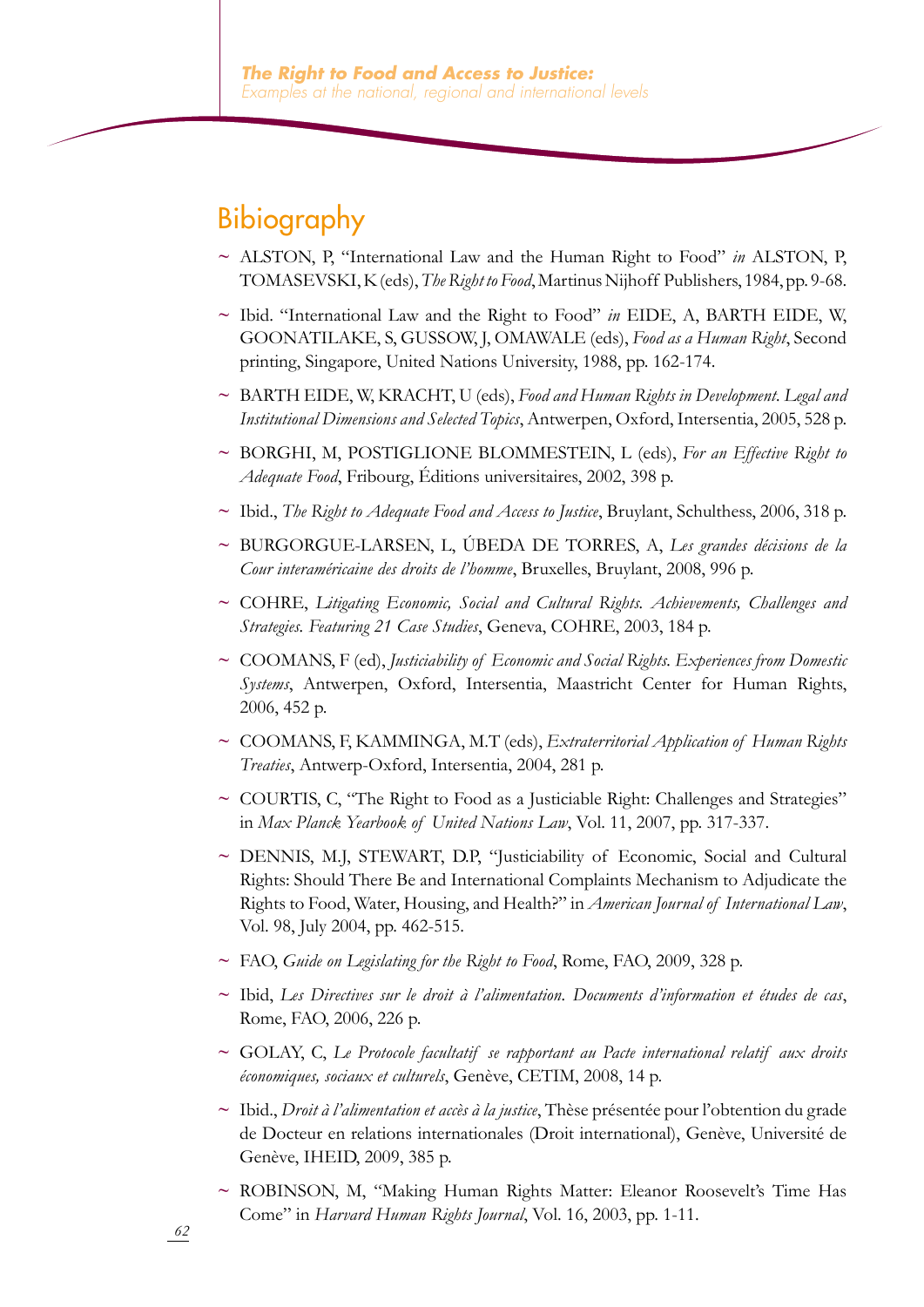- **~** SEPÚLVEDA, M, *The Nature of the Obligations under the International Covenant on Economic, Social and Cultural Rights*, Antwerpen, Oxford, New York, Intersentia, 2003, 477 p.
- **~** SQUIRES, J, LANGFORD, M, THIELE, B, *The Road To A Remedy. Current Issues in the Litigation of Economic, Social and Cultural Rights*, Sydney, Australian Human Rights Centre, 2005, 250 p.
- **~** TEXIER, P, "Commentaires sur l'observation générale du Comité des droits économiques, sociaux et culturels (DESC): le droit à une nourriture suffisante" in BERTHOUZOZ, R, MEYER-BISCH, P, NSEKA, F (textes réunis par), *Faim de vivre. La multidimensionnalité du droit à l'alimentation*, Berne, Fribourg, 2000, pp. 67-77.
- **~** TOMASEVSKI, K, "*Justiciabilité* des droits économiques, sociaux et culturels" in *La Revue*, Commission internationale de juristes, décembre 1995, No 55, pp. 223-240,
- **~** UN Millenium Project, Task Force on Hunger, *Halving hunger, it can be done*, UNDP, New York, 2005, 245 p.
- ~ VAN BOVEN, T, "CERD and Article 14: The Unfulfilled Promise" in ALFREDSSON, G, GRIMHEDEN, J, RAMCHARAN, B.G, DE ZAYAS, A (eds), *International Human Rights Monitoring Mechanisms. Essays in honour of Jackob Th. Möller*, The Hague, Martinus Nijhoff Publishers, 2001, pp. 153-166.
- **~** VANDENHOLE, W, *The Procedures Before the UN Human Rights Bodies: Divergence or Convergence?*, Antwerp-Oxford, Intersentia, 2004, 331 p.

### Jurisprudence

- **~** Argentina, Corte Suprema de Justicia de la Nación, *Defensor del Pueblo de la Nación c. Estado Nacional y otra*, Sentencia del 18 septiembre 2007.
- **~** Ibid., Poder Judicial de la Nación, Cám. Cont. Adm. Fed., Sala V, *Viceconte, Mariela Cecilia c/ Estado Nacional –M de Salud y Acción Social- s/ amparo ley 16. 986*, Causa no 31. 777/96, Decision del 2 de junio de 1998.
- **~** CIJ, *Activités armées sur le territoire du Congo (nouvelle requête: 2002) (République démocratique du Congo/Rwanda)*, Requête introductive d'instance du 28 mai 2002.
- **~** Ibid., *Conséquences juridiques de l'édification d'un mur dans le territoire palestinien occupé*, avis consultatif du 9 juillet 2004.
- **~** Ibid., *Activités armées sur le territoire du Congo (nouvelle requête: 2002) (République démocratique du Congo/Rwanda)*, Compétence de la Cour et recevabilité de la requête, Arrêt du 3 février 2006.
- **~** Ibid., *Épandages aériens d'herbicides (Équateur c. Colombie)*, Requête introductive d'instance du 31 mars 2008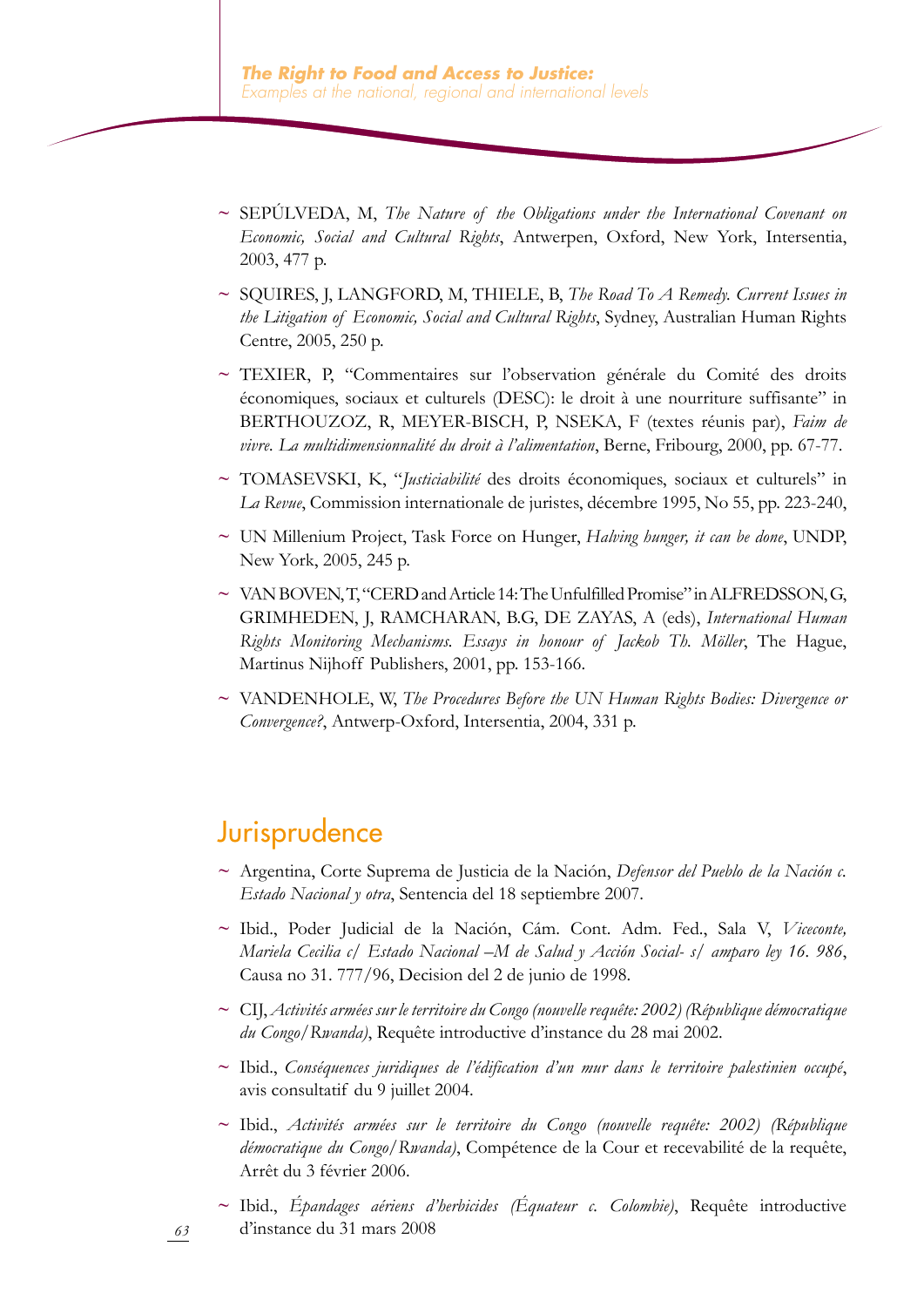- **~** Colombia, Corte Constitucional, *Defensor del Pueblo, doctor Jaime Córdoba Triviño (en representación de varias personas integrantes del Grupo Etnico Indígena U'WA) c/ Ministerio del Medio Ambiente y Occidental de Colombia, Inc. s. Acción de tutela*, Sentencia SU-039/97, 2 de febrero 1997.
- **~** Ibid., *Acción de tutela instaurada por Abel Antonio Jaramillo, Adela Polanía Montaño, Agripina María Nuñez y otros contra la Red de Solidaridad Social, el Departamento Administrativo de la Presidencia de la República, el Ministerio de Hacienda y Crédito Público, el Ministerio de Protección Social, el Ministerio de Agricultura, el Ministerio de Educación, el INURBE, el INCORA, el SENA, y otros*, Sentencia T-025/04, 22 de enero 2004.
- **~** ComADHP, *Civil Liberties Organisation c. Nigeria*, Communication No. 151/96, Décision du 15 novembre 1999.
- **~** Ibid., *Social and Economic Rights Action Center, Center for Economic and Social Rights v. Nigeria*, Communication 155/96, Decision of 27 October 2001.
- **~** ComIADH, *Brazil*, Case 7615, Resolution 12/85, 5 March 1985.
- **~** Ibid., *Enxet-Lamenxay and Kayleyphapopyet (Riachito) Indigenous People. Paraguay*, Case 11.713, Report 90/99, 29 September 1999.
- **~** Ibid., *Mercedes Julia Huenteao Beroiza et al. Chile*, Petition 4617/02, Report 30/04, Friendly Settlement, 11 March 2004.
- **~** Comité des droits de l'homme, *F.H. Zwaan-de Vries c. Pays-Bas*, Communication No 182/1984, Constatations du 9 avril 1987, Doc.N.U. CCPR/C/29/D/182/1984.
- **~** Ibid., *Mukong v. Cameroon*, Communication No. 458/1991, Constatations du 21 juillet 1994, Doc.N.U. CCPR/C/51/D/458/1991.
- **~** Ibid., *Länsman et al. v. Finland*, Comunication No. 511/1992, Constatations du 8 novembre 1994, Doc.N.U. CCPR/C/52/D/511/1992.
- **~** Ibid., *Mahuika et consorts c. Nouvelle Zélande*, Communication No. 547/1993, Constatations du 27 octobre 2000, Doc.N.U. CCPR/C/70/D/547/1993.
- **~** Ibid., *Lantsova c. Fédération de Russie*, Communication No. 763/1997, Constatations du 26 mars 2002, CCPR/C/74/D/763/1997.
- **~** Ibid., *Evans c. Trinité-et-Tobago*, Communication N. 908/2000, Constatations du 21 mars 2003, Doc.N.U. CCPR/C/77/D/908/2000.
- **~** Ibid., *Karimov et consorts c. Tadjikistan*, Communications No. 1108&1121/2002, Constatations du 27 mars 2007, Doc.N.U. CCPR/C/89/D/1108&1121/2002.
- **~** CourEDH, *Airey c. Irlande*, Arrêt du 9 octobre 1979.
- **~** Ibid., *Akkoç c. Turquie*, Arrêt du 10 octobre 2000.
- **~** CourIADH, *Villagrán-Morales y otros vs. Guatemala*, Sentencia de 19 de noviembre 1999.
- **~** Ibid., *Mayagna (Sumo) Awas Tingni Community v. Nicaragua*, Judgment of 31 August 2001.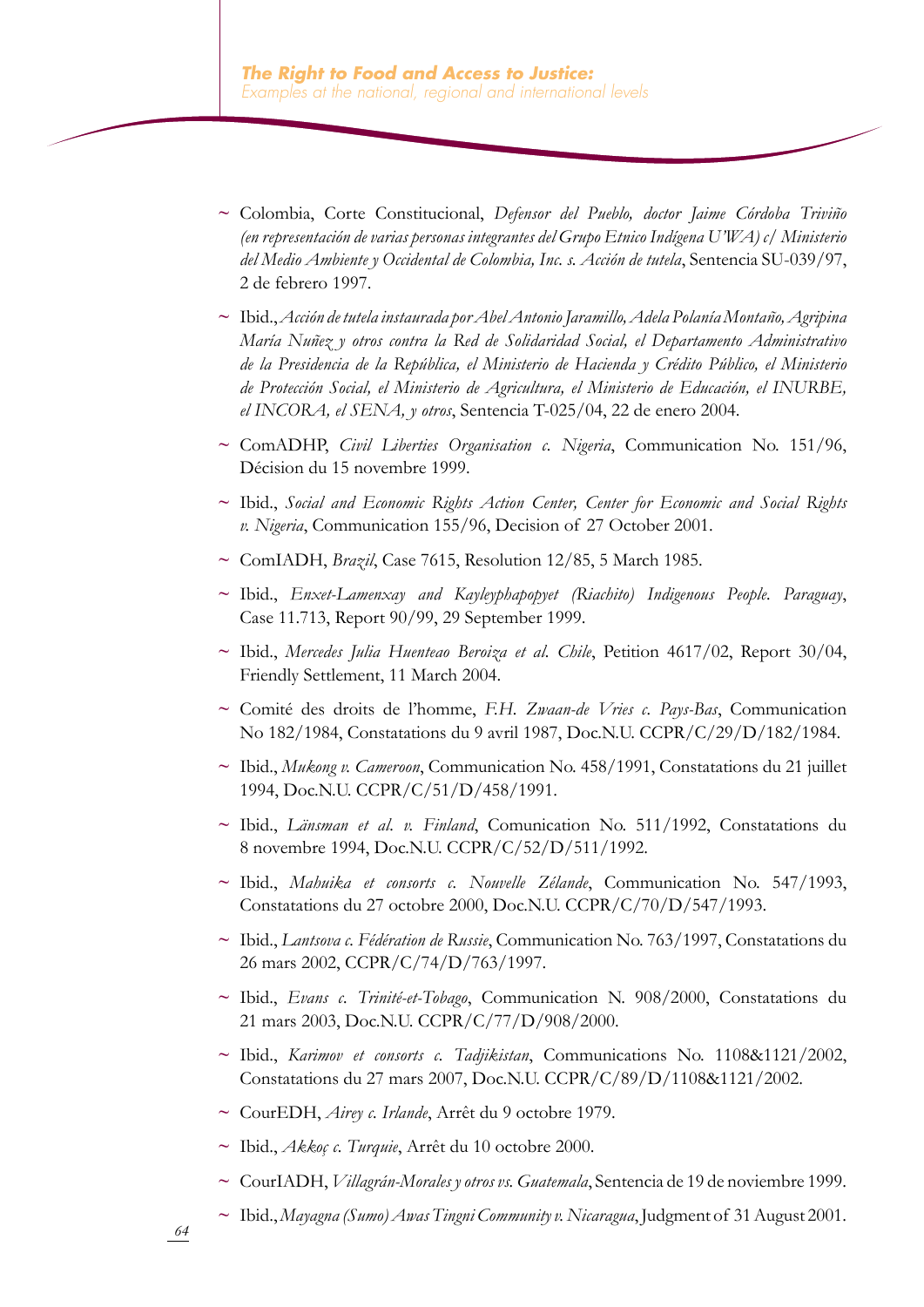- **~** Ibid., *"Instituto de Reeducación del Menor" vs. Paraguay*,Sentenciade2deseptiembrede2004.
- **~** Ibid., *Comunidad Indígena Yakye Axa vs. Paraguay*, Sentencia 17 de junio de 2005.
- **~** Ibid. *Sawhoyamaxa Indigenous Community c. Paraguay*, Judgment of 29 March 2006.
- **~** India, Supreme Court, *S. Jagannath Vs. Union of India and Ors*, 1997 SCC (2) 87, Judgment of 11 December 1996.
- **~** Ibid., *Samatha Vs. State of Andhra Pradesh and Ors*, 1997 SCC (8) 191, Judgment of 11 July 1997.
- **~** Ibid., *People's Union for Civil Liberties Vs. Union of India & Ors*, Writ Petition (Civil) No. 196/2001.
- **~** Ibid., High Court (Cape of Good Hope Provincial Division), *Kenneth George and Others v. Minister of Environmental Affairs & Tourism*, Case No. EC 1/2005, Judgment of 2 May 2007.
- **~** South Africa, Constitutional Court, *Khosa and Others v. Minister of Social Development and Others*, 2004 (6) BCLR 569 (CC), Judgment decided on 4 March 2004.
- **~** Suisse, Tribunal fédéral, *V. gegen Einwohnergemeinde X. und Regierungsrat des Kantons Bern*, ATF 121 I 367, Arrêt du 27 octobre 1995.
- **~** Ibid., *B. gegen Regierung des Kantons St.Gallen*, ATF 122 II 193, Arrêt du 24 mai 1996.
- **~** Ibid., *X. gegen Sozialhilfekommission der Stadt Schaffhausen und Departement des Innern sowie Obergericht des Kantons Schaffhausen*, ATF 130 I 71, Arrêt du 14 janvier 2004.
- **~** Ibid., *X. gegen Departement des Innern sowie Verwaltungsgericht des Kantons Solothurn*, ATF 131 I 166, Arrêt du 18 mars 2005.